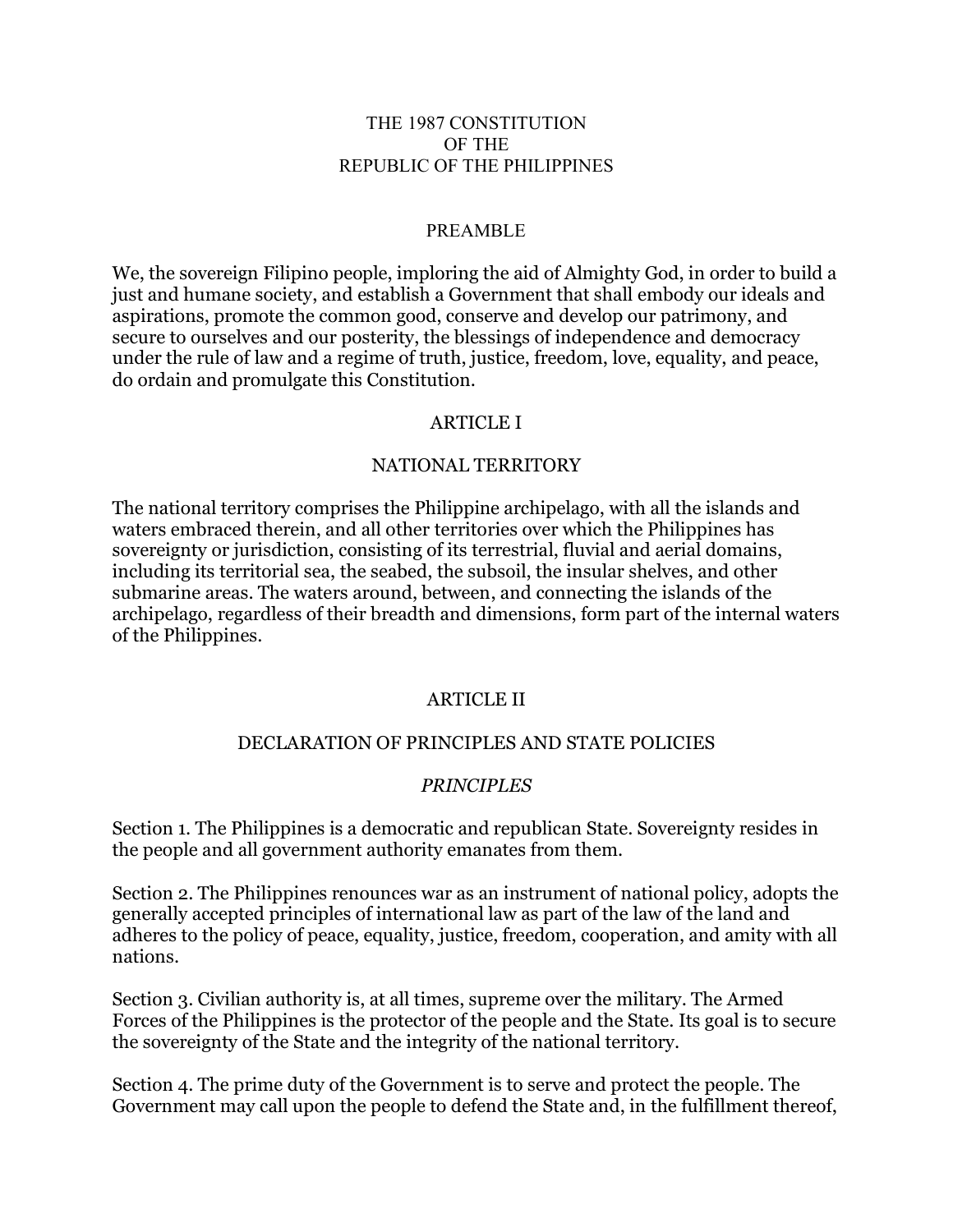all citizens may be required, under conditions provided by law, to render personal, military or civil service.

Section 5. The maintenance of peace and order, the protection of life, liberty, and property, and promotion of the general welfare are essential for the enjoyment by all the people of the blessings of democracy.

Section 6. The separation of Church and State shall be inviolable.

# *STATE POLICIES*

Section 7. The State shall pursue an independent foreign policy. In its relations with other states, the paramount consideration shall be national sovereignty, territorial integrity, national interest, and the right to self-determination.

Section 8. The Philippines, consistent with the national interest, adopts and pursues a policy of freedom from nuclear weapons in its territory.

Section 9. The State shall promote a just and dynamic social order that will ensure the prosperity and independence of the nation and free the people from poverty through policies that provide adequate social services, promote full employment, a rising standard of living, and an improved quality of life for all.

Section 10. The State shall promote social justice in all phases of national development.

Section 11. The State values the dignity of every human person and guarantees full respect for human rights.

Section 12. The State recognizes the sanctity of family life and shall protect and strengthen the family as a basic autonomous social institution. It shall equally protect the life of the mother and the life of the unborn from conception. The natural and primary right and duty of parents in the rearing of the youth for civic efficiency and the development of moral character shall receive the support of the Government.

Section 13. The State recognizes the vital role of the youth in nation-building and shall promote and protect their physical, moral, spiritual, intellectual, and social well-being. It shall inculcate in the youth patriotism and nationalism, and encourage their involvement in public and civic affairs.

Section 14. The State recognizes the role of women in nation-building, and shall ensure the fundamental equality before the law of women and men.

Section 15. The State shall protect and promote the right to health of the people and instill health consciousness among them.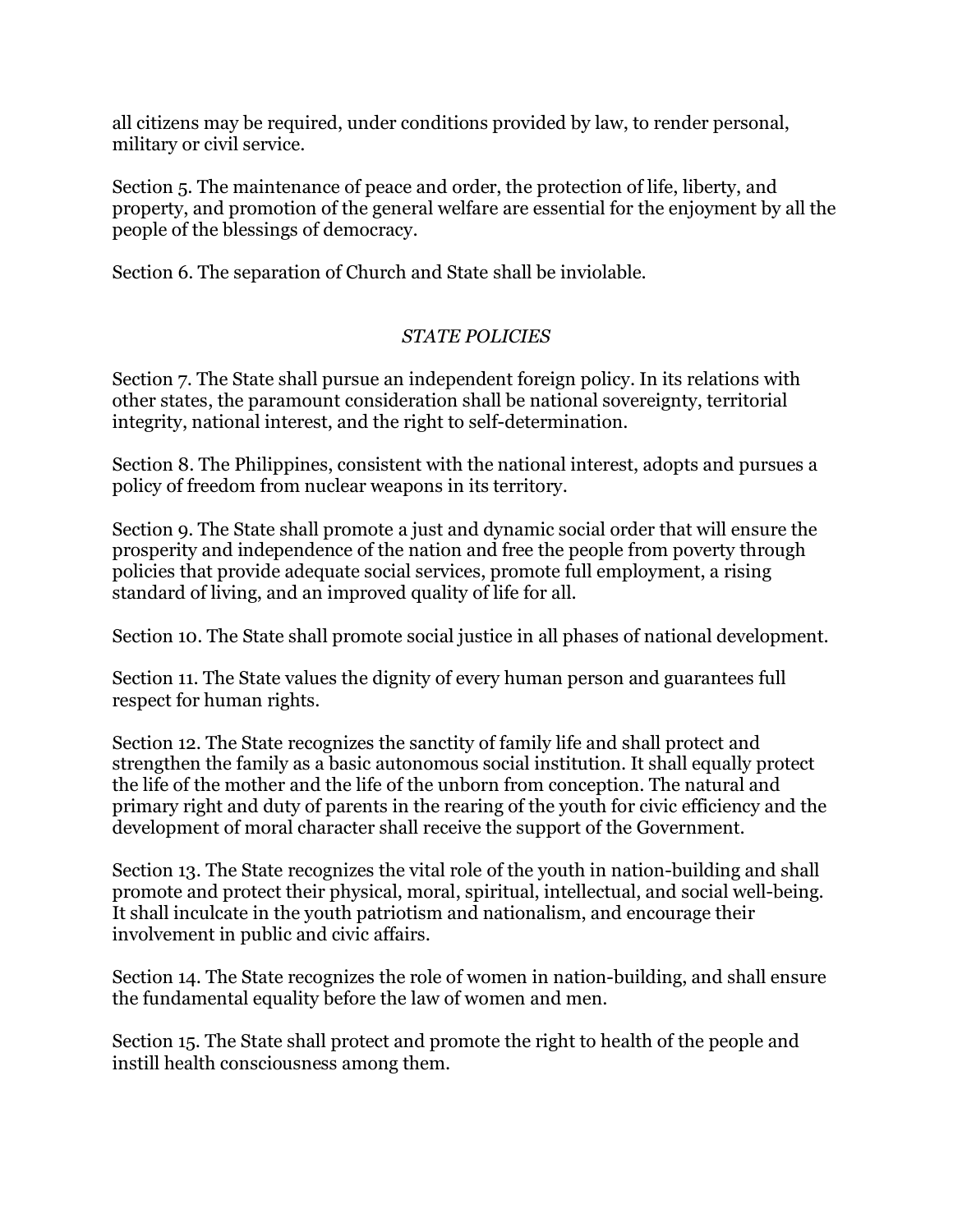Section 16. The State shall protect and advance the right of the people to a balanced and healthful ecology in accord with the rhythm and harmony of nature.

Section 17. The State shall give priority to education, science and technology, arts, culture, and sports to foster patriotism and nationalism, accelerate social progress, and promote total human liberation and development.

Section 18. The State affirms labor as a primary social economic force. It shall protect the rights of workers and promote their welfare.

Section 19. The State shall develop a self-reliant and independent national economy effectively controlled by Filipinos.

Section 20. The State recognizes the indispensable role of the private sector, encourages private enterprise, and provides incentives to needed investments.

Section 21. The State shall promote comprehensive rural development and agrarian reform.

Section 22. The State recognizes and promotes the rights of indigenous cultural communities within the framework of national unity and development.

Section 23. The State shall encourage non-governmental, community-based, or sectoral organizations that promote the welfare of the nation.

Section 24. The State recognizes the vital role of communication and information in nation-building.

Section 25. The State shall ensure the autonomy of local governments.

Section 26. The State shall guarantee equal access to opportunities for public service and prohibit political dynasties as may be defined by law.

Section 27. The State shall maintain honesty and integrity in the public service and take positive and effective measures against graft and corruption.

Section 28. Subject to reasonable conditions prescribed by law, the State adopts and implements a policy of full public disclosure of all its transactions involving public interest.

# ARTICLE III

# BILL OF RIGHTS

Section 1. No person shall be deprived of life, liberty, or property without due process of law, nor shall any person be denied the equal protection of the laws.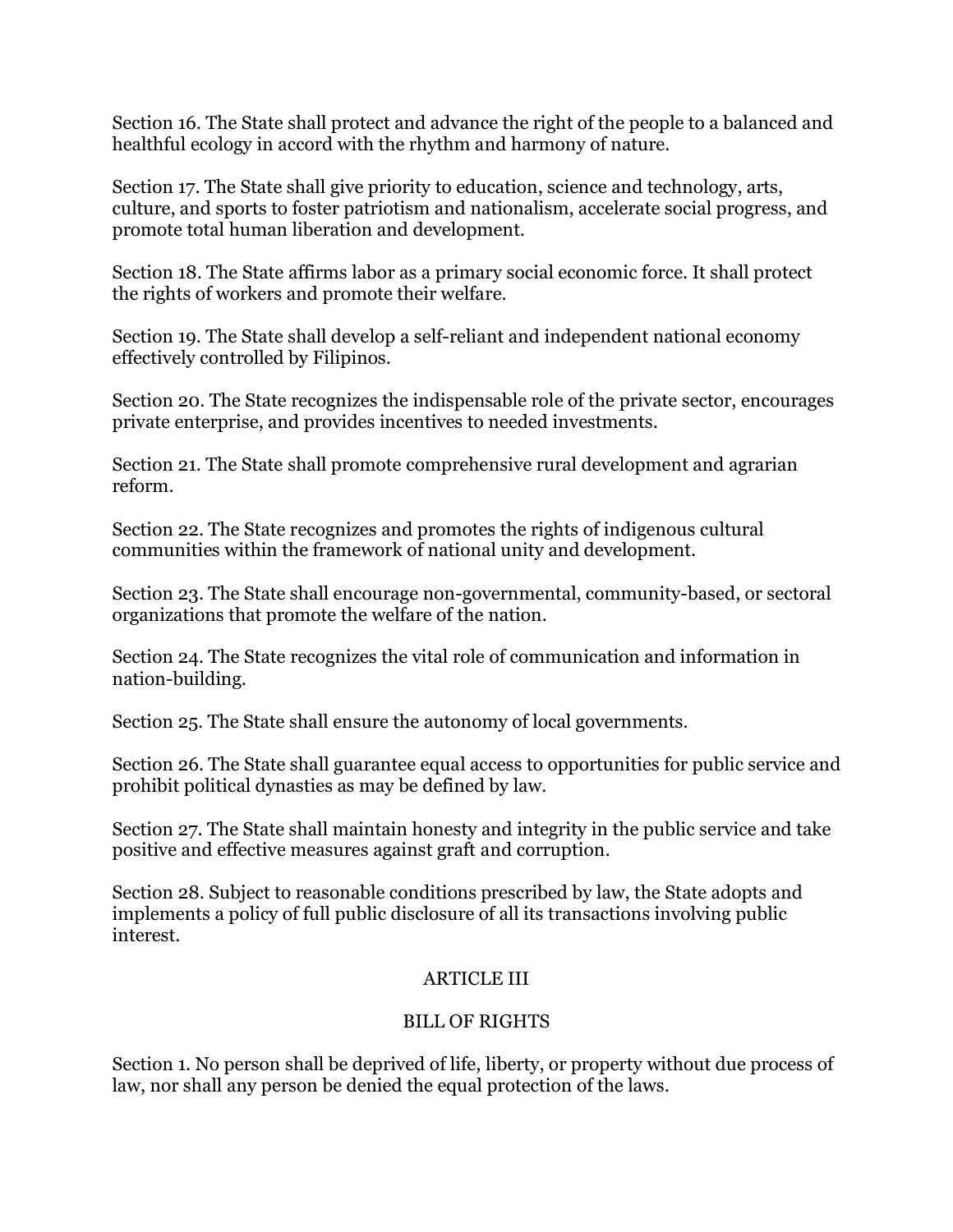Section 2. The right of the people to be secure in their persons, houses, papers, and effects against unreasonable searches and seizures of whatever nature and for any purpose shall be inviolable, and no search warrant or warrant of arrest shall issue except upon probable cause to be determined personally by the judge after examination under oath or affirmation of the complainant and the witnesses he may produce, and particularly describing the place to be searched and the persons or things to be seized.

Section 3. (1) The privacy of communication and correspondence shall be inviolable except upon lawful order of the court, or when public safety or order requires otherwise, as prescribed by law.

(2) Any evidence obtained in violation of this or the preceding section shall be inadmissible for any purpose in any proceeding.

Section 4. No law shall be passed abridging the freedom of speech, of expression, or of the press, or the right of the people peaceably to assemble and petition the government for redress of grievances.

Section 5. No law shall be made respecting an establishment of religion, or prohibiting the free exercise thereof. The free exercise and enjoyment of religious profession and worship, without discrimination or preference, shall forever be allowed. No religious test shall be required for the exercise of civil or political rights.

Section 6. The liberty of abode and of changing the same within the limits prescribed by law shall not be impaired except upon lawful order of the court. Neither shall the right to travel be impaired except in the interest of national security, public safety, or public health, as may be provided by law.

Section 7. The right of the people to information on matters of public concern shall be recognized. Access to official records, and to documents and papers pertaining to official acts, transactions, or decisions, as well as to government research data used as basis for policy development, shall be afforded the citizen, subject to such limitations as may be provided by law.

Section 8. The right of the people, including those employed in the public and private sectors, to form unions, associations, or societies for purposes not contrary to law shall not be abridged.

Section 9. Private property shall not be taken for public use without just compensation.

Section 10. No law impairing the obligation of contracts shall be passed.

Section 11. Free access to the courts and quasi-judicial bodies and adequate legal assistance shall not be denied to any person by reason of poverty.

Section 12. (1) Any person under investigation for the commission of an offense shall have the right to be informed of his right to remain silent and to have competent and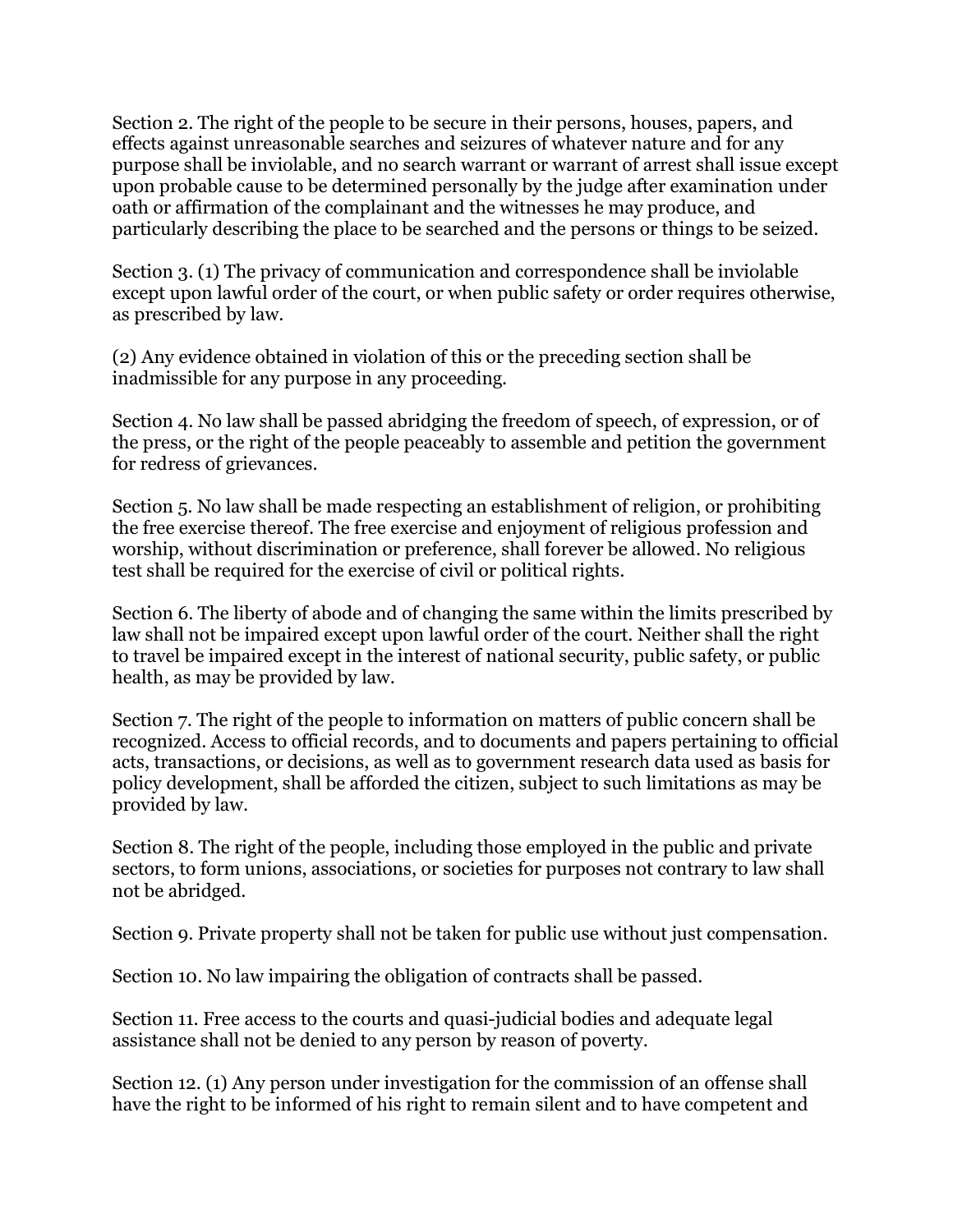independent counsel preferably of his own choice. If the person cannot afford the services of counsel, he must be provided with one. These rights cannot be waived except in writing and in the presence of counsel.

(2) No torture, force, violence, threat, intimidation, or any other means which vitiate the free will shall be used against him. Secret detention places, solitary, *incommunicado*, or other similar forms of detention are prohibited.

(3) Any confession or admission obtained in violation of this or Section 17 hereof shall be inadmissible in evidence against him.

(4) The law shall provide for penal and civil sanctions for violations of this section as well as compensation to the rehabilitation of victims of torture or similar practices, and their families.

Section 13. All persons, except those charged with offenses punishable by *reclusion perpetua* when evidence of guilt is strong, shall, before conviction, be bailable by sufficient sureties, or be released on recognizance as may be provided by law. The right to bail shall not be impaired even when the privilege of the writ of *habeas corpus* is suspended. Excessive bail shall not be required.

Section 14. (1) No person shall be held to answer for a criminal offense without due process of law.

(2) In all criminal prosecutions, the accused shall be presumed innocent until the contrary is proved, and shall enjoy the right to be heard by himself and counsel, to be informed of the nature and cause of the accusation against him, to have a speedy, impartial, and public trial, to meet the witnesses face to face, and to have compulsory process to secure the attendance of witnesses and the production of evidence in his behalf. However, after arraignment, trial may proceed notwithstanding the absence of the accused: *Provided*, that he has been duly notified and his failure to appear is unjustifiable.

Section 15. The privilege of the writ of *habeas corpus* shall not be suspended except in cases of invasion or rebellion, when the public safety requires it.

Section 16. All persons shall have the right to a speedy disposition of their cases before all judicial, quasi-judicial, or administrative bodies.

Section 17. No person shall be compelled to be a witness against himself.

Section 18. (1) No person shall be detained solely by reason of his political beliefs and aspirations.

(2) No involuntary servitude in any form shall exist except as a punishment for a crime whereof the party shall have been duly convicted.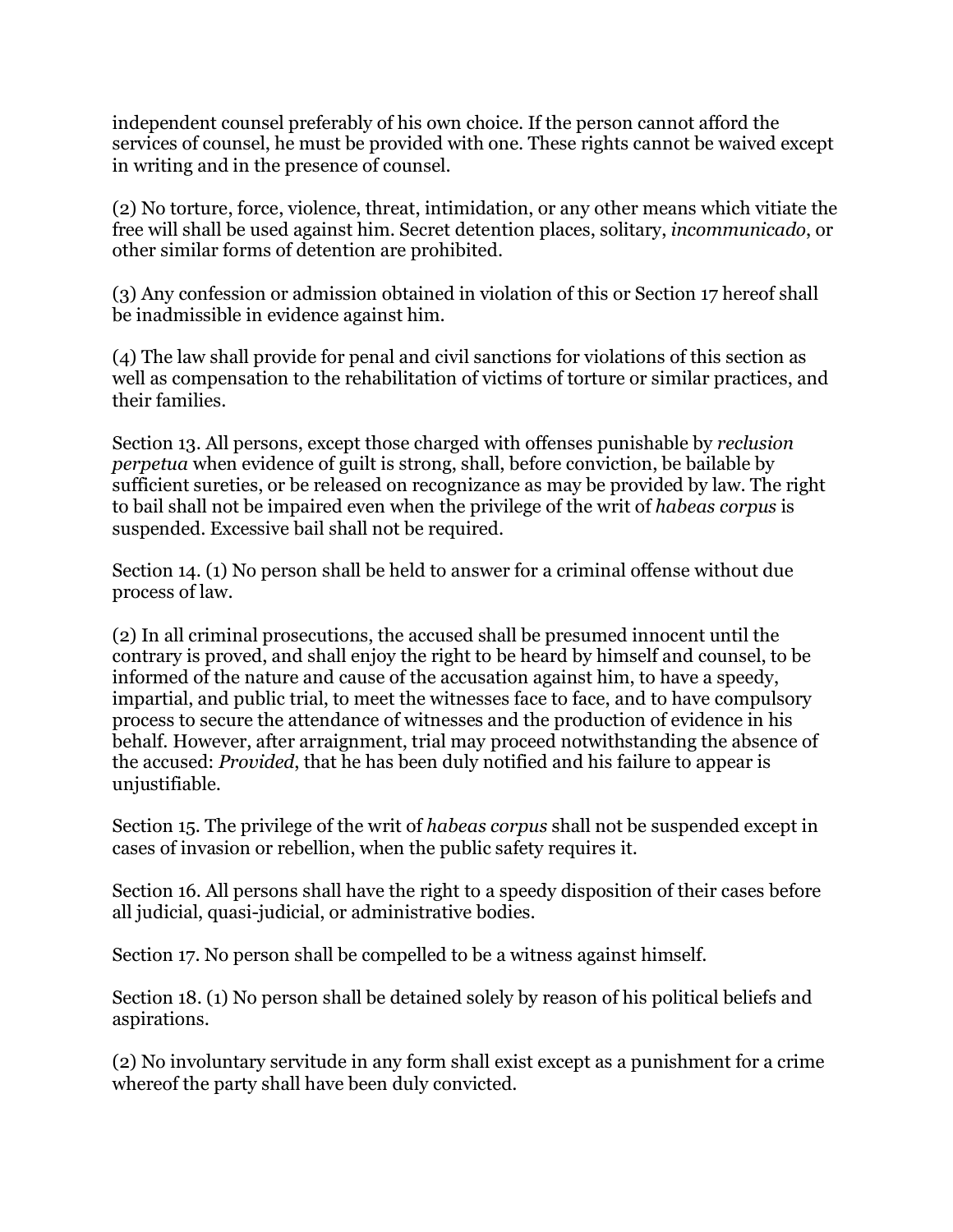Section 19. (1) Excessive fines shall not be imposed, nor cruel, degrading or inhuman punishment inflicted. Neither shall death penalty be imposed, unless, for compelling reasons involving heinous crimes, the Congress hereafter provides for it. Any death penalty already imposed shall be reduced to *reclusion perpetua*.

(2) The employment of physical, psychological, or degrading punishment against any prisoner or detainee or the use of substandard or inadequate penal facilities under subhuman conditions shall be dealt with by law.

Section 20. No person shall be imprisoned for debt or non-payment of a poll tax.

Section 21. No person shall be twice put in jeopardy of punishment for the same offense. If an act is punished by a law and an ordinance, conviction or acquittal under either shall constitute a bar to another prosecution for the same act.

Section 22. No *ex post facto* law or bill of attainder shall be enacted.

## ARTICLE IV

### **CITIZENSHIP**

Section 1. The following are citizens of the Philippines:

[1] Those who are citizens of the Philippines at the time of the adoption of this Constitution;

[2] Those whose fathers or mothers are citizens of the Philippines;

[3] Those born before January 17, 1973, of Filipino mothers, who elect Philippine citizenship upon reaching the age of majority; and

[4] Those who are naturalized in accordance with law.

Section 2. Natural-born citizens are those who are citizens of the Philippines from birth without having to perform any act to acquire or perfect their Philippine citizenship. Those who elect Philippine citizenship in accordance with paragraph (3), Section 1 hereof shall be deemed natural-born citizens.

Section 3. Philippine citizenship may be lost or reacquired in the manner provided by law.

Section 4. Citizens of the Philippines who marry aliens shall retain their citizenship, unless by their act or omission, they are deemed, under the law, to have renounced it.

Section 5. Dual allegiance of citizens is inimical to the national interest and shall be dealt with by law.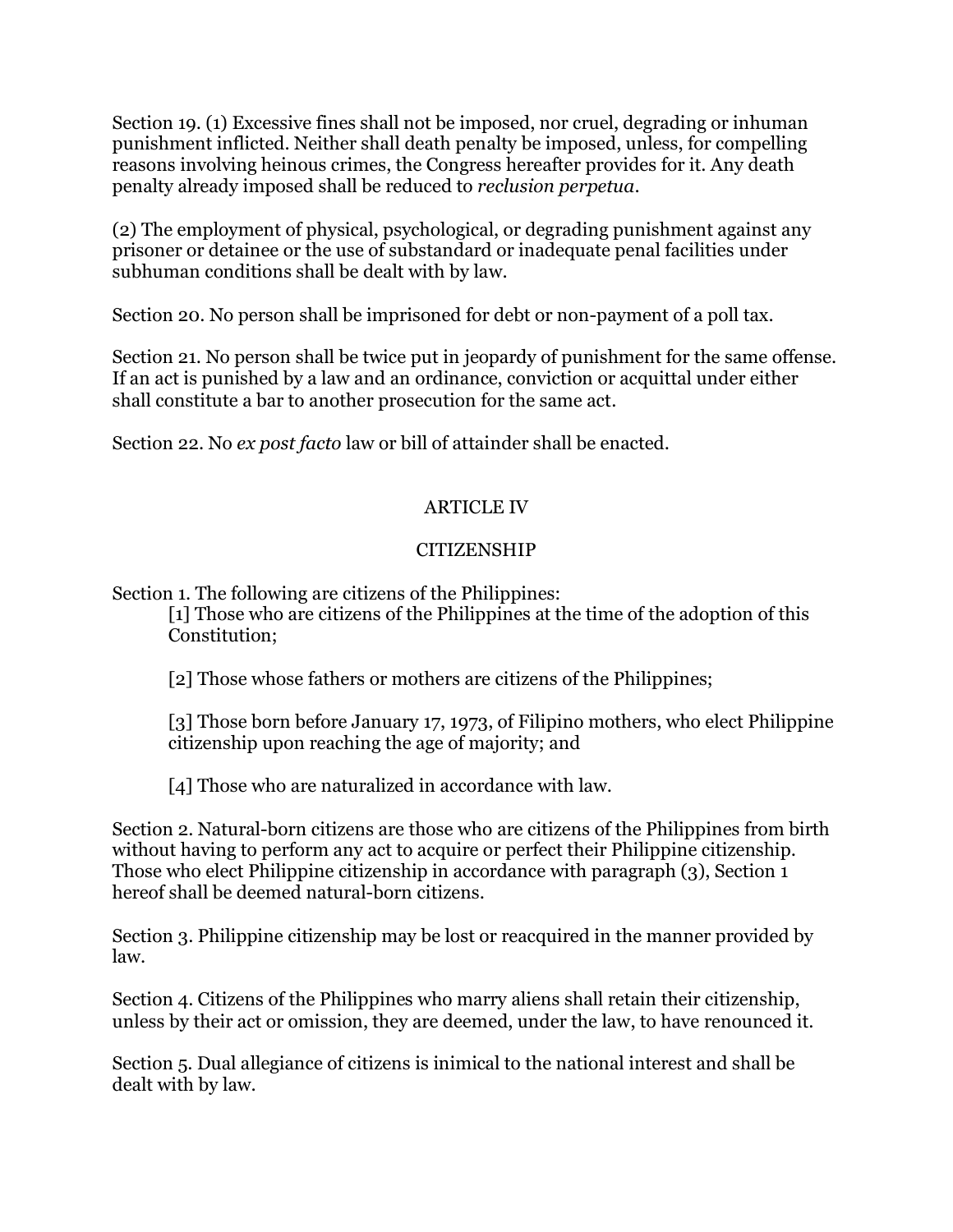#### ARTICLE V

#### SUFFRAGE

Section 1. Suffrage may be exercised by all citizens of the Philippines not otherwise disqualified by law, who are at least eighteen years of age, and who shall have resided in the Philippines for at least one year, and in the place wherein they propose to vote, for at least six months immediately preceding the election. No literacy, property, or other substantive requirement shall be imposed on the exercise of suffrage.

Section 2. The Congress shall provide a system for securing the secrecy and sanctity of the ballot as well as a system for absentee voting by qualified Filipinos abroad.

The Congress shall also design a procedure for the disabled and the illiterates to vote without the assistance of other persons. Until then, they shall be allowed to vote under existing laws and such rules as the Commission on Elections may promulgate to protect the secrecy of the ballot.

#### ARTICLE VI

#### THE LEGISLATIVE DEPARTMENT

Section 1. The legislative power shall be vested in the Congress of the Philippines which shall consist of a Senate and a House of Representatives, except to the extent reserved to the people by the provision on initiative and referendum.

Section 2. The Senate shall be composed of twenty-four Senators who shall be elected at large by the qualified voters of the Philippines, as may be provided by law.

Section 3. No person shall be a Senator unless he is a natural-born citizen of the Philippines and, on the day of the election, is at least thirty-five years of age, able to read and write, a registered voter, and a resident of the Philippines for not less than two years immediately preceding the day of the election.

Section 4. The term of office of the Senators shall be six years and shall commence, unless otherwise provided by law, at noon on the thirtieth day of June next following their election. No Senator shall serve for more than two consecutive terms. Voluntary renunciation of the office for any length of time shall not be considered as an interruption in the continuity of his service for the full term of which he was elected.

Section 5. (1) The House of Representatives shall be composed of not more than two hundred and fifty members, unless otherwise fixed by law, who shall be elected from legislative districts apportioned among the provinces, cities, and the Metropolitan Manila area in accordance with the number of their respective inhabitants, and on the basis of a uniform and progressive ratio, and those who, as provided by law, shall be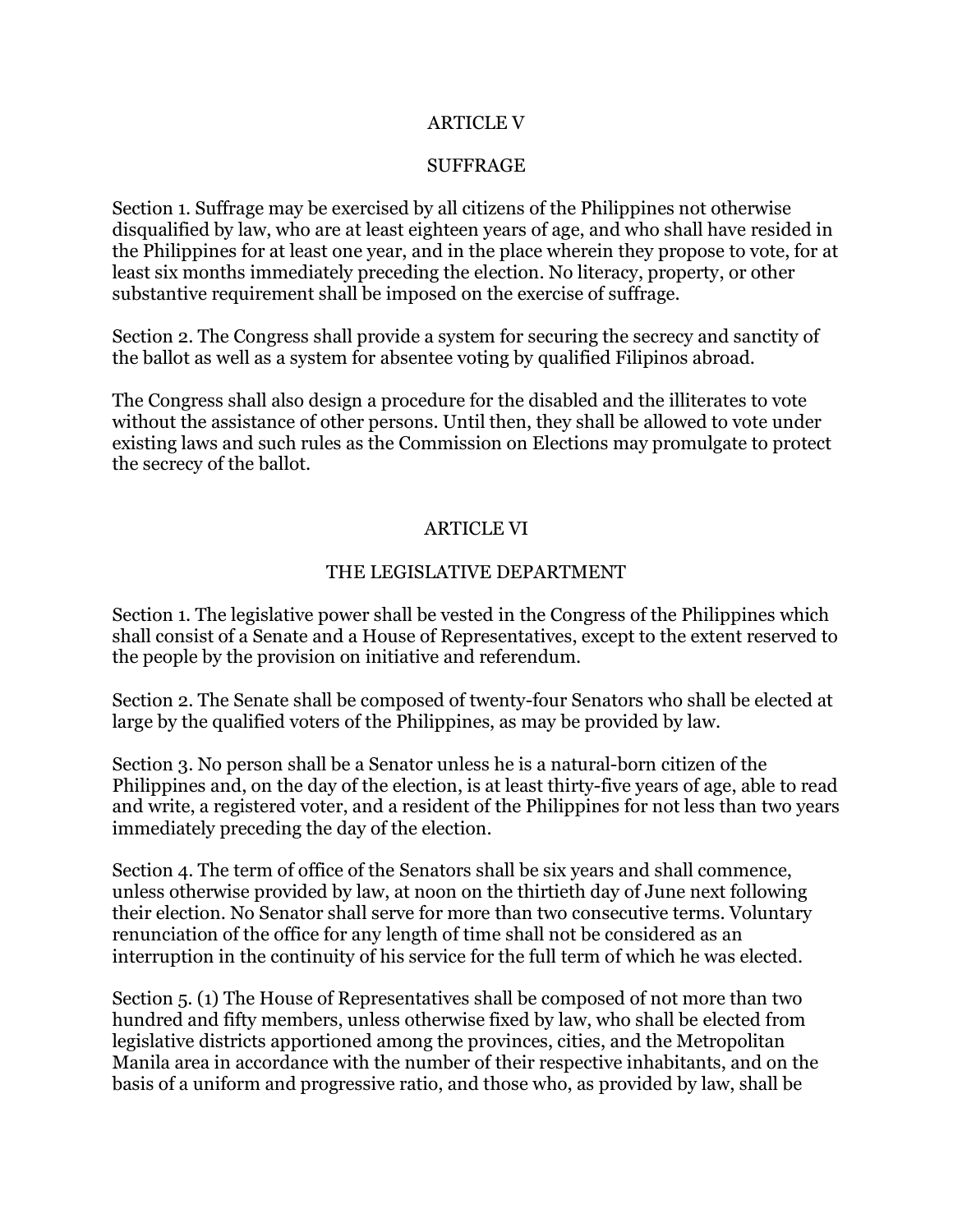elected through a party-list system of registered national, regional, and sectoral parties or organizations.

(2) The party-list representatives shall constitute twenty *per centum* of the total number of representatives including those under the party list. For three consecutive terms after the ratification of this Constitution, one-half of the seats allocated to party-list representatives shall be filled, as provided by law, by selection or election from the labor, peasant, urban poor, indigenous cultural communities, women, youth, and such other sectors as may be provided by law, except the religious sector.

(3) Each legislative district shall comprise, as far as practicable, contiguous, compact, and adjacent territory. Each city with a population of at least two hundred fifty thousand, or each province, shall have at least one representative.

(4) Within three years following the return of every census, the Congress shall make a reapportionment of legislative districts based on the standards provided in this section.

Section 6. No person shall be a Member of the House of Representatives unless he is a natural-born citizen of the Philippines and, on the day of the election, is at least twentyfive years of age, able to read and write, and, except the party-list representatives, a registered voter in the district in which he shall be elected, and a resident thereof for a period of not less than one year immediately preceding the day of the election.

Section 7. The Members of the House of Representatives shall be elected for a term of three years which shall begin, unless otherwise provided by law, at noon on the thirtieth day of June next following their election. No Member of the House of Representatives shall serve for more than three consecutive terms. Voluntary renunciation of the office for any length of time shall not be considered as an interruption in the continuity of his service for the full term for which he was elected.

Section 8. Unless otherwise provided by law, the regular election of the Senators and the Members of the House of Representatives shall be held on the second Monday of May.

Section 9. In case of vacancy in the Senate or in the House of Representatives, a special election may be called to fill such vacancy in the manner prescribed by law, but the Senator or Member of the House of Representatives thus elected shall serve only for the unexpired term.

Section 10. The salaries of Senators and Members of the House of Representatives shall be determined by law. No increase in said compensation shall take effect until after the expiration of the full term of all the Members of the Senate and the House of Representatives approving such increase.

Section 11. A Senator or Member of the House of Representatives shall, in all offenses punishable by not more than six years imprisonment, be privileged from arrest while the Congress is in session. No Member shall be questioned nor be held liable in any other place for any speech or debate in the Congress or in any committee thereof.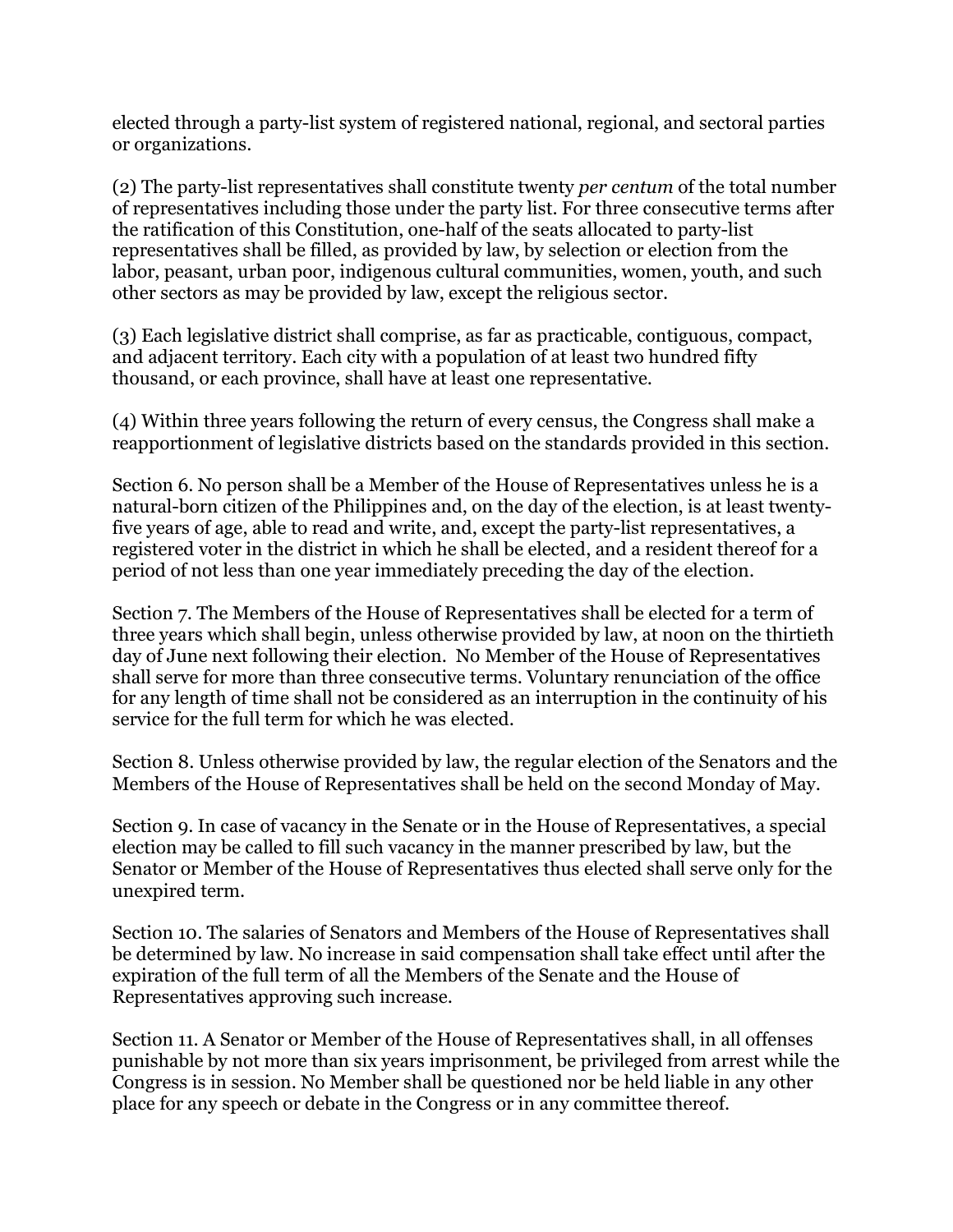Section 12. All Members of the Senate and the House of Representatives shall, upon assumption of office, make a full disclosure of their financial and business interests. They shall notify the House concerned of a potential conflict of interest that may arise from the filing of a proposed legislation of which they are authors.

Section 13. No Senator or Member of the House of Representatives may hold any other office or employment in the Government, or any subdivision, agency, or instrumentality thereof, including government-owned or controlled corporations or their subsidiaries, during his term without forfeiting his seat. Neither shall he be appointed to any office which may have been created or the emoluments thereof increased during the term for which he was elected.

Section 14. No Senator or Member of the House of Representatives may personally appear as counsel before any court of justice or before the Electoral Tribunals, or quasijudicial and other administrative bodies. Neither shall he, directly or indirectly, be interested financially in any contract with, or in any franchise or special privilege granted by the Government, or any subdivision, agency, or instrumentality thereof, including any government-owned or controlled corporation, or its subsidiary, during his term of office. He shall not intervene in any matter before any office of the Government for his pecuniary benefit or where he may be called upon to act on account of his office.

Section 15. The Congress shall convene once every year on the fourth Monday of July for its regular session, unless a different date is fixed by law, and shall continue to be in session for such number of days as it may determine until thirty days before the opening of its next regular session, exclusive of Saturdays, Sundays, and legal holidays. The President may call a special session at any time.

Section 16. (1). The Senate shall elect its President and the House of Representatives, its Speaker, by a majority vote of all its respective Members. Each House shall choose such other officers as it may deem necessary.

(2) A majority of each House shall constitute a quorum to do business, but a smaller number may adjourn from day to day and may compel the attendance of absent Members in such manner, and under such penalties, as such House may provide.

(3) Each House may determine the rules of its proceedings, punish its Members for disorderly behavior, and, with the concurrence of two-thirds of all its Members, suspend or expel a Member. A penalty of suspension, when imposed, shall not exceed sixty days.

(4) Each House shall keep a Journal of its proceedings, and from time to time publish the same, excepting such parts as may, in its judgment, affect national security; and the *yeas* and *nays* on any question shall, at the request of one-fifth of the Members present, be entered in the Journal. Each House shall also keep a Record of its proceedings.

(5) Neither House during the sessions of the Congress shall, without the consent of the other, adjourn for more than three days, nor to any other place than that in which the two Houses shall be sitting.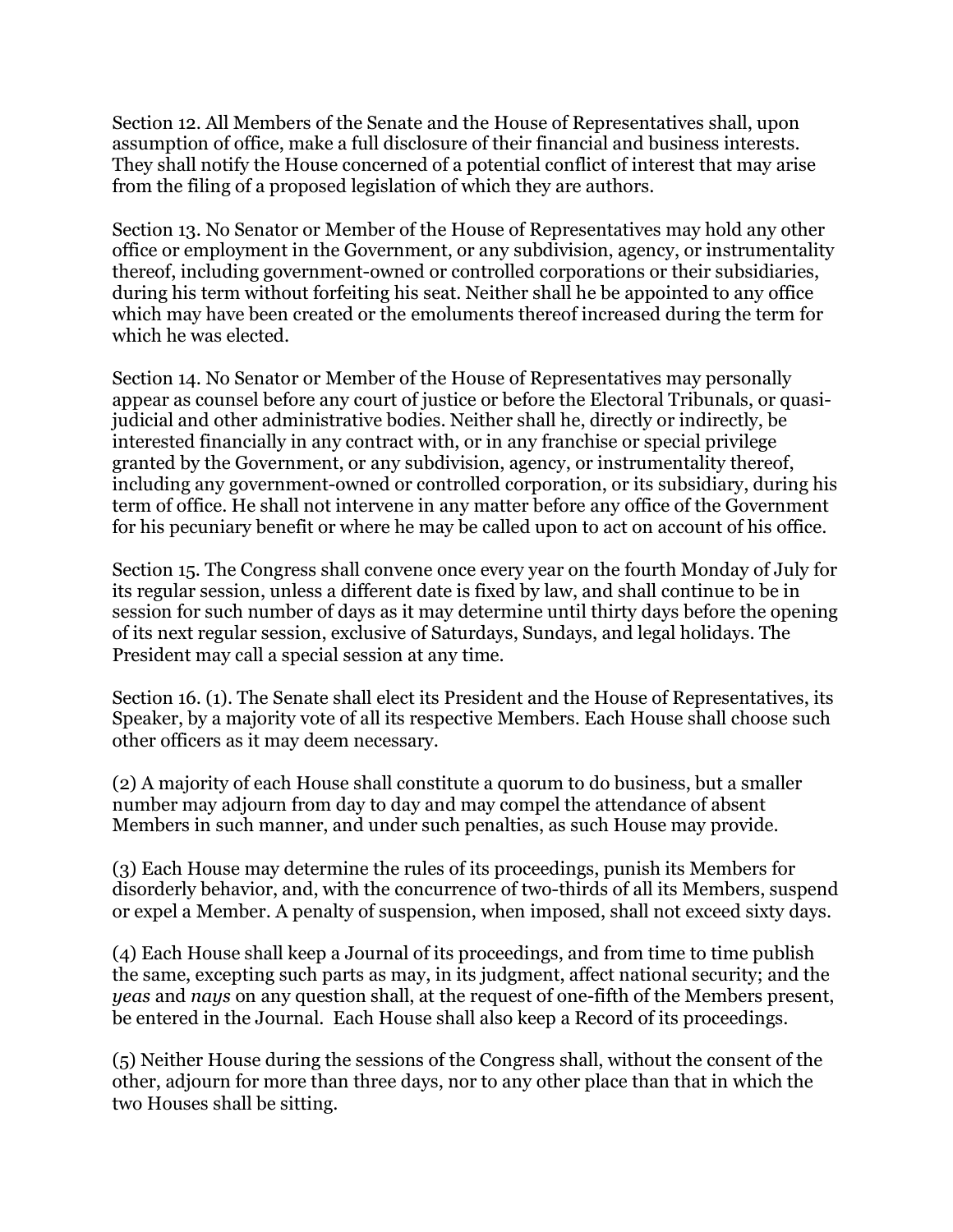Section 17. The Senate and the House of Representatives shall each have an Electoral Tribunal which shall be the sole judge of all contests relating to the election, returns, and qualifications of their respective Members. Each Electoral Tribunal shall be composed of nine Members, three of whom shall be Justices of the Supreme Court to be designated by the Chief Justice, and the remaining six shall be Members of the Senate or the House of Representatives, as the case may be, who shall be chosen on the basis of proportional representation from the political parties and the parties or organizations registered under the party-list system represented therein. The senior Justice in the Electoral Tribunal shall be its Chairman.

Section 18. There shall be a Commission on Appointments consisting of the President of the Senate, as *ex officio* Chairman, twelve Senators, and twelve Members of the House of Representatives, elected by each House on the basis of proportional representation from the political parties and parties or organizations registered under the party-list system represented therein. The chairman of the Commission shall not vote, except in case of a tie. The Commission shall act on all appointments submitted to it within thirty session days of the Congress from their submission. The Commission shall rule by a majority vote of all the Members.

Section 19. The Electoral Tribunals and the Commission on Appointments shall be constituted within thirty days after the Senate and the House of Representatives shall have been organized with the election of the President and the Speaker. The Commission on Appointments shall meet only while the Congress is in session, at the call of its Chairman or a majority of all its Members, to discharge such powers and functions as are herein conferred upon it.

Section 20. The records and books of accounts of the Congress shall be preserved and be open to the public in accordance with law, and such books shall be audited by the Commission on Audit which shall publish annually an itemized list of amounts paid to and expenses incurred for each Member.

Section 21. The Senate or the House of Representatives or any of its respective committees may conduct inquiries in aid of legislation in accordance with its duly published rules of procedure. The rights of persons appearing in, or affected by, such inquiries shall be respected.

Section 22. The heads of departments may, upon their own initiative, with the consent of the President, or upon the request of either House, as the rules of each House shall provide, appear before and be heard by such House on any matter pertaining to their departments. Written questions shall be submitted to the President of the Senate or the Speaker of the House of Representatives at least three days before their scheduled appearance. Interpellations shall not be limited to written questions, but may cover matters related thereto. When the security of the State or the public interest so requires and the President so states in writing, the appearance shall be conducted in executive session.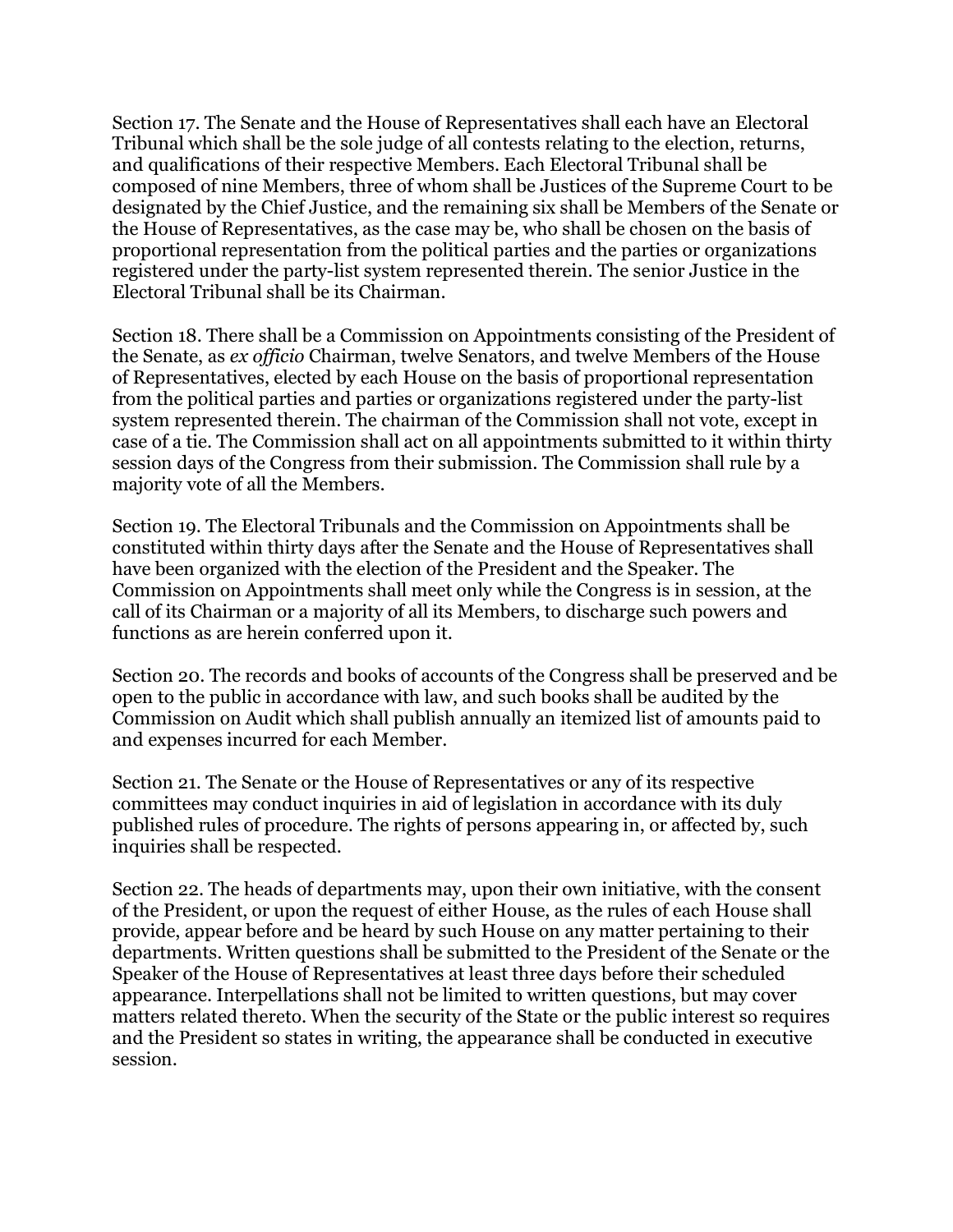Section 23. (1) The Congress, by a vote of two-thirds of both Houses in joint session assembled, voting separately, shall have the sole power to declare the existence of a state of war.

(2) In times of war or other national emergency, the Congress may, by law, authorize the President, for a limited period and subject to such restrictions as it may prescribe, to exercise powers necessary and proper to carry out a declared national policy. Unless sooner withdrawn by resolution of the Congress, such powers shall cease upon the next adjournment thereof.

Section 24. All appropriation, revenue or tariff bills, bills authorizing increase of the public debt, bills of local application, and private bills, shall originate exclusively in the House of Representatives, but the Senate may propose or concur with amendments.

Section 25. (1) The Congress may not increase the appropriations recommended by the President for the operation of the Government as specified in the budget. The form, content, and manner of preparation of the budget shall be prescribed by law.

(2) No provision or enactment shall be embraced in the general appropriations bill unless it relates specifically to some particular appropriation therein. Any such provision or enactment shall be limited in its operation to the appropriation to which it relates.

(3) The procedure in approving appropriations for the Congress shall strictly follow the procedure for approving appropriations for other departments and agencies.

(4) A special appropriations bill shall specify the purpose for which it is intended, and shall be supported by funds actually available as certified by the National Treasurer, or to be raised by a corresponding revenue proposal therein.

(5) No law shall be passed authorizing any transfer of appropriations; however, the President, the President of the Senate, the Speaker of the House of Representatives, the Chief Justice of the Supreme Court, and the heads of Constitutional Commissions may, by law, be authorized to augment any item in the general appropriations law for their respective offices from savings in other items of their respective appropriations.

(6) Discretionary funds appropriated for particular officials shall be disbursed only for public purposes to be supported by appropriate vouchers and subject to such guidelines as may be prescribed by law.

(7) If, by the end of any fiscal year, the Congress shall have failed to pass the general appropriations bill for the ensuing fiscal year, the general appropriations law for the preceding fiscal year shall be deemed re-enacted and shall remain in force and effect until the general appropriations bill is passed by the Congress.

Section 26. (1) Every bill passed by the Congress shall embrace only one subject which shall be expressed in the title thereof.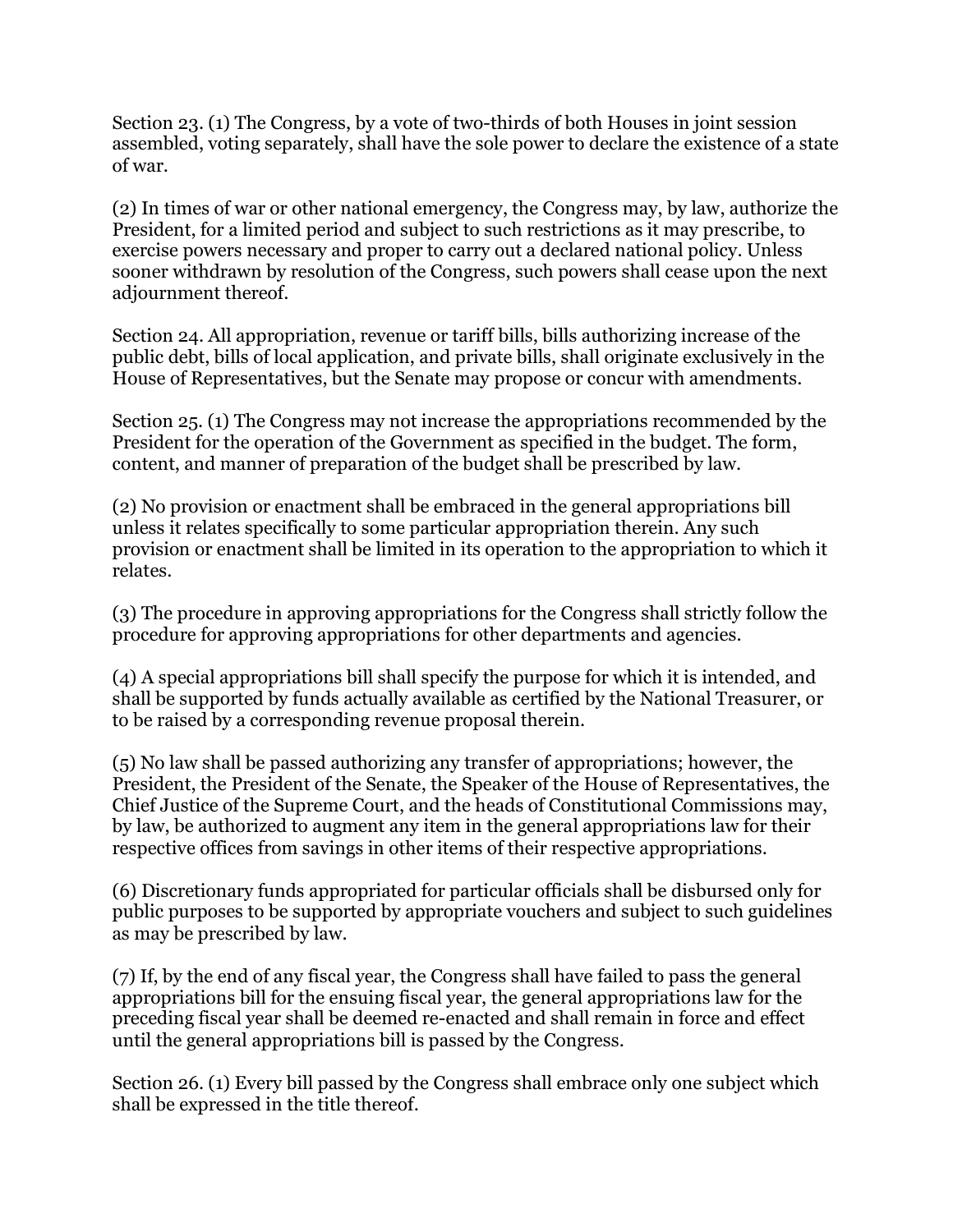(2) No bill passed by either House shall become a law unless it has passed three readings on separate days, and printed copies thereof in its final form have been distributed to its Members three days before its passage, except when the President certifies to the necessity of its immediate enactment to meet a public calamity or emergency. Upon the last reading of a bill, no amendment thereto shall be allowed, and the vote thereon shall be taken immediately thereafter, and the *yeas* and *nays* entered in the Journal.

Section 27. (1) Every bill passed by the Congress shall, before it becomes a law, be presented to the President. If he approves the same he shall sign it; otherwise, he shall veto it and return the same with his objections to the House where it originated, which shall enter the objections at large in its Journal and proceed to reconsider it. If, after such reconsideration, two-thirds of all the Members of such House shall agree to pass the bill, it shall be sent, together with the objections, to the other House by which it shall likewise be reconsidered, and if approved by two-thirds of all the Members of that House, it shall become a law. In all such cases, the votes of each House shall be determined by *yeas* or *nays*, and the names of the Members voting for or against shall be entered in its Journal. The President shall communicate his veto of any bill to the House where it originated within thirty days after the date of receipt thereof, otherwise, it shall become a law as if he had signed it.

(2) The President shall have the power to veto any particular item or items in an appropriation, revenue, or tariff bill, but the veto shall not affect the item or items to which he does not object.

Section 28. (1) The rule of taxation shall be uniform and equitable. The Congress shall evolve a progressive system of taxation.

(2) The Congress may, by law, authorize the President to fix within specified limits, and subject to such limitations and restrictions as it may impose, tariff rates, import and export quotas, tonnage and wharfage dues, and other duties or imposts within the framework of the national development program of the Government.

(3) Charitable institutions, churches and personages or convents appurtenant thereto, mosques, non-profit cemeteries, and all lands, buildings, and improvements, actually, directly, and exclusively used for religious, charitable, or educational purposes shall be exempt from taxation.

(4) No law granting any tax exemption shall be passed without the concurrence of a majority of all the Members of the Congress.

Section 29. (1) No money shall be paid out of the Treasury except in pursuance of an appropriation made by law.

(2) No public money or property shall be appropriated, applied, paid, or employed, directly or indirectly, for the use, benefit, or support of any sect, church, denomination, sectarian institution, or system of religion, or of any priest, preacher, minister, other religious teacher, or dignitary as such, except when such priest, preacher, minister, or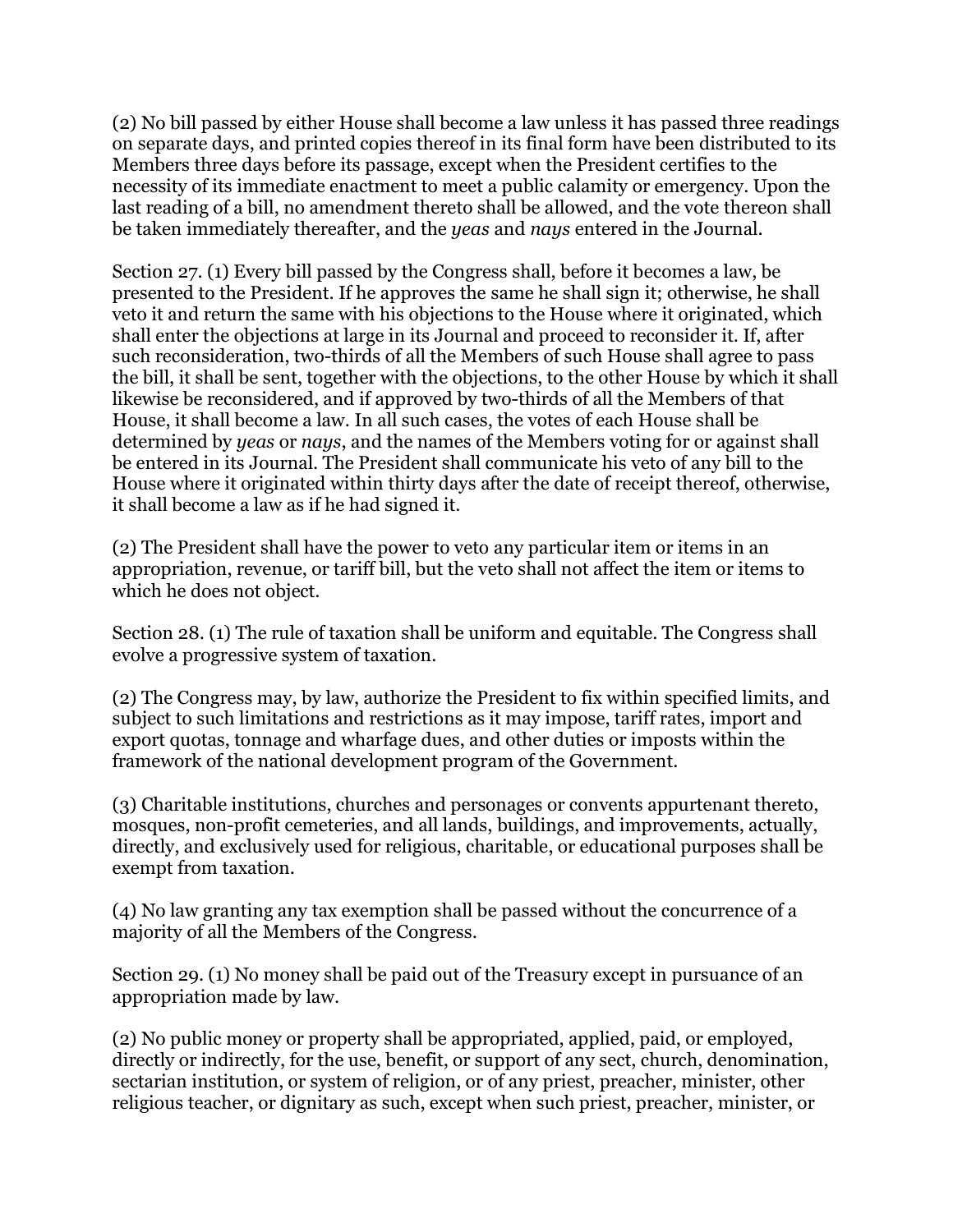dignitary is assigned to the armed forces, or to any penal institution, or government orphanage or leprosarium.

(3) All money collected on any tax levied for a special purpose shall be treated as a special fund and paid out for such purpose only. If the purpose for which a special fund was created has been fulfilled or abandoned, the balance, if any, shall be transferred to the general funds of the Government.

Section 30. No law shall be passed increasing the appellate jurisdiction of the Supreme Court as provided in this Constitution without its advice and concurrence.

Section 31. No law granting a title of royalty or nobility shall be enacted.

Section 32. The Congress shall, as early as possible, provide for a system of initiative and referendum, and the exceptions therefrom, whereby the people can directly propose and enact laws or approve or reject any act or law or part thereof passed by the Congress or local legislative body after the registration of a petition therefor signed by at least ten *per centum* of the total number of registered voters, of which every legislative district must be represented by at least three *per centum* of the registered voters thereof.

# ARTICLE VII

## EXECUTIVE DEPARTMENT

Section 1. The executive power shall be vested in the President of the Philippines.

Section 2. No person may be elected President unless he is a natural-born citizen of the Philippines, a registered voter, able to read and write, at least forty years of age on the day of the election, and a resident of the Philippines for at least ten years immediately preceding such election.

Section 3. There shall be a Vice-President who shall have the same qualifications and term of office and be elected with, and in the same manner, as the President. He may be removed from office in the same manner as the President.

The Vice-President may be appointed as a Member of the Cabinet. Such appointment requires no confirmation.

Section 4. The President and the Vice-President shall be elected by direct vote of the people for a term of six years which shall begin at noon on the thirtieth day of June next following the day of the election and shall end at noon of the same date, six years thereafter. The President shall not be eligible for any re-election. No person who has succeeded as President and has served as such for more than four years shall be qualified for election to the same office at any time.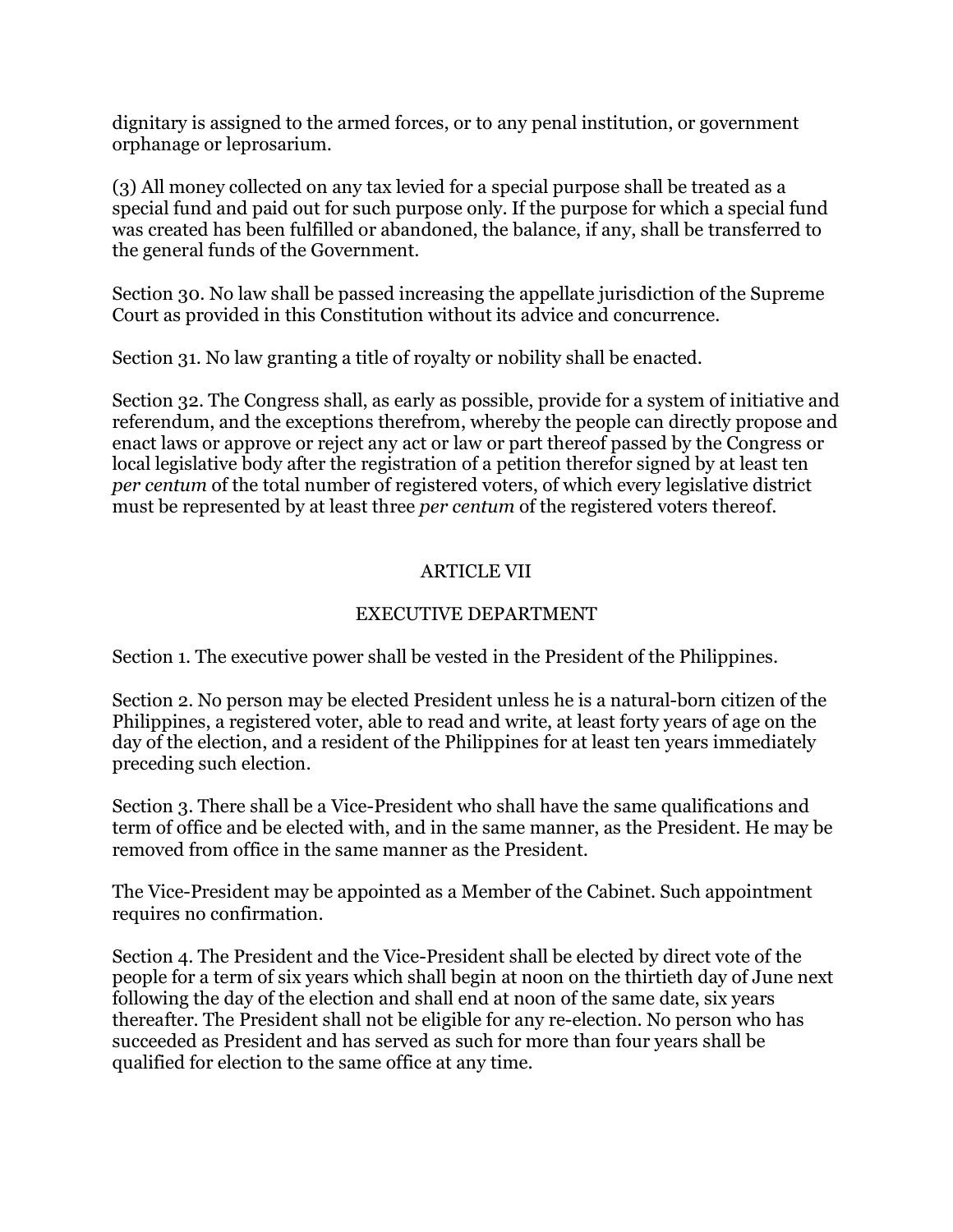No Vice-President shall serve for more than two successive terms. Voluntary renunciation of the office for any length of time shall not be considered as an interruption in the continuity of the service for the full term for which he was elected.

Unless otherwise provided by law, the regular election for President and Vice-President shall be held on the second Monday of May.

The returns of every election for President and Vice-President, duly certified by the board of canvassers of each province or city, shall be transmitted to the Congress, directed to the President of the Senate. Upon receipt of the certificates of canvass, the President of the Senate shall, not later than thirty days after the day of the election, open all the certificates in the presence of the Senate and the House of Representatives in joint public session, and the Congress, upon determination of the authenticity and due execution thereof in the manner provided by law, canvass the votes.

The person having the highest number of votes shall be proclaimed elected, but in case two or more shall have an equal and highest number of votes, one of them shall forthwith be chosen by the vote of a majority of all the Members of both Houses of the Congress, voting separately.

The Congress shall promulgate its rules for the canvassing of the certificates.

The Supreme Court, sitting *en banc*, shall be the sole judge of all contests relating to the election, returns, and qualifications of the President or Vice-President, and may promulgate its rules for the purpose.

Section 5. Before they enter on the execution of their office, the President, the Vice-President, or the Acting President shall take the following oath or affirmation:

*"I do solemnly swear [or affirm] that I will faithfully and conscientiously fulfill my duties as President [or Vice-President or Acting President] of the Philippines, preserve and defend its Constitution, execute its laws, do justice to every man, and consecrate myself to the service of the Nation. So help me God." [In case of affirmation, last sentence will be omitted].*

Section 6. The President shall have an official residence. The salaries of the President and Vice-President shall be determined by law and shall not be decreased during their tenure. No increase in said compensation shall take effect until after the expiration of the term of the incumbent during which such increase was approved. They shall not receive during their tenure any other emolument from the Government or any other source.

Section 7. The President-elect and the Vice President-elect shall assume office at the beginning of their terms.

If the President-elect fails to qualify, the Vice President-elect shall act as President until the President-elect shall have qualified.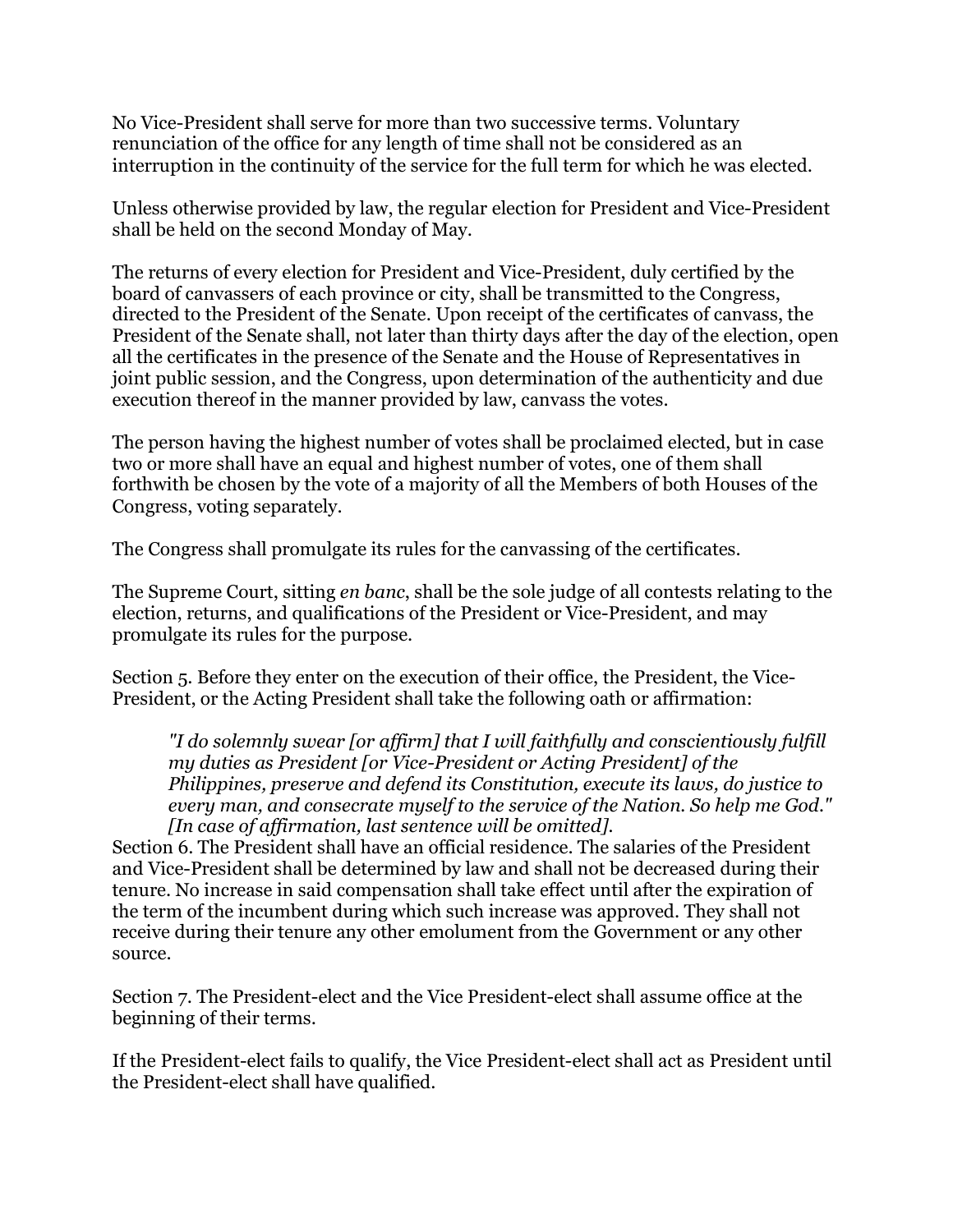If a President shall not have been chosen, the Vice President-elect shall act as President until a President shall have been chosen and qualified.

If at the beginning of the term of the President, the President-elect shall have died or shall have become permanently disabled, the Vice President-elect shall become President.

Where no President and Vice-President shall have been chosen or shall have qualified, or where both shall have died or become permanently disabled, the President of the Senate or, in case of his inability, the Speaker of the House of Representatives, shall act as President until a President or a Vice-President shall have been chosen and qualified.

The Congress shall, by law, provide for the manner in which one who is to act as President shall be selected until a President or a Vice-President shall have qualified, in case of death, permanent disability, or inability of the officials mentioned in the next preceding paragraph.

Section 8. In case of death, permanent disability, removal from office, or resignation of the President, the Vice-President shall become the President to serve the unexpired term. In case of death, permanent disability, removal from office, or resignation of both the President and Vice-President, the President of the Senate or, in case of his inability, the Speaker of the House of Representatives, shall then act as President until the President or Vice-President shall have been elected and qualified.

The Congress shall, by law, provide who shall serve as President in case of death, permanent disability, or resignation of the Acting President. He shall serve until the President or the Vice-President shall have been elected and qualified, and be subject to the same restrictions of powers and disqualifications as the Acting President.

Section 9. Whenever there is a vacancy in the Office of the Vice-President during the term for which he was elected, the President shall nominate a Vice-President from among the Members of the Senate and the House of Representatives who shall assume office upon confirmation by a majority vote of all the Members of both Houses of the Congress, voting separately.

Section 10. The Congress shall, at ten o'clock in the morning of the third day after the vacancy in the offices of the President and Vice-President occurs, convene in accordance with its rules without need of a call and within seven days, enact a law calling for a special election to elect a President and a Vice-President to be held not earlier than forty-five days nor later than sixty days from the time of such call. The bill calling such special election shall be deemed certified under paragraph 2, Section 26, Article V1 of this Constitution and shall become law upon its approval on third reading by the Congress. Appropriations for the special election shall be charged against any current appropriations and shall be exempt from the requirements of paragraph 4, Section 25, Article V1 of this Constitution. The convening of the Congress cannot be suspended nor the special election postponed. No special election shall be called if the vacancy occurs within eighteen months before the date of the next presidential election.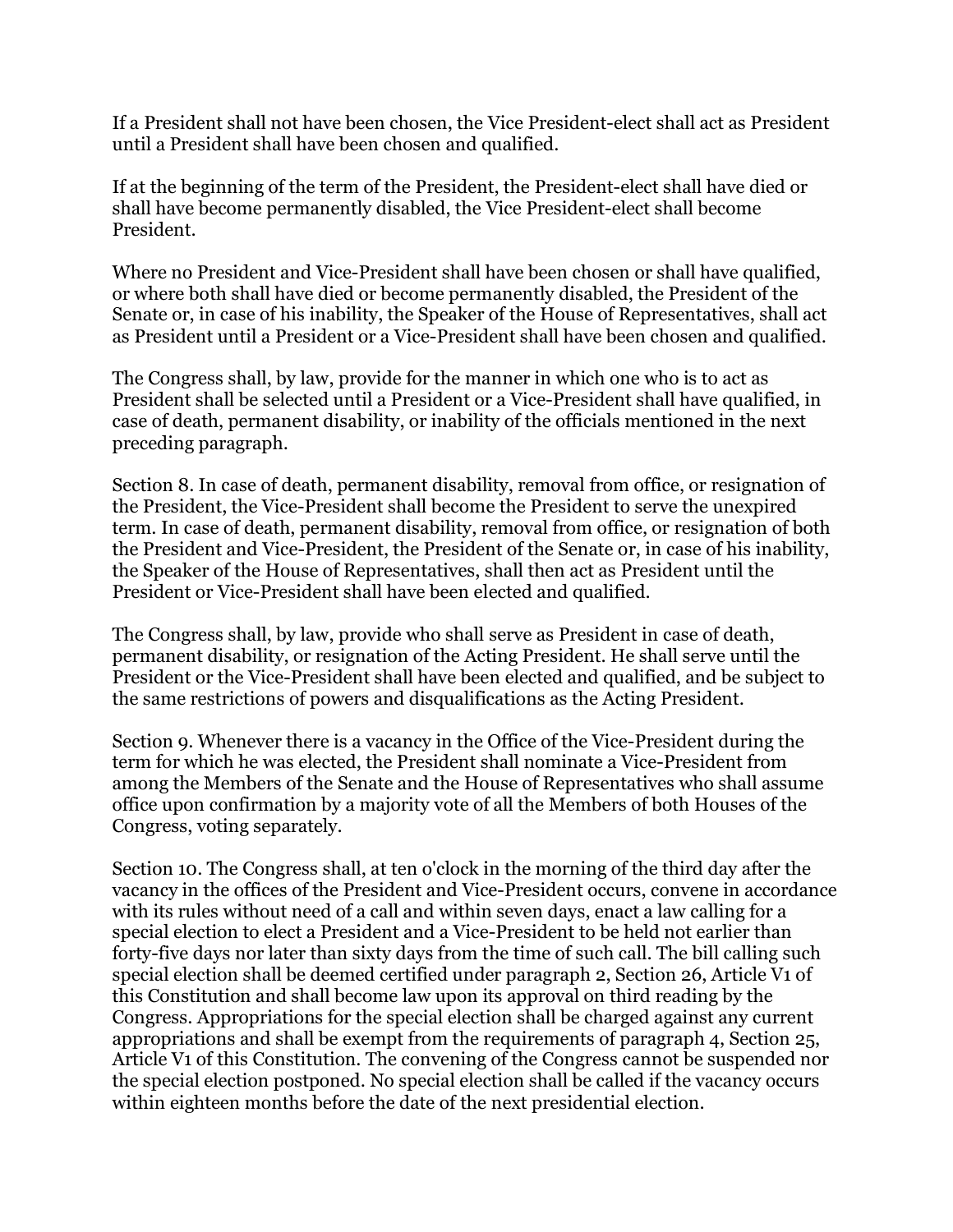Section 11. Whenever the President transmits to the President of the Senate and the Speaker of the House of Representatives his written declaration that he is unable to discharge the powers and duties of his office, and until he transmits to them a written declaration to the contrary, such powers and duties shall be discharged by the Vice-President as Acting President.

Whenever a majority of all the Members of the Cabinet transmit to the President of the Senate and to the Speaker of the House of Representatives their written declaration that the President is unable to discharge the powers and duties of his office, the Vice-President shall immediately assume the powers and duties of the office as Acting President.

Thereafter, when the President transmits to the President of the Senate and to the Speaker of the House of Representatives his written declaration that no inability exists, he shall reassume the powers and duties of his office. Meanwhile, should a majority of all the Members of the Cabinet transmit within five days to the President of the Senate and to the Speaker of the House of Representatives, their written declaration that the President is unable to discharge the powers and duties of his office, the Congress shall decide the issue. For that purpose, the Congress shall convene, if it is not in session, within forty-eight hours, in accordance with its rules and without need of call.

If the Congress, within ten days after receipt of the last written declaration, or, if not in session, within twelve days after it is required to assemble, determines by a two-thirds vote of both Houses, voting separately, that the President is unable to discharge the powers and duties of his office, the Vice-President shall act as President; otherwise, the President shall continue exercising the powers and duties of his office.

Section 12. In case of serious illness of the President, the public shall be informed of the state of his health. The members of the Cabinet in charge of national security and foreign relations and the Chief of Staff of the Armed Forces of the Philippines, shall not be denied access to the President during such illness.

Section 13. The President, Vice-President, the Members of the Cabinet, and their deputies or assistants shall not, unless otherwise provided in this Constitution, hold any other office or employment during their tenure. They shall not, during said tenure, directly or indirectly, practice any other profession, participate in any business, or be financially interested in any contract with, or in any franchise, or special privilege granted by the Government or any subdivision, agency, or instrumentality thereof, including government-owned or controlled corporations or their subsidiaries. They shall strictly avoid conflict of interest in the conduct of their office.

The spouse and relatives by consanguinity or affinity within the fourth civil degree of the President shall not, during his tenure, be appointed as Members of the Constitutional Commissions, or the Office of the Ombudsman, or as Secretaries, Undersecretaries, chairmen or heads of bureaus or offices, including government-owned or controlled corporations and their subsidiaries.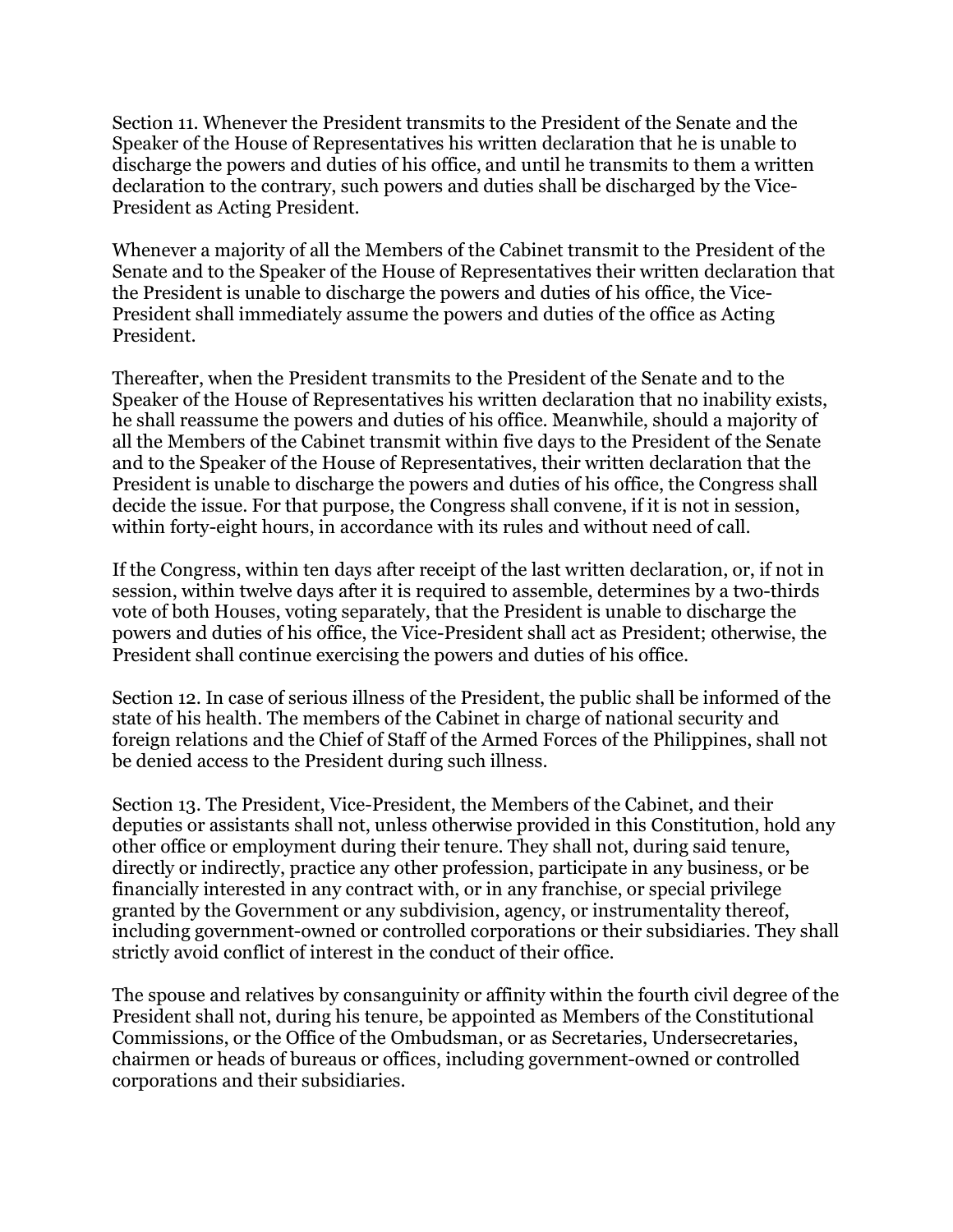Section 14. Appointments extended by an Acting President shall remain effective, unless revoked by the elected President, within ninety days from his assumption or reassumption of office.

Section 15. Two months immediately before the next presidential elections and up to the end of his term, a President or Acting President shall not make appointments, except temporary appointments to executive positions when continued vacancies therein will prejudice public service or endanger public safety.

Section 16. The President shall nominate and, with the consent of the Commission on Appointments, appoint the heads of the executive departments, ambassadors, other public ministers and consuls, or officers of the armed forces from the rank of colonel or naval captain, and other officers whose appointments are vested in him in this Constitution. He shall also appoint all other officers of the Government whose appointments are not otherwise provided for by law, and those whom he may be authorized by law to appoint. The Congress may, by law, vest the appointment of other officers lower in rank in the President alone, in the courts, or in the heads of departments, agencies, commissions, or boards.

The President shall have the power to make appointments during the recess of the Congress, whether voluntary or compulsory, but such appointments shall be effective only until disapproved by the Commission on Appointments or until the next adjournment of the Congress.

Section 17. The President shall have control of all the executive departments, bureaus, and offices. He shall ensure that the laws be faithfully executed.

Section 18. The President shall be the Commander-in-Chief of all armed forces of the Philippines and whenever it becomes necessary, he may call out such armed forces to prevent or suppress lawless violence, invasion or rebellion. In case of invasion or rebellion, when the public safety requires it, he may, for a period not exceeding sixty days, suspend the privilege of the writ of *habeas corpus* or place the Philippines or any part thereof under martial law. Within forty-eight hours from the proclamation of martial law or the suspension of the privilege of the writ of *habeas corpus*, the President shall submit a report in person or in writing to the Congress. The Congress, voting jointly, by a vote of at least a majority of all its Members in regular or special session, may revoke such proclamation or suspension, which revocation shall not be set aside by the President. Upon the initiative of the President, the Congress may, in the same manner, extend such proclamation or suspension for a period to be determined by the Congress, if the invasion or rebellion shall persist and public safety requires it.

The Congress, if not in session, shall, within twenty-four hours following such proclamation or suspension, convene in accordance with its rules without need of a call.

The Supreme Court may review, in an appropriate proceeding filed by any citizen, the sufficiency of the factual basis of the proclamation of martial law or the suspension of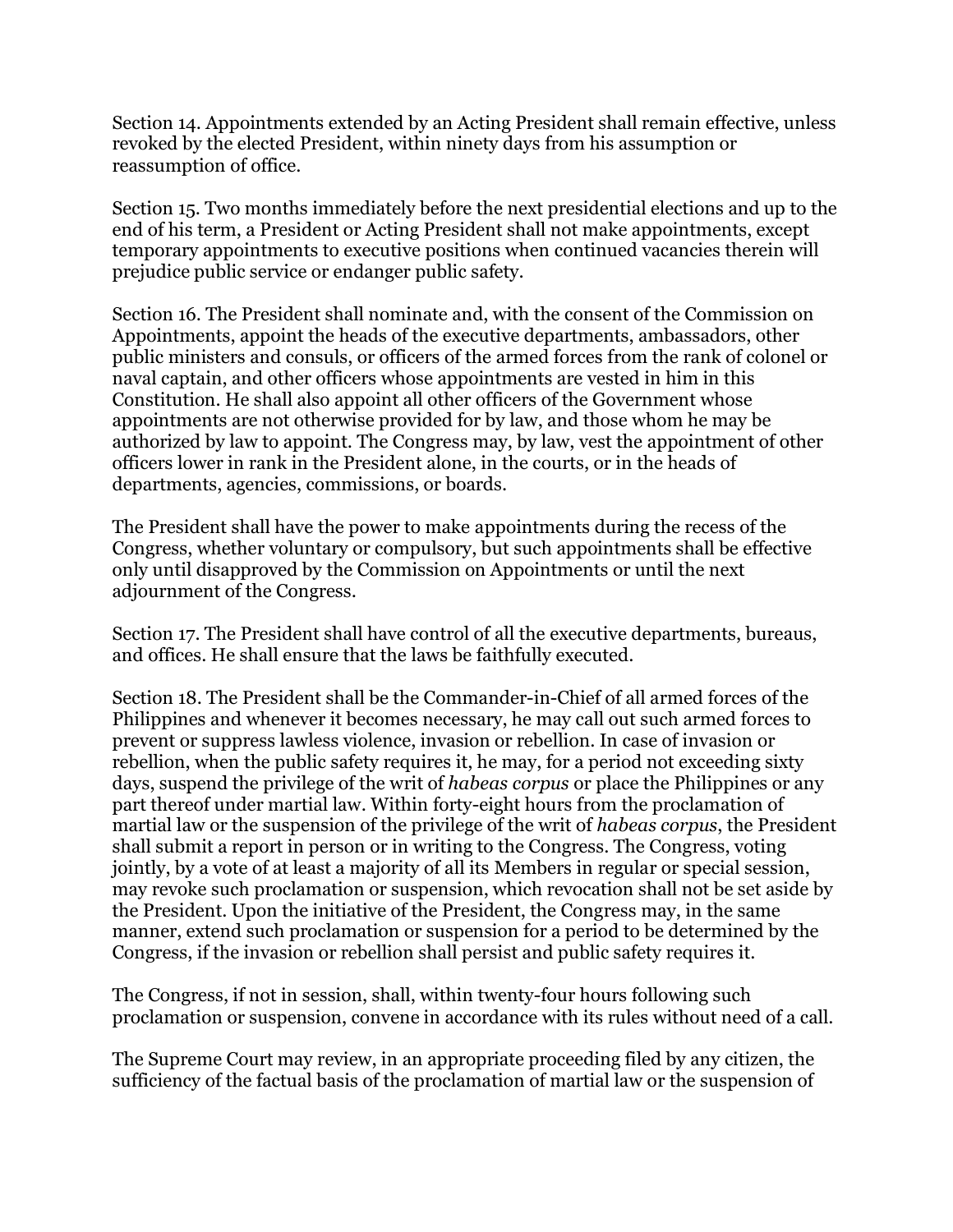the privilege of the writ of *habeas corpus* or the extension thereof, and must promulgate its decision thereon within thirty days from its filing.

A state of martial law does not suspend the operation of the Constitution, nor supplant the functioning of the civil courts or legislative assemblies, nor authorize the conferment of jurisdiction on military courts and agencies over civilians where civil courts are able to function, nor automatically suspend the privilege of the writ of *habeas corpus*.

The suspension of the privilege of the writ of *habeas corpus* shall apply only to persons judicially charged for rebellion or offenses inherent in, or directly connected with, invasion.

During the suspension of the privilege of the writ of *habeas corpus*, any person thus arrested or detained shall be judicially charged within three days, otherwise he shall be released.

Section 19. Except in cases of impeachment, or as otherwise provided in this Constitution, the President may grant reprieves, commutations, and pardons, and remit fines and forfeitures, after conviction by final judgment.

He shall also have the power to grant amnesty with the concurrence of a majority of all the Members of the Congress.

Section 20. The President may contract or guarantee foreign loans on behalf of the Republic of the Philippines with the prior concurrence of the Monetary Board, and subject to such limitations as may be provided by law. The Monetary Board shall, within thirty days from the end of every quarter of the calendar year, submit to the Congress a complete report of its decision on applications for loans to be contracted or guaranteed by the Government or government-owned and controlled corporations which would have the effect of increasing the foreign debt, and containing other matters as may be provided by law.

Section 21. No treaty or international agreement shall be valid and effective unless concurred in by at least two-thirds of all the Members of the Senate.

Section 22. The President shall submit to the Congress, within thirty days from the opening of every regular session as the basis of the general appropriations bill, a budget of expenditures and sources of financing, including receipts from existing and proposed revenue measures.

Section 23. The President shall address the Congress at the opening of its regular session. He may also appear before it at any other time.

# ARTICLE VIII

### JUDICIAL DEPARTMENT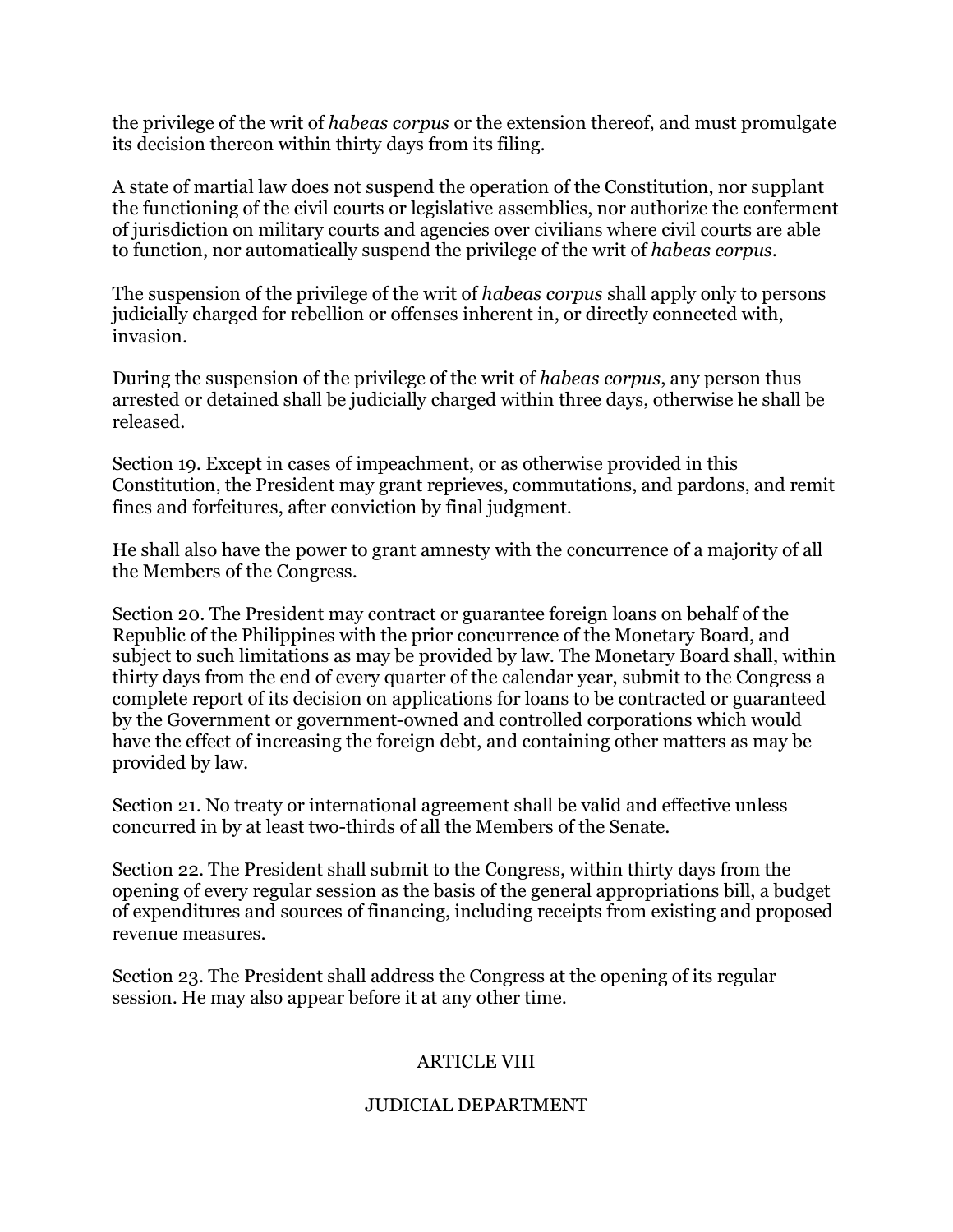Section 1. The judicial power shall be vested in one Supreme Court and in such lower courts as may be established by law.

Judicial power includes the duty of the courts of justice to settle actual controversies involving rights which are legally demandable and enforceable, and to determine whether or not there has been a grave abuse of discretion amounting to lack or excess of jurisdiction on the part of any branch or instrumentality of the Government.

Section 2. The Congress shall have the power to define, prescribe, and apportion the jurisdiction of the various courts but may not deprive the Supreme Court of its jurisdiction over cases enumerated in Section 5 hereof.

No law shall be passed reorganizing the Judiciary when it undermines the security of tenure of its Members.

Section 3. The Judiciary shall enjoy fiscal autonomy. Appropriations for the Judiciary may not be reduced by the legislature below the amount appropriated for the previous year and, after approval, shall be automatically and regularly released.

Section 4. (1) The Supreme Court shall be composed of a Chief Justice and fourteen Associate Justices. It may sit *en banc* or in its discretion, in division of three, five, or seven Members. Any vacancy shall be filled within ninety days from the occurrence thereof.

(2) All cases involving the constitutionality of a treaty, international or executive agreement, or law, which shall be heard by the Supreme Court *en banc*, and all other cases which under the Rules of Court are required to be heard *en banc*, including those involving the constitutionality, application, or operation of presidential decrees, proclamations, orders, instructions, ordinances, and other regulations, shall be decided with the concurrence of a majority of the Members who actually took part in the deliberations on the issues in the case and voted thereon.

(3) Cases or matters heard by a division shall be decided or resolved with the concurrence of a majority of the Members who actually took part in the deliberations on the issues in the case and voted thereon, and in no case without the concurrence of at least three of such Members. When the required number is not obtained, the case shall be decided *en banc*: *Provided*, that no doctrine or principle of law laid down by the court in a decision rendered *en banc* or in division may be modified or reversed except by the court sitting *en banc.*

Section 5. The Supreme Court shall have the following powers:

1) Exercise original jurisdiction over cases affecting ambassadors, other public ministers and consuls, and over petitions for *certiorari*, prohibition, *mandamus, quo warranto*, and *habeas corpus.*

(2) Review, revise, reverse, modify, or affirm on appeal or *certiorari*, as the law or the Rules of Court may provide, final judgments and orders of lower courts in: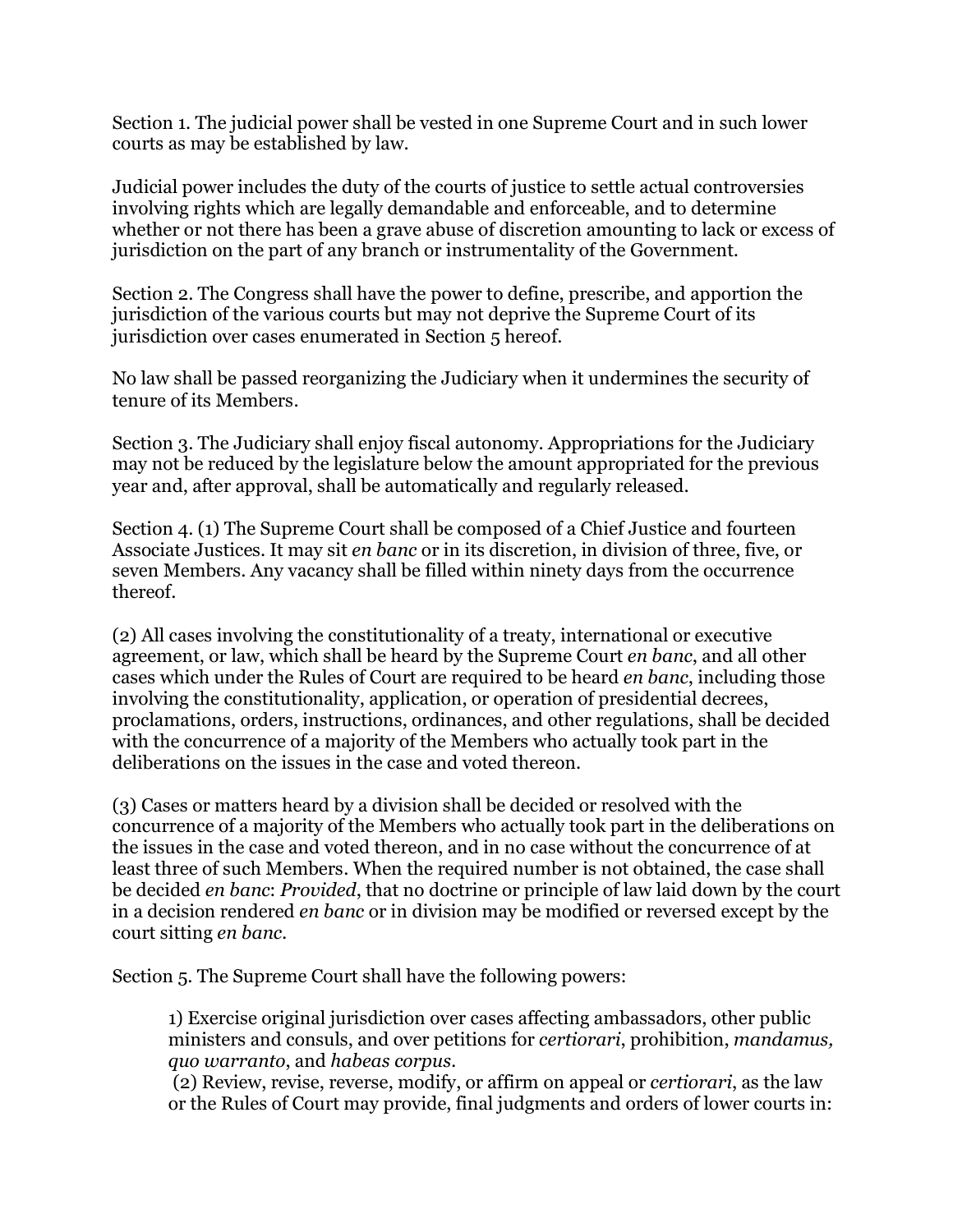(a) All cases in which the constitutionality or validity of any treaty, international or executive agreement, law, presidential decree, proclamation, order, instruction, ordinance, or regulation is in question. (b) All cases involving the legality of any tax, impost, assessment, or toll, or any penalty imposed in relation thereto.

(c) All cases in which the jurisdiction of any lower court is in issue.

(d) All criminal cases in which the penalty imposed is *reclusion perpetua* or higher.

(e) All cases in which only an error or question of law is involved. (3) Assign temporarily judges of lower courts to other stations as public interest may require. Such temporary assignment shall not exceed six months without the consent of the judge concerned.

(4) Order a change of venue or place of trial to avoid a miscarriage of justice. (5) Promulgate rules concerning the protection and enforcement of constitutional rights, pleading, practice, and procedure in all courts, the admission to the practice of law, the integrated bar, and legal assistance to the under-privileged. Such rules shall provide a simplified and inexpensive procedure for the speedy disposition of cases, shall be uniform for all courts of the same grade, and shall not diminish, increase, or modify substantive rights. Rules of procedure of special courts and quasi-judicial bodies shall remain effective unless disapproved by the Supreme Court.

(6) Appoint all officials and employees of the Judiciary in accordance with the Civil Service Law.

Section 6. The Supreme Court shall have administrative supervision over all courts and the personnel thereof.

Section 7. (1) No person shall be appointed Member of the Supreme Court or any lower collegiate court unless he is a natural-born citizen of the Philippines. A Member of the Supreme Court must be at least forty years of age, and must have been for fifteen years or more, a judge of a lower court or engaged in the practice of law in the Philippines.

(2) The Congress shall prescribe the qualifications of judges of lower courts, but no person may be appointed judge thereof unless he is a citizen of the Philippines and a member of the Philippine Bar.

(3) A Member of the Judiciary must be a person of proven competence, integrity, probity, and independence.

Section 8. (1) A Judicial and Bar Council is hereby created under the supervision of the Supreme Court composed of the Chief Justice as *ex officio* Chairman, the Secretary of Justice, and a representative of the Congress as *ex officio* Members, a representative of the Integrated Bar, a professor of law, a retired Member of the Supreme Court, and a representative of the private sector.

(2) The regular members of the Council shall be appointed by the President for a term of four years with the consent of the Commission on Appointments. Of the Members first appointed, the representative of the Integrated Bar shall serve for four years, the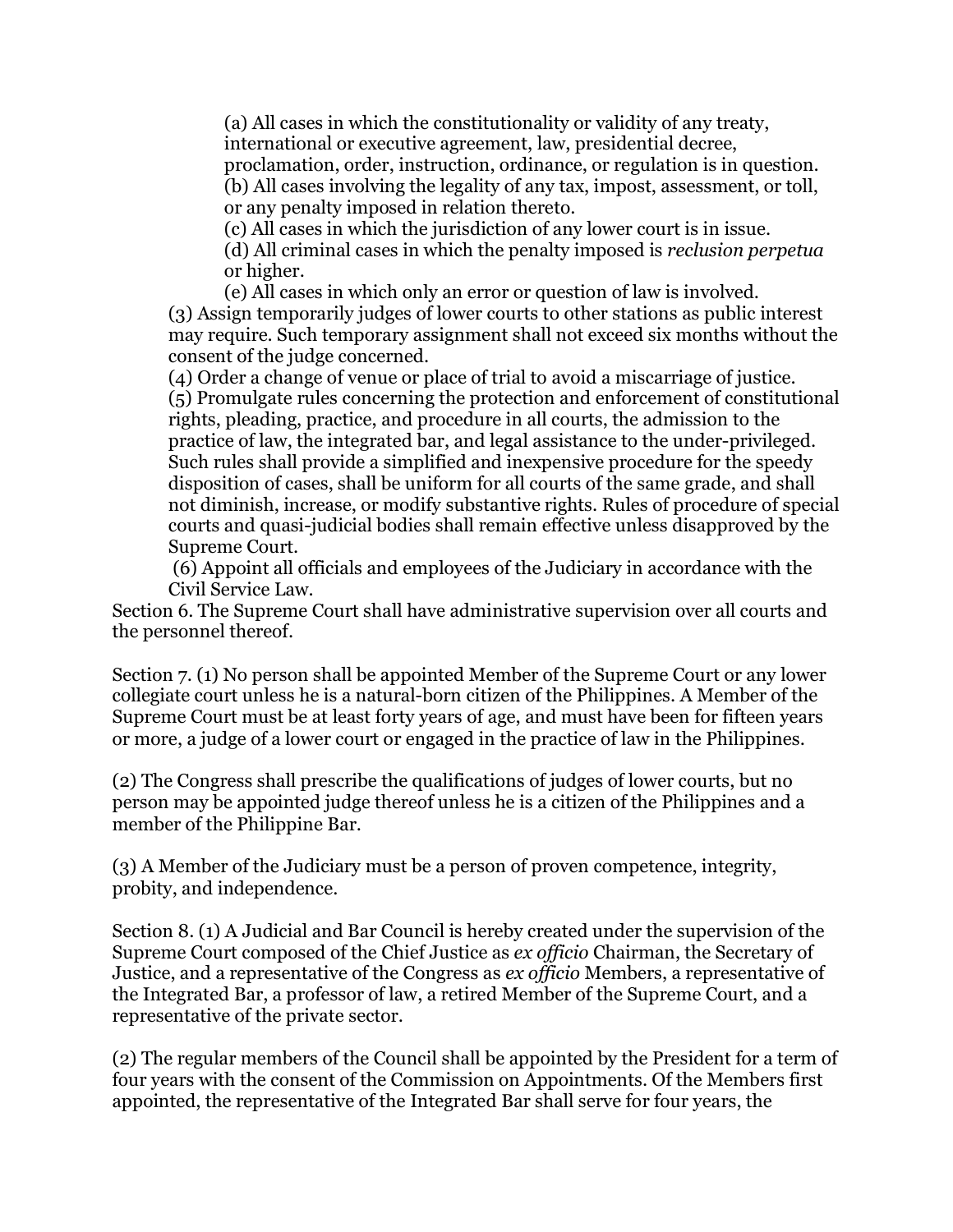professor of law for three years, the retired Justice for two years, and the representative of the private sector for one year.

(3) The Clerk of the Supreme Court shall be the Secretary *ex officio* of the Council and shall keep a record of its proceedings.

(4) The regular Members of the Council shall receive such emoluments as may be determined by the Supreme Court. The Supreme Court shall provide in its annual budget the appropriations for the Council.

(5) The Council shall have the principal function of recommending appointees to the Judiciary. It may exercise such other functions and duties as the Supreme Court may assign to it.

Section 9. The Members of the Supreme Court and judges of the lower courts shall be appointed by the President from a list of at least three nominees prepared by the Judicial and Bar Council for every vacancy. Such appointments need no confirmation.

For the lower courts, the President shall issue the appointments within ninety days from the submission of the list.

Section 10. The salary of the Chief Justice and of the Associate Justices of the Supreme Court, and of judges of lower courts, shall be fixed by law. During their continuance in office, their salary shall not be decreased.

Section 11. The Members of the Supreme Court and judges of lower courts shall hold office during good behavior until they reach the age of seventy years or become incapacitated to discharge the duties of their office. The Supreme Court *en banc* shall have the power to discipline judges of lower courts, or order their dismissal by a vote of a majority of the Members who actually took part in the deliberations on the issues in the case and voted thereon.

Section 12. The Members of the Supreme Court and of other courts established by law shall not be designated to any agency performing quasi-judicial or administrative functions.

Section 13. The conclusions of the Supreme Court in any case submitted to it for decision *en banc* or in division shall be reached in consultation before the case is assigned to a Member for the writing of the opinion of the Court. A certification to this effect signed by the Chief Justice shall be issued and a copy thereof attached to the record of the case and served upon the parties. Any Members who took no part, or dissented, or abstained from a decision or resolution, must state the reason therefor. The same requirements shall be observed by all lower collegiate courts.

Section 14. No decision shall be rendered by any court without expressing therein clearly and distinctly the facts and the law on which it is based.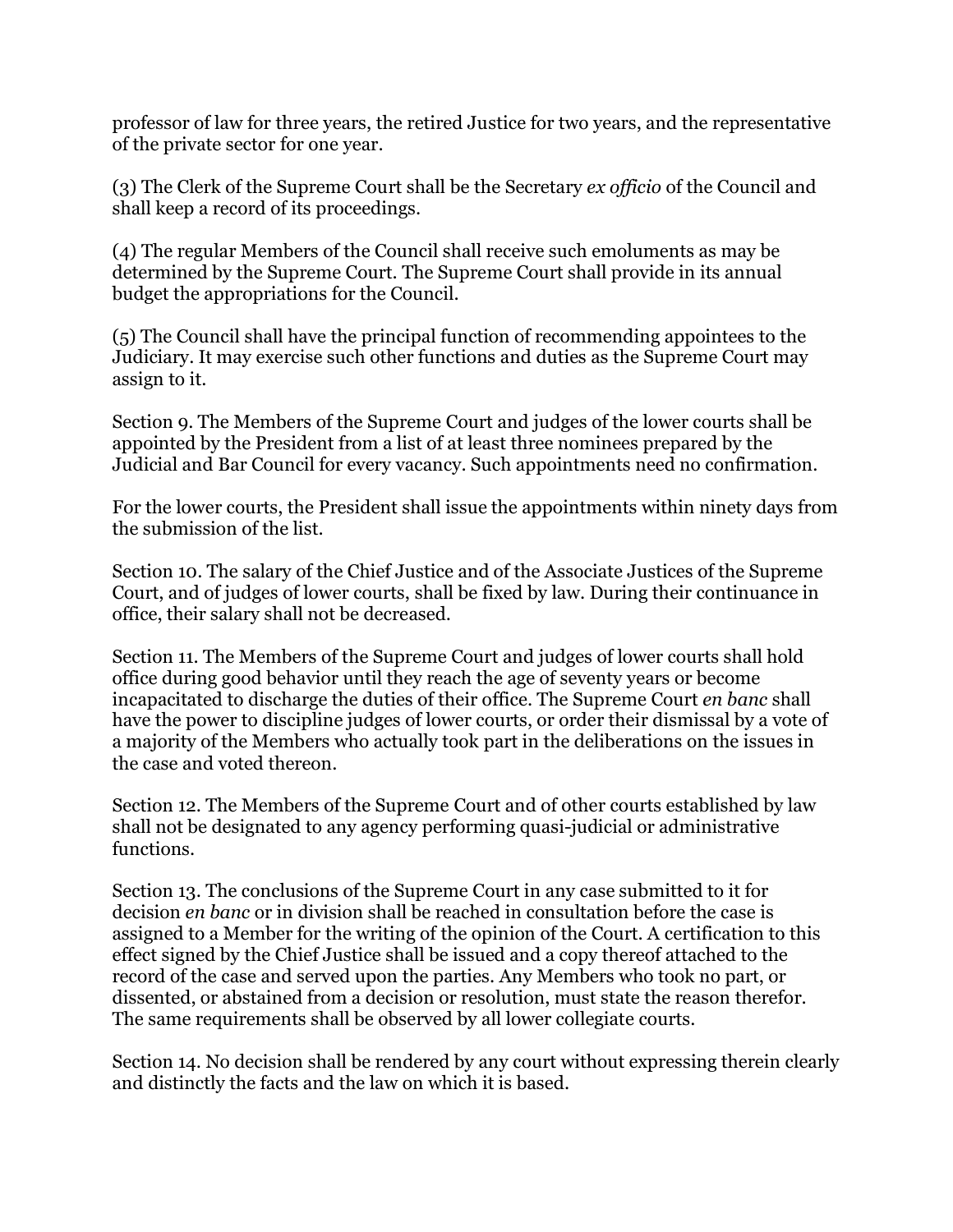No petition for review or motion for reconsideration of a decision of the court shall be refused due course or denied without stating the legal basis therefor.

Section 15. (1) All cases or matters filed after the effectivity of this Constitution must be decided or resolved within twenty-four months from date of submission for the Supreme Court, and, unless reduced by the Supreme Court, twelve months for all lower collegiate courts, and three months for all other lower courts.

(2) A case or matter shall be deemed submitted for decision or resolution upon the filing of the last pleading, brief, or memorandum required by the Rules of Court or by the court itself.

(3) Upon the expiration of the corresponding period, a certification to this effect signed by the Chief Justice or the presiding judge shall forthwith be issued and a copy thereof attached to the record of the case or matter, and served upon the parties. The certification shall state why a decision or resolution has not been rendered or issued within said period.

(4) Despite the expiration of the applicable mandatory period, the court, without prejudice to such responsibility as may have been incurred in consequence thereof, shall decide or resolve the case or matter submitted thereto for determination, without further delay.

Section 16. The Supreme Court shall, within thirty days from the opening of each regular session of the Congress, submit to the President and the Congress an annual report on the operations and activities of the Judiciary.

# ARTICLE IX

### A. *COMMON PROVISIONS*

Section 1. The Constitutional Commissions, which shall be independent, are the Civil Service Commission, the Commission on Elections, and the Commission on Audit.

Section 2. No member of a Constitutional Commission shall, during his tenure, hold any other office or employment. Neither shall he engage in the practice of any profession or in the active management or control of any business which, in any way, may be affected by the functions of his office, nor shall he be financially interested, directly or indirectly, in any contract with, or in any franchise or privilege granted by the Government, any of its subdivisions, agencies, or instrumentalities, including government-owned or controlled corporations or their subsidiaries.

Section. 3. The salary of the Chairman and the Commissioners shall be fixed by law and shall not be decreased during their tenure.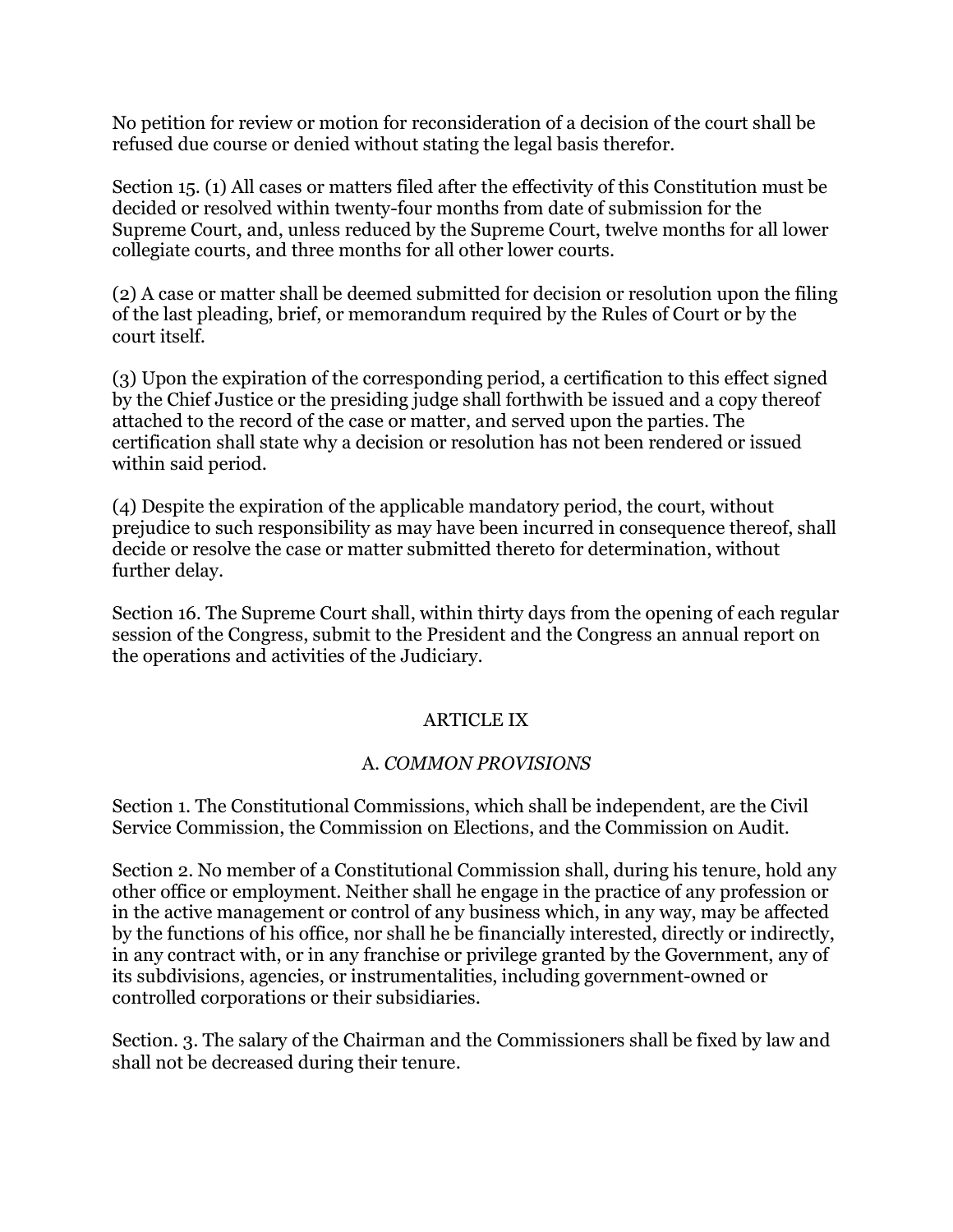Section 4. The Constitutional Commissions shall appoint their officials and employees in accordance with law.

Section 5. The Commission shall enjoy fiscal autonomy. Their approved annual appropriations shall be automatically and regularly released.

Section 6. Each Commission *en banc* may promulgate its own rules concerning pleadings and practice before it or before any of its offices. Such rules, however, shall not diminish, increase, or modify substantive rights.

Section 7. Each Commission shall decide by a majority vote of all its Members, any case or matter brought before it within sixty days from the date of its submission for decision or resolution. A case or matter is deemed submitted for decision or resolution upon the filing of the last pleading, brief, or memorandum required by the rules of the Commission or by the Commission itself. Unless otherwise provided by this Constitution or by law, any decision, order, or ruling of each Commission may be brought to the Supreme Court on *certiorari* by the aggrieved party within thirty days from receipt of a copy thereof.

Section 8. Each Commission shall perform such other functions as may be provided by law.

# B. *THE CIVIL SERVICE COMMISSION*

Section 1. (1) The civil service shall be administered by the Civil Service Commission composed of a Chairman and two Commissioners who shall be natural-born citizens of the Philippines and, at the time of their appointment, at least thirty-five years of age, with proven capacity for public administration, and must not have been candidates for any elective position in the elections immediately preceding their appointment.

(2) The Chairman and the Commissioners shall be appointed by the President with the consent of the Commission on Appointments for a term of seven years without reappointment. Of those first appointed, the Chairman shall hold office for seven years, a Commissioner for five years, and another Commissioner for three years, without reappointment. Appointment to any vacancy shall be only for the unexpired term of the predecessor. In no case shall any Member be appointed or designated in a temporary or acting capacity.

Section 2. (1) The civil service embraces all branches, subdivisions, instrumentalities, and agencies of the Government, including government-owned or controlled corporations with original charters.

(2) Appointments in the civil service shall be made only according to merit and fitness to be determined, as far as practicable, and, except to positions which are policydetermining, primarily confidential, or highly technical, by competitive examination.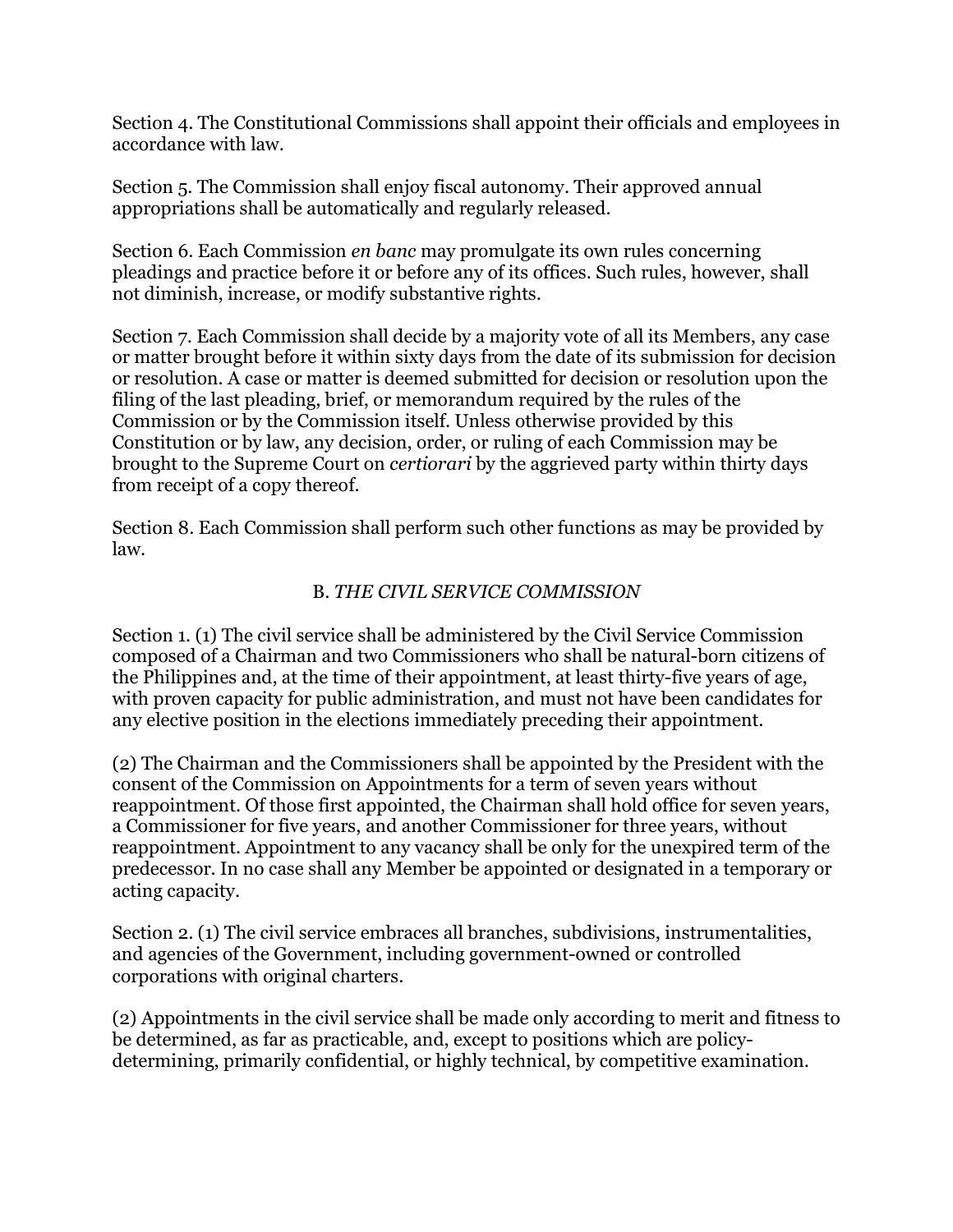(3) No officer or employee of the civil service shall be removed or suspended except for cause provided by law.

(4) No officer or employee in the civil service shall engage, directly or indirectly, in any electioneering or partisan political campaign.

(5) The right to self-organization shall not be denied to government employees.

(6) Temporary employees of the Government shall be given such protection as may be provided by law.

Section 3. The Civil Service Commission, as the central personnel agency of the Government, shall establish a career service and adopt measures to promote morale, efficiency, integrity, responsiveness, progressiveness, and courtesy in the civil service. It shall strengthen the merit and rewards system, integrate all human resources development programs for all levels and ranks, and institutionalize a management climate conducive to public accountability. It shall submit to the President and the Congress an annual report on its personnel programs.

Section 4. All public officers and employees shall take an oath or affirmation to uphold and defend this Constitution.

Section 5. The Congress shall provide for the standardization of compensation of government officials and employees, including those in government-owned or controlled corporations with original charters, taking into account the nature of the responsibilities pertaining to, and the qualifications required for, their positions.

Section 6. No candidate who has lost in any election shall, within one year after such election, be appointed to any office in the Government or any Government-owned or controlled corporations or in any of their subsidiaries.

Section 7. No elective official shall be eligible for appointment or designation in any capacity to any public office or position during his tenure.

Unless otherwise allowed by law or by the primary functions of his position, no appointive official shall hold any other office or employment in the Government or any subdivision, agency or instrumentality thereof, including Government-owned or controlled corporations or their subsidiaries.

Section 8. No elective or appointive public officer or employee shall receive additional, double, or indirect compensation, unless specifically authorized by law, nor accept without the consent of the Congress, any present, emolument, office, or title of any kind from any foreign government.

Pensions or gratuities shall not be considered as additional, double, or indirect compensation.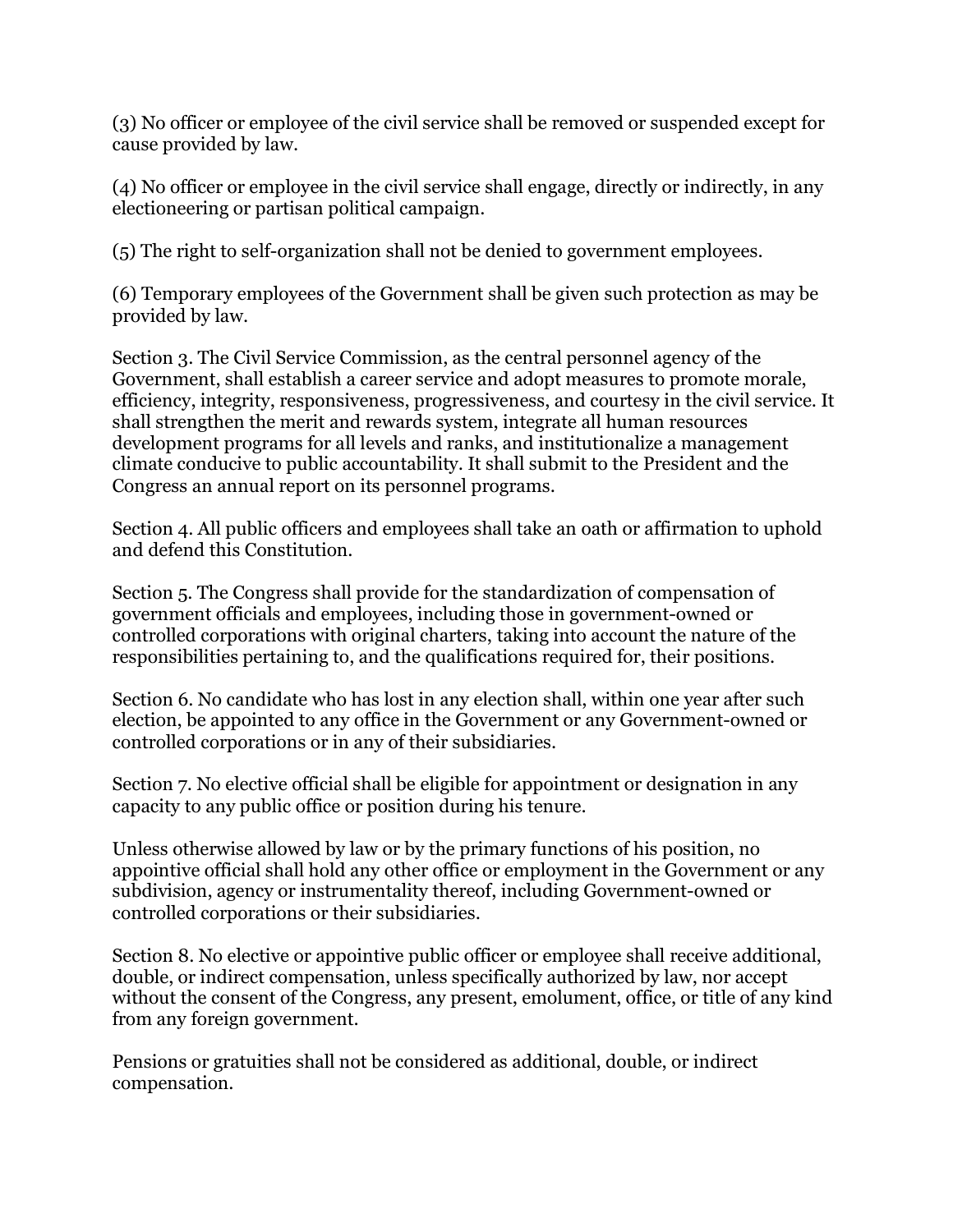### C. *THE COMMISSION ON ELECTIONS*

Section 1. (1) There shall be a Commission on Elections composed of a Chairman and six Commissioners who shall be natural-born citizens of the Philippines and, at the time of their appointment, at least thirty-five years of age, holders of a college degree, and must not have been candidates for any elective positions in the immediately preceding elections. However, a majority thereof, including the Chairman, shall be members of the Philippine Bar who have been engaged in the practice of law for at least ten years.

(2) The Chairman and the Commissioners shall be appointed by the President with the consent of the Commission on Appointments for a term of seven years without reappointment. Of those first appointed, three Members shall hold office for seven years, two Members for five years, and the last Members for three years, without reappointment. Appointment to any vacancy shall be only for the unexpired term of the predecessor. In no case shall any Member be appointed or designated in a temporary or acting capacity.

Sec. 2. The Commission on Elections shall exercise the following powers and functions:

(1) Enforce and administer all laws and regulations relative to the conduct of an election, plebiscite, initiative, referendum, and recall.

(2) Exercise exclusive original jurisdiction over all contests relating to the elections, returns, and qualifications of all elective regional, provincial, and city officials, and appellate jurisdiction over all contests involving elective municipal officials decided by trial courts of general jurisdiction, or involving elective barangay officials decided by trial courts of limited jurisdiction.

Decisions, final orders, or rulings of the Commission on election contests involving elective municipal and barangay offices shall be final, executory, and not appealable.

(3) Decide, except those involving the right to vote, all questions affecting elections, including determination of the number and location of polling places, appointment of election officials and inspectors, and registration of voters.

(4) Deputize, with the concurrence of the President, law enforcement agencies and instrumentalities of the Government, including the Armed Forces of the Philippines, for the exclusive purpose of ensuring free, orderly, honest, peaceful, and credible elections.

(5) Register, after sufficient publication, political parties, organizations, or coalitions which, in addition to other requirements, must present their platform or program of government; and accredit citizens' arms of the Commission on Elections. Religious denominations and sects shall not be registered. Those which seek to achieve their goals through violence or unlawful means, or refuse to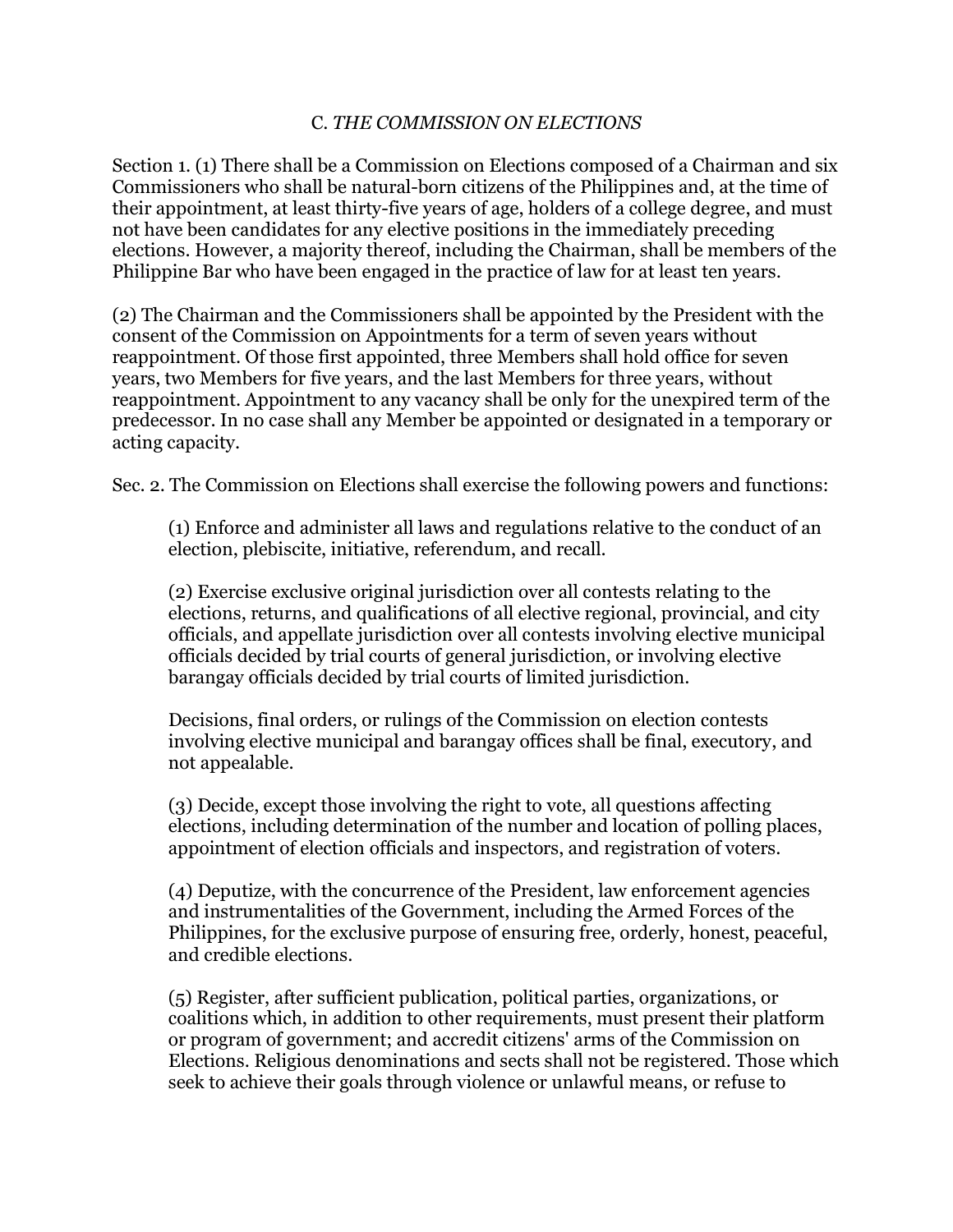uphold and adhere to this Constitution, or which are supported by any foreign government shall likewise be refused registration.

Financial contributions from foreign governments and their agencies to political parties, organizations, coalitions, or candidates related to elections, constitute interference in national affairs, and, when accepted, shall be an additional ground for the cancellation of their registration with the Commission, in addition to other penalties that may be prescribed by law.

(6) File, upon a verified complaint, or on its own initiative, petitions in court for inclusion or exclusion of voters; investigate and, where appropriate, prosecute cases of violations of election laws, including acts or omissions constituting election frauds, offenses, and malpractices.

(7) Recommend to the Congress effective measures to minimize election spending, including limitation of places where propaganda materials shall be posted, and to prevent and penalize all forms of election frauds, offenses, malpractices, and nuisance candidacies.

(8) Recommend to the President the removal of any officer or employee it has deputized, or the imposition of any other disciplinary action, for violation or disregard of, or disobedience to, its directive, order, or decision.

(9) Submit to the President and the Congress, a comprehensive report on the conduct of each election, plebiscite, initiative, referendum, or recall.

Section 3. The Commission on Elections may sit *en banc* or in two divisions, and shall promulgate its rules of procedure in order to expedite disposition of election cases, including pre- proclamation controversies. All such election cases shall be heard and decided in division, provided that motions for reconsideration of decisions shall be decided by the Commission *en banc.*

Section 4. The Commission may, during the election period, supervise or regulate the enjoyment or utilization of all franchises or permits for the operation of transportation and other public utilities, media of communication or information, all grants, special privileges, or concessions granted by the Government or any subdivision, agency, or instrumentality thereof, including any government-owned or controlled corporation or its subsidiary. Such supervision or regulation shall aim to ensure equal opportunity, and equal rates therefor, for public information campaigns and forums among candidates in connection with the objective of holding free, orderly, honest, peaceful, and credible elections.

Section 5. No pardon, amnesty, parole, or suspension of sentence for violation of election laws, rules, and regulations shall be granted by the President without the favorable recommendation of the Commission.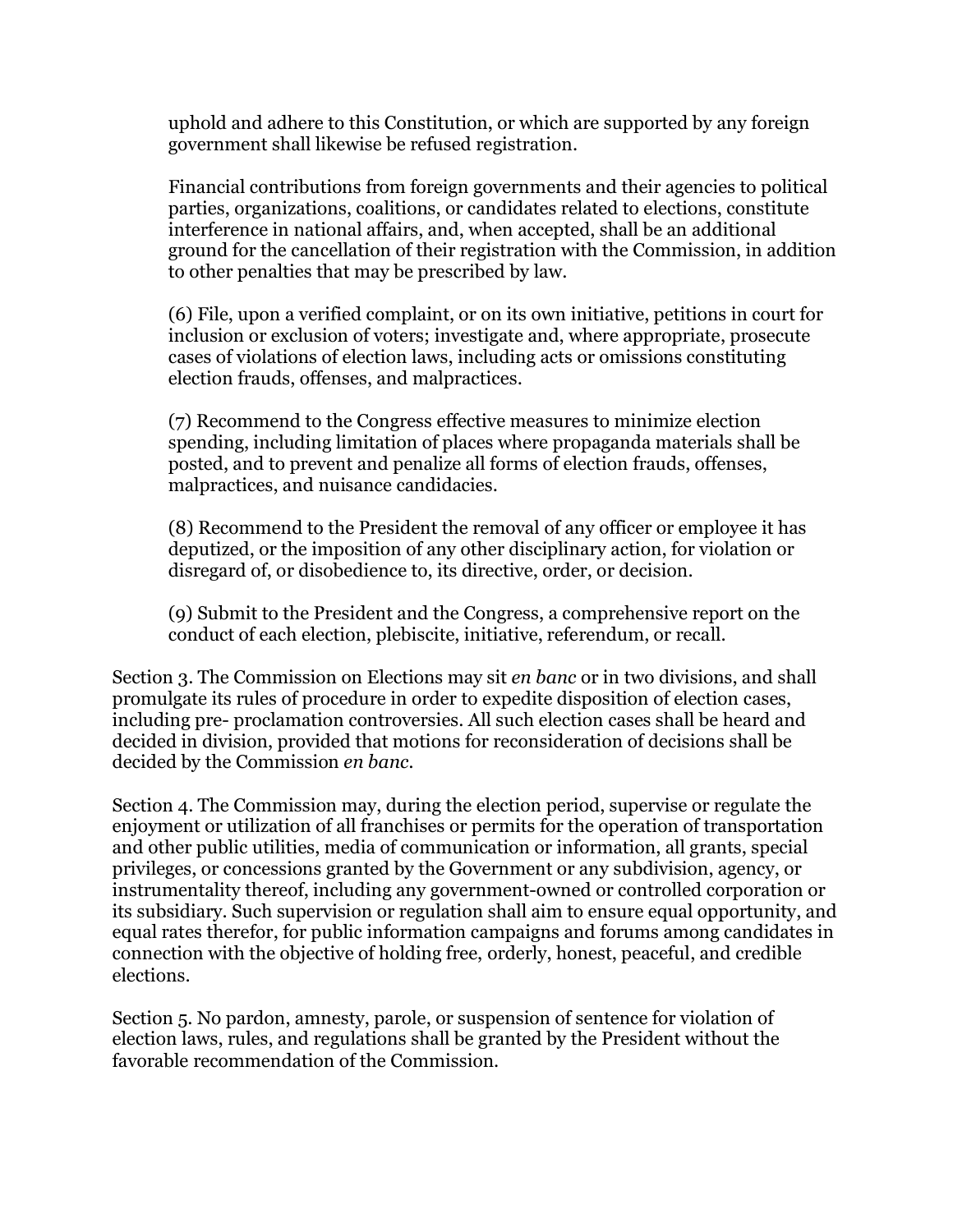Section 6. A free and open party system shall be allowed to evolve according to the free choice of the people, subject to the provisions of this Article.

Section 7. No votes cast in favor of a political party, organization, or coalition shall be valid, except for those registered under the party-list system as provided in this Constitution.

Section 8. Political parties, or organizations or coalitions registered under the party-list system, shall not be represented in the voters' registration boards, boards of election inspectors, boards of canvassers, or other similar bodies. However, they shall be entitled to appoint poll watchers in accordance with law.

Section 9. Unless otherwise fixed by the Commission in special cases, the election period shall commence ninety days before the day of election and shall end thirty days thereafter.

Section 10. *Bona fide* candidates for any public office shall be free from any form of harassment and discrimination.

Section 11. Funds certified by the Commission as necessary to defray the expenses for holding regular and special elections, plebiscites, initiatives, referenda, and recalls, shall be provided in the regular or special appropriations and, once approved, shall be released automatically upon certification by the Chairman of the Commission.

# D. *THE COMMISSION ON AUDIT*

Section 1. (1) There shall be a Commission on Audit composed of a Chairman and two Commissioners, who shall be natural-born citizens of the Philippines and, at the time of their appointment, at least thirty-five years of age, Certified Public Accountants with not less than ten years of auditing experience, or members of the Philippine Bar who have been engaged in the practice of law for at least ten years, and must not have been candidates for any elective position in the elections immediately preceding their appointment. At no time shall all Members of the Commission belong to the same profession.

(2) The Chairman and the Commissioners shall be appointed by the President with the consent of the Commission on Appointments for a term of seven years without reappointment. Of those first appointed, the Chairman shall hold office for seven years, one Commissioner for five years, and the other Commissioner for three years, without reappointment. Appointment to any vacancy shall be only for the unexpired portion of the term of the predecessor. In no case shall any Member be appointed or designated in a temporary or acting capacity.

Section 2. (1) The Commission on Audit shall have the power, authority, and duty to examine, audit, and settle all accounts pertaining to the revenue and receipts of, and expenditures or uses of funds and property, owned or held in trust by, or pertaining to, the Government, or any of its subdivisions, agencies, or instrumentalities, including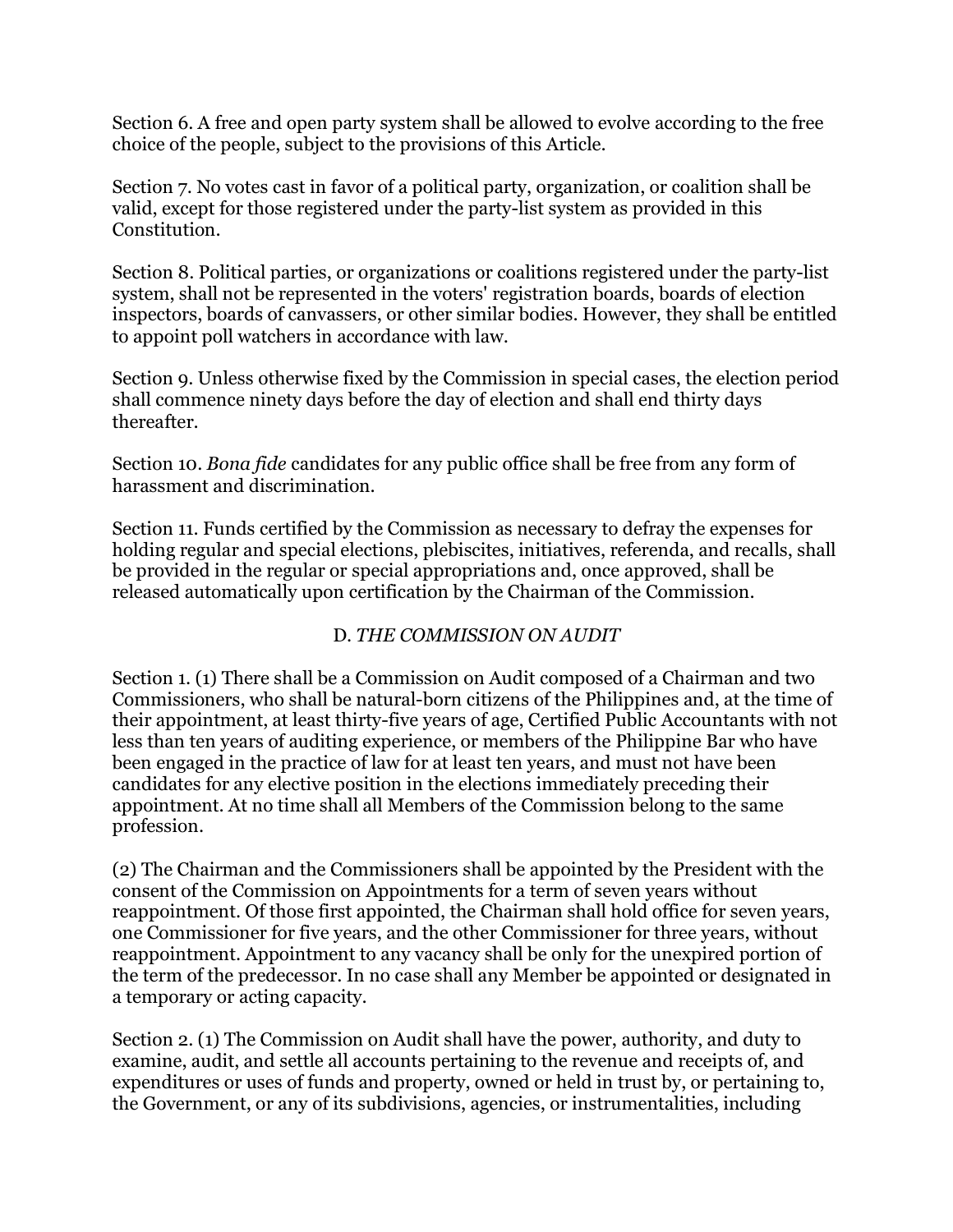government-owned or controlled corporations with original charters, and on a postaudit basis: (a) constitutional bodies, commissions and offices that have been granted fiscal autonomy under this Constitution; (b) autonomous state colleges and universities; (c) other government-owned or controlled corporations and their subsidiaries; and (d) such non-governmental entities receiving subsidy or equity, directly or indirectly, from or through the Government, which are required by law or the granting institution to submit to such audit as a condition of subsidy or equity. However, where the internal control system of the audited agencies is inadequate, the Commission may adopt such measures, including temporary or special pre-audit, as are necessary and appropriate to correct the deficiencies. It shall keep the general accounts of the Government and, for such period as may be provided by law, preserve the vouchers and other supporting papers pertaining thereto.

(2) The Commission shall have exclusive authority, subject to the limitations in this Article, to define the scope of its audit and examination, establish the techniques and methods required therefor, and promulgate accounting and auditing rules and regulations, including those for the prevention and disallowance of irregular, unnecessary, excessive, extravagant, or unconscionable expenditures or uses of government funds and properties.

Section 3. No law shall be passed exempting any entity of the Government or its subsidiaries in any guise whatever, or any investment of public funds, from the jurisdiction of the Commission on Audit.

Section 4. The Commission shall submit to the President and the Congress, within the time fixed by law, an annual report covering the financial condition and operation of the Government, its subdivisions, agencies, and instrumentalities, including governmentowned or controlled corporations, and non-governmental entities subject to its audit, and recommend measures necessary to improve their effectiveness and efficiency. It shall submit such other reports as may be required by law.

### ARTICLE X

### LOCAL GOVERNMENT

### *GENERAL PROVISIONS*

Section 1. The territorial and political subdivisions of the Republic of the Philippines are the provinces, cities, municipalities, and barangays. There shall be autonomous regions in Muslim Mindanao and the Cordilleras as hereinafter provided.

Section 2. The territorial and political subdivisions shall enjoy local autonomy.

Section 3. The Congress shall enact a local government code which shall provide for a more responsive and accountable local government structure instituted through a system of decentralization with effective mechanisms of recall, initiative, and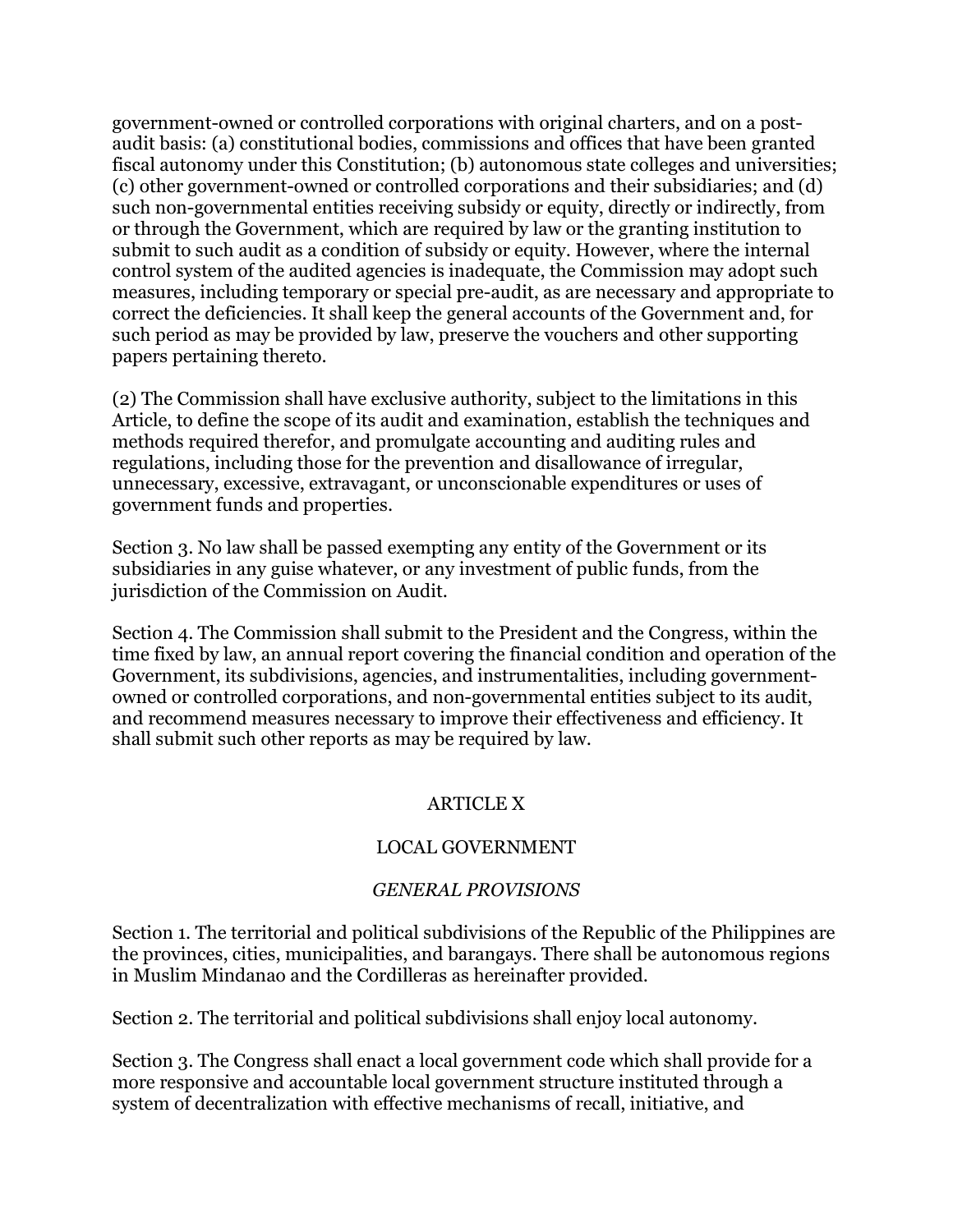referendum, allocate among the different local government units their powers, responsibilities, and resources, and provide for the qualifications, election, appointment and removal, term, salaries, powers and functions and duties of local officials, and all other matters relating to the organization and operation of the local units.

Section 4. The President of the Philippines shall exercise general supervision over local governments. Provinces with respect to component cities and municipalities, and cities and municipalities with respect to component barangays, shall ensure that the acts of their component units are within the scope of their prescribed powers and functions.

Section 5. Each local government unit shall have the power to create its own sources of revenues and to levy taxes, fees and charges subject to such guidelines and limitations as the Congress may provide, consistent with the basic policy of local autonomy. Such taxes, fees, and charges shall accrue exclusively to the local governments.

Section 6. Local government units shall have a just share, as determined by law, in the national taxes which shall be automatically released to them.

Section 7. Local governments shall be entitled to an equitable share in the proceeds of the utilization and development of the national wealth within their respective areas, in the manner provided by law, including sharing the same with the inhabitants by way of direct benefits.

Section 8. The term of office of elective local officials, except barangay officials, which shall be determined by law, shall be three years and no such official shall serve for more than three consecutive terms. Voluntary renunciation of the office for any length of time shall not be considered as an interruption in the continuity of his service for the full term for which he was elected.

Section 9. Legislative bodies of local governments shall have sectoral representation as may be prescribed by law.

Section 10. No province, city, municipality, or barangay may be created, divided, merged, abolished, or its boundary substantially altered, except in accordance with the criteria established in the local government code and subject to approval by a majority of the votes cast in a plebiscite in the political units directly affected.

Section 11. The Congress may, by law, create special metropolitan political subdivisions, subject to a plebiscite as set forth in Section 10 hereof. The component cities and municipalities shall retain their basic autonomy and shall be entitled to their own local executive and legislative assemblies. The jurisdiction of the metropolitan authority that will thereby be created shall be limited to basic services requiring coordination.

Section 12. Cities that are highly urbanized, as determined by law, and component cities whose charters prohibit their voters from voting for provincial elective officials, shall be independent of the province. The voters of component cities within a province, whose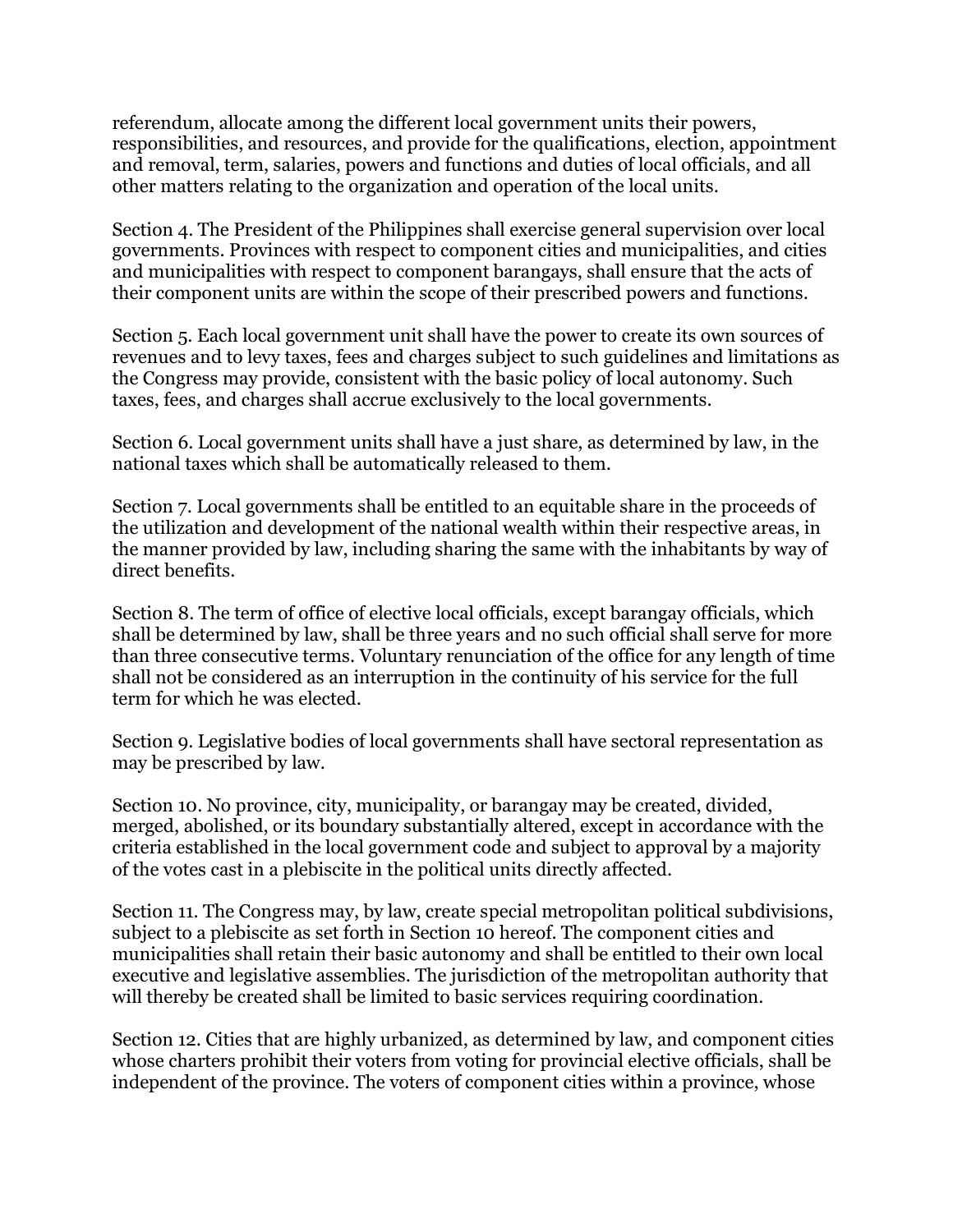charters contain no such prohibition, shall not be deprived of their right to vote for elective provincial officials.

Section 13. Local government units may group themselves, consolidate or coordinate their efforts, services, and resources for purposes commonly beneficial to them in accordance with law.

Section 14. The President shall provide for regional development councils or other similar bodies composed of local government officials, regional heads of departments and other government offices, and representatives from non-governmental organizations within the regions for purposes of administrative decentralization to strengthen the autonomy of the units therein and to accelerate the economic and social growth and development of the units in the region.

## *AUTONOMOUS REGIONS*

Section 15. There shall be created autonomous regions in Muslim Mindanao and in the Cordilleras consisting of provinces, cities, municipalities, and geographical areas sharing common and distinctive historical and cultural heritage, economic and social structures, and other relevant characteristics within the framework of this Constitution and the national sovereignty as well as territorial integrity of the Republic of the Philippines.

Section 16. The President shall exercise general supervision over autonomous regions to ensure that laws are faithfully executed.

Section 17. All powers, functions, and responsibilities not granted by this Constitution or by law to the autonomous regions shall be vested in the National Government.

Section 18. The Congress shall enact an organic act for each autonomous region with the assistance and participation of the regional consultative commission composed of representatives appointed by the President from a list of nominees from multi-sectoral bodies. The organic act shall define the basic structure of government for the region consisting of the executive department and legislative assembly, both of which shall be elective and representative of the constituent political units. The organic acts shall likewise provide for special courts with personal, family, and property law jurisdiction consistent with the provisions of this Constitution and national laws.

The creation of the autonomous region shall be effective when approved by majority of the votes cast by the constituent units in a plebiscite called for the purpose, provided that only provinces, cities, and geographic areas voting favorably in such plebiscite shall be included in the autonomous region.

Section 19. The first Congress elected under this Constitution shall, within eighteen months from the time of organization of both Houses, pass the organic acts for the autonomous regions in Muslim Mindanao and the Cordilleras.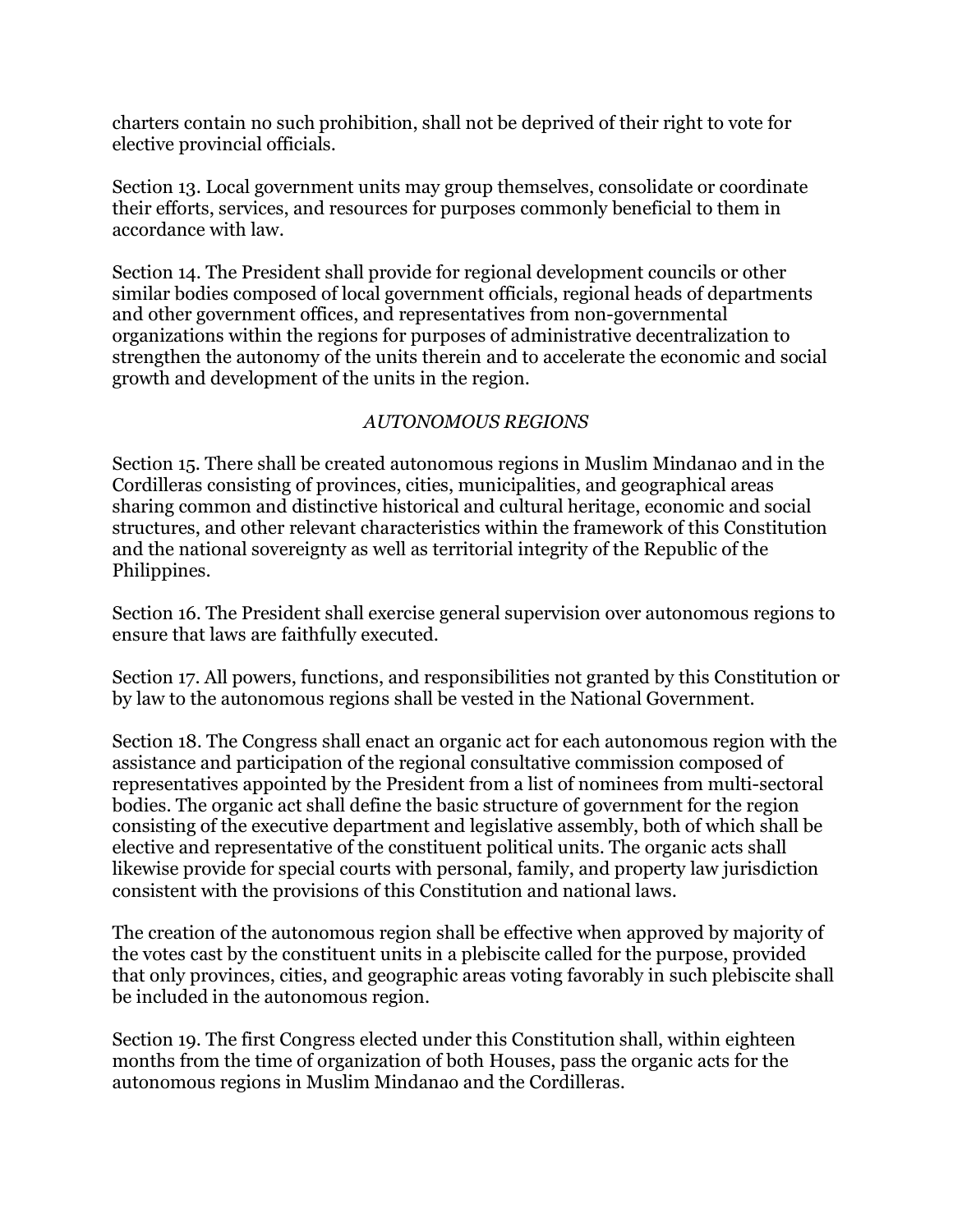Section 20. Within its territorial jurisdiction and subject to the provisions of this Constitution and national laws, the organic act of autonomous regions shall provide for legislative powers over:

(1) Administrative organization;

(2) Creation of sources of revenues;

(3) Ancestral domain and natural resources;

(4) Personal, family, and property relations;

(5) Regional urban and rural planning development;

(6) Economic, social, and tourism development;

(7) Educational policies;

(8) Preservation and development of the cultural heritage; and

(9) Such other matters as may be authorized by law for the promotion of the general welfare of the people of the region.

Section 21. The preservation of peace and order within the regions shall be the responsibility of the local police agencies which shall be organized, maintained, supervised, and utilized in accordance with applicable laws. The defense and security of the regions shall be the responsibility of the National Government.

## ARTICLE XI

## ACCOUNTABILITY OF PUBLIC OFFICERS

Section 1. Public office is a public trust. Public officers and employees must, at all times, be accountable to the people, serve them with utmost responsibility, integrity, loyalty, and efficiency; act with patriotism and justice, and lead modest lives.

Section 2. The President, the Vice-President, the Members of the Supreme Court, the Members of the Constitutional Commissions, and the Ombudsman may be removed from office on impeachment for, and conviction of, culpable violation of the Constitution, treason, bribery, graft and corruption, other high crimes, or betrayal of public trust. All other public officers and employees may be removed from office as provided by law, but not by impeachment.

Section 3. (1) The House of Representatives shall have the exclusive power to initiate all cases of impeachment.

(2) A verified complaint for impeachment may be filed by any Member of the House of Representatives or by any citizen upon a resolution or endorsement by any Member thereof, which shall be included in the Order of Business within ten session days, and referred to the proper Committee within three session days thereafter. The Committee, after hearing, and by a majority vote of all its Members, shall submit its report to the House within sixty session days from such referral, together with the corresponding resolution. The resolution shall be calendared for consideration by the House within ten session days from receipt thereof.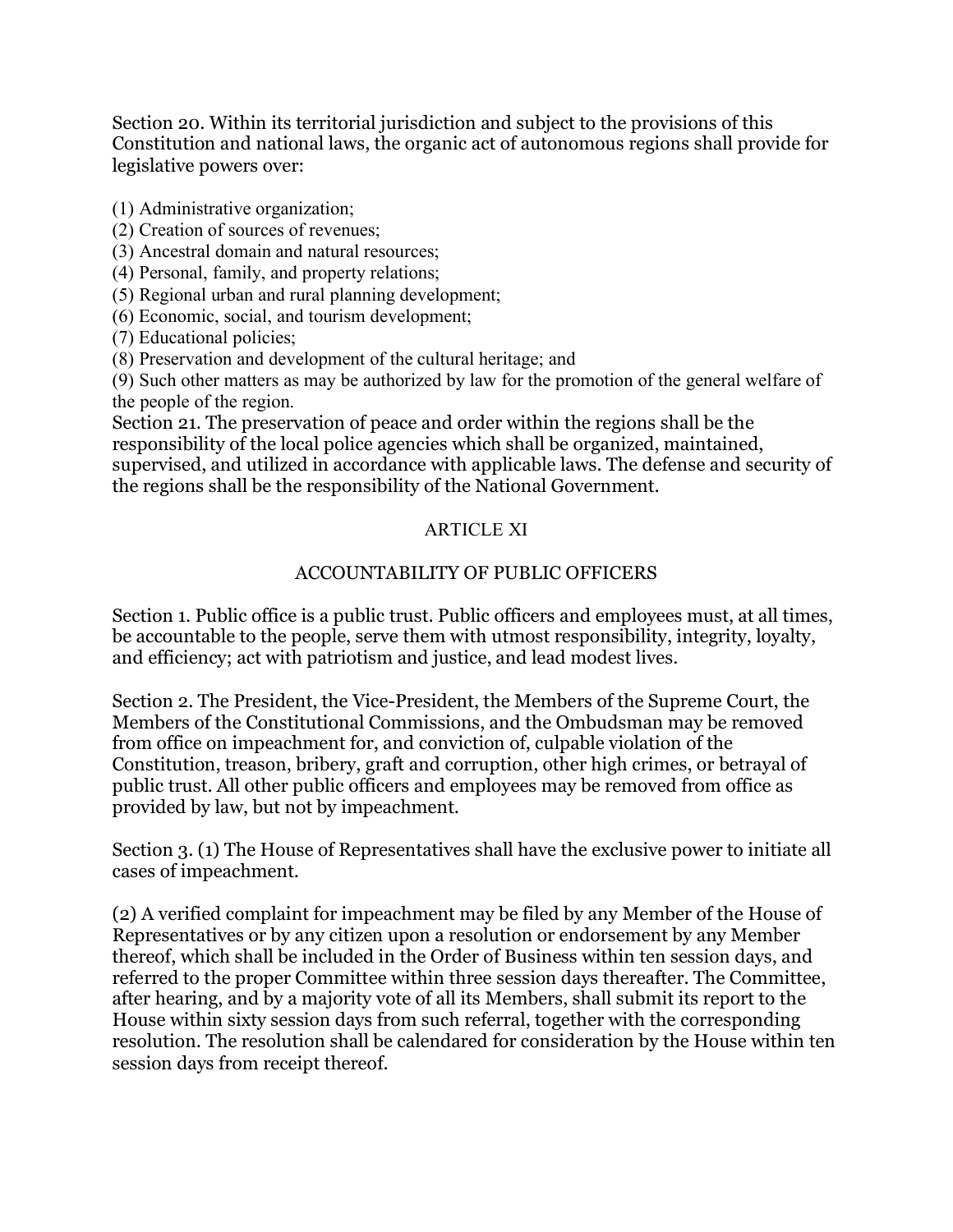(3) A vote of at least one-third of all the Members of the House shall be necessary either to affirm a favorable resolution with the Articles of Impeachment of the Committee, or override its contrary resolution. The vote of each Member shall be recorded.

(4) In case the verified complaint or resolution of impeachment is filed by at least onethird of all the Members of the House, the same shall constitute the Articles of Impeachment, and trial by the Senate shall forthwith proceed.

(5) No impeachment proceedings shall be initiated against the same official more than once within a period of one year.

(6) The Senate shall have the sole power to try and decide all cases of impeachment. When sitting for that purpose, the Senators shall be on oath or affirmation. When the President of the Philippines is on trial, the Chief Justice of the Supreme Court shall preside, but shall not vote. No person shall be convicted without the concurrence of twothirds of all the Members of the Senate.

(7) Judgment in cases of impeachment shall not extend further than removal from office and disqualification to hold any office under the Republic of the Philippines, but the party convicted shall nevertheless be liable and subject to prosecution, trial, and punishment, according to law.

(8) The Congress shall promulgate its rules on impeachment to effectively carry out the purpose of this section.

Section 4. The present anti-graft court known as the Sandiganbayan shall continue to function and exercise its jurisdiction as now or hereafter may be provided by law.

Section 5. There is hereby created the independent Office of the Ombudsman, composed of the Ombudsman to be known as Tanodbayan, one overall Deputy and at least one Deputy each for Luzon, Visayas, and Mindanao. A separate Deputy for the military establishment may likewise be appointed.

Section 6. The officials and employees of the Office of the Ombudsman, other than the Deputies, shall be appointed by the Ombudsman, according to the Civil Service Law.

Section 7. The existing Tanodbayan shall hereafter be known as the Office of the Special Prosecutor. It shall continue to function and exercise its powers as now or hereafter may be provided by law, except those conferred on the Office of the Ombudsman created under this Constitution.

Section 8. The Ombudsman and his Deputies shall be natural-born citizens of the Philippines, and at the time of their appointment, at least forty years old, of recognized probity and independence, and members of the Philippine Bar, and must not have been candidates for any elective office in the immediately preceding election. The Ombudsman must have, for ten years or more, been a judge or engaged in the practice of law in the Philippines.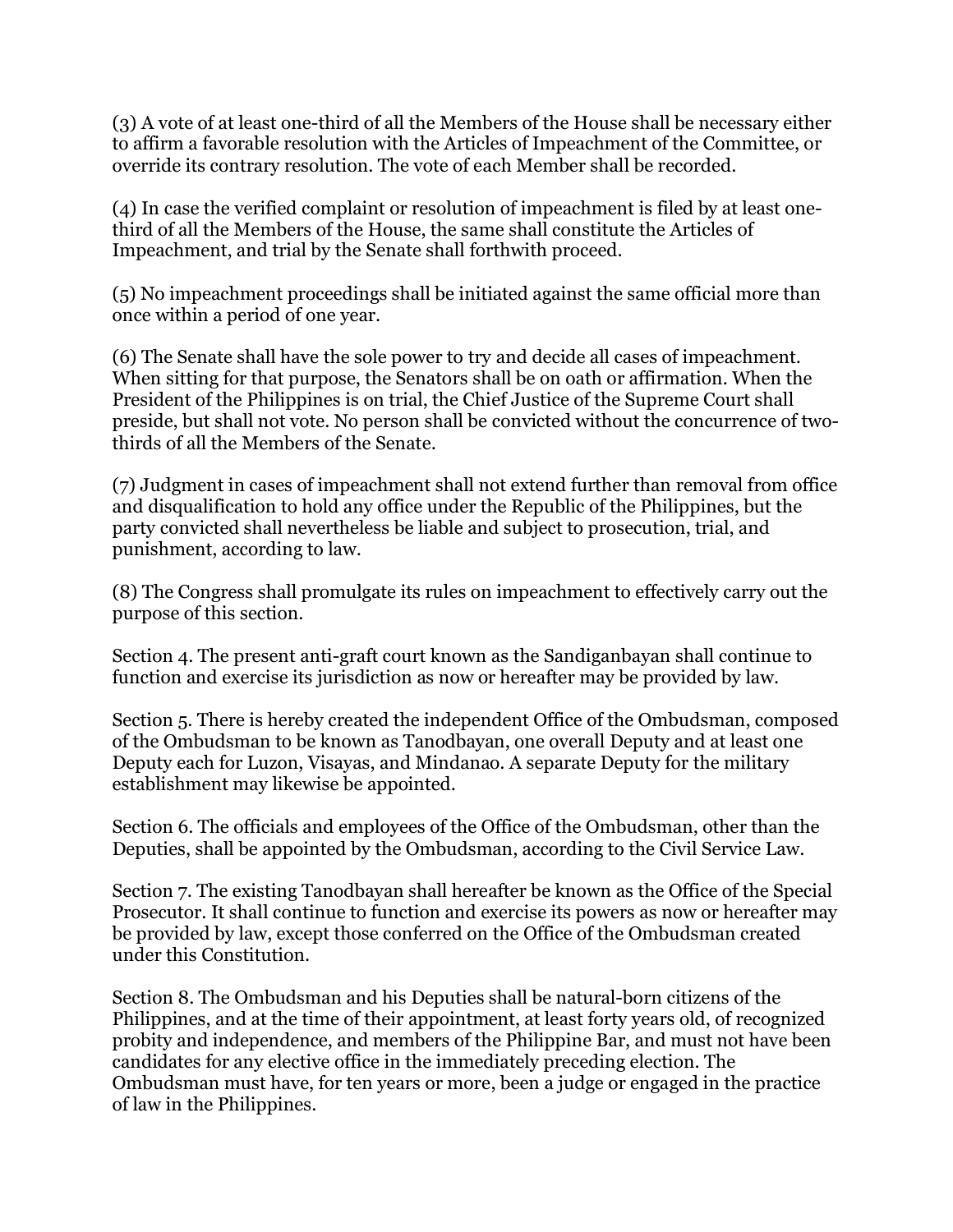During their tenure, they shall be subject to the same disqualifications and prohibitions as provided for in Section 2 of Article 1X-A of this Constitution.

Section 9. The Ombudsman and his Deputies shall be appointed by the President from a list of at least six nominees prepared by the Judicial and Bar Council, and from a list of three nominees for every vacancy thereafter. Such appointments shall require no confirmation. All vacancies shall be filled within three months after they occur.

Section 10. The Ombudsman and his Deputies shall have the rank of Chairman and Members, respectively, of the Constitutional Commissions, and they shall receive the same salary which shall not be decreased during their term of office.

Section 11. The Ombudsman and his Deputies shall serve for a term of seven years without reappointment. They shall not be qualified to run for any office in the election immediately succeeding their cessation from office.

Section 12. The Ombudsman and his Deputies, as protectors of the people, shall act promptly on complaints filed in any form or manner against public officials or employees of the Government, or any subdivision, agency or instrumentality thereof, including government-owned or controlled corporations, and shall, in appropriate cases, notify the complainants of the action taken and the result thereof.

Section 13. The Office of the Ombudsman shall have the following powers, functions, and duties:

(1) Investigate on its own, or on complaint by any person, any act or omission of any public official, employee, office or agency, when such act or omission appears to be illegal, unjust, improper, or inefficient.

(2) Direct, upon complaint or at its own instance, any public official or employee of the Government, or any subdivision, agency or instrumentality thereof, as well as of any government-owned or controlled corporation with original charter, to perform and expedite any act or duty required by law, or to stop, prevent, and correct any abuse or impropriety in the performance of duties.

(3) Direct the officer concerned to take appropriate action against a public official or employee at fault, and recommend his removal, suspension, demotion, fine, censure, or prosecution, and ensure compliance therewith.

(4) Direct the officer concerned, in any appropriate case, and subject to such limitations as may be provided by law, to furnish it with copies of documents relating to contracts or transactions entered into by his office involving the disbursement or use of public funds or properties, and report any irregularity to the Commission on Audit for appropriate action.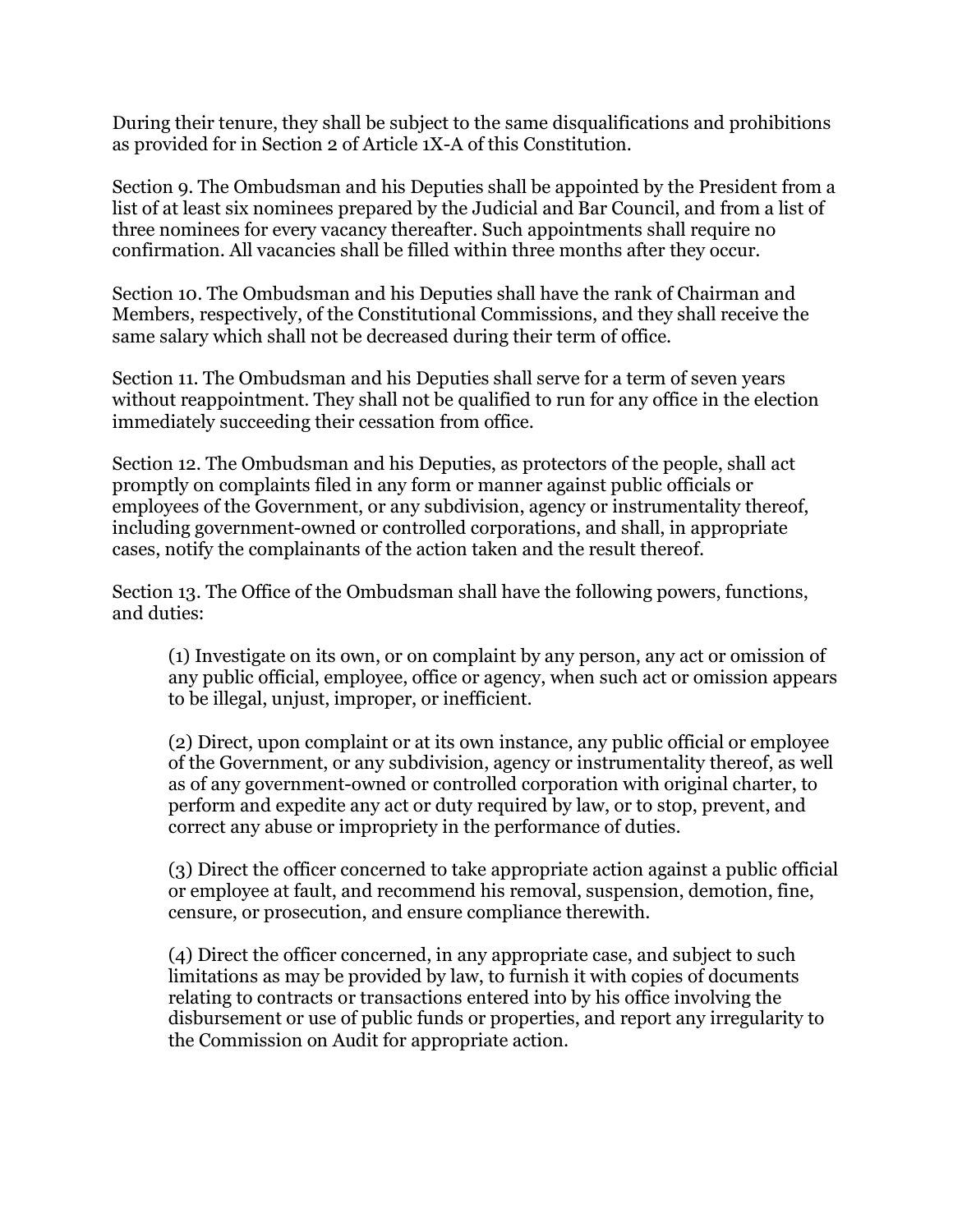(5) Request any government agency for assistance and information necessary in the discharge of its responsibilities, and to examine, if necessary, pertinent records and documents.

(6) Publicize matters covered by its investigation when circumstances so warrant and with due prudence.

(7) Determine the causes of inefficiency, red tape, mismanagement, fraud, and corruption in the Government and make recommendations for their elimination and the observance of high standards of ethics and efficiency.

(8) Promulgate its rules of procedure and exercise such other powers or perform such functions or duties as may be provided by law.

Section 14. The Office of the Ombudsman shall enjoy fiscal autonomy. Its approved annual appropriations shall be automatically and regularly released.

Section 15. The right of the State to recover properties unlawfully acquired by public officials or employees, from them or from their nominees or transferees, shall not be barred by prescription, laches, or estoppel.

Section 16. No loan, guaranty, or other form of financial accommodation for any business purpose may be granted, directly or indirectly, by any government-owned or controlled bank or financial institution to the President, the Vice-President, the Members of the Cabinet, the Congress, the Supreme Court, and the Constitutional Commissions, the Ombudsman, or to any firm or entity in which they have controlling interest, during their tenure.

Section 17. A public officer or employee shall, upon assumption of office and as often thereafter as may be required by law, submit a declaration under oath of his assets, liabilities, and net worth. In the case of the President, the Vice-President, the Members of the Cabinet, the Congress, the Supreme Court, the Constitutional Commissions and other constitutional offices, and officers of the armed forces with general or flag rank, the declaration shall be disclosed to the public in the manner provided by law.

Section 18. Public officers and employees owe the State and this Constitution allegiance at all times and any public officer or employee who seeks to change his citizenship or acquire the status of an immigrant of another country during his tenure shall be dealt with by law.

### ARTICLE XII

### NATIONAL ECONOMY AND PATRIMONY

Section 1. The goals of the national economy are a more equitable distribution of opportunities, income, and wealth; a sustained increase in the amount of goods and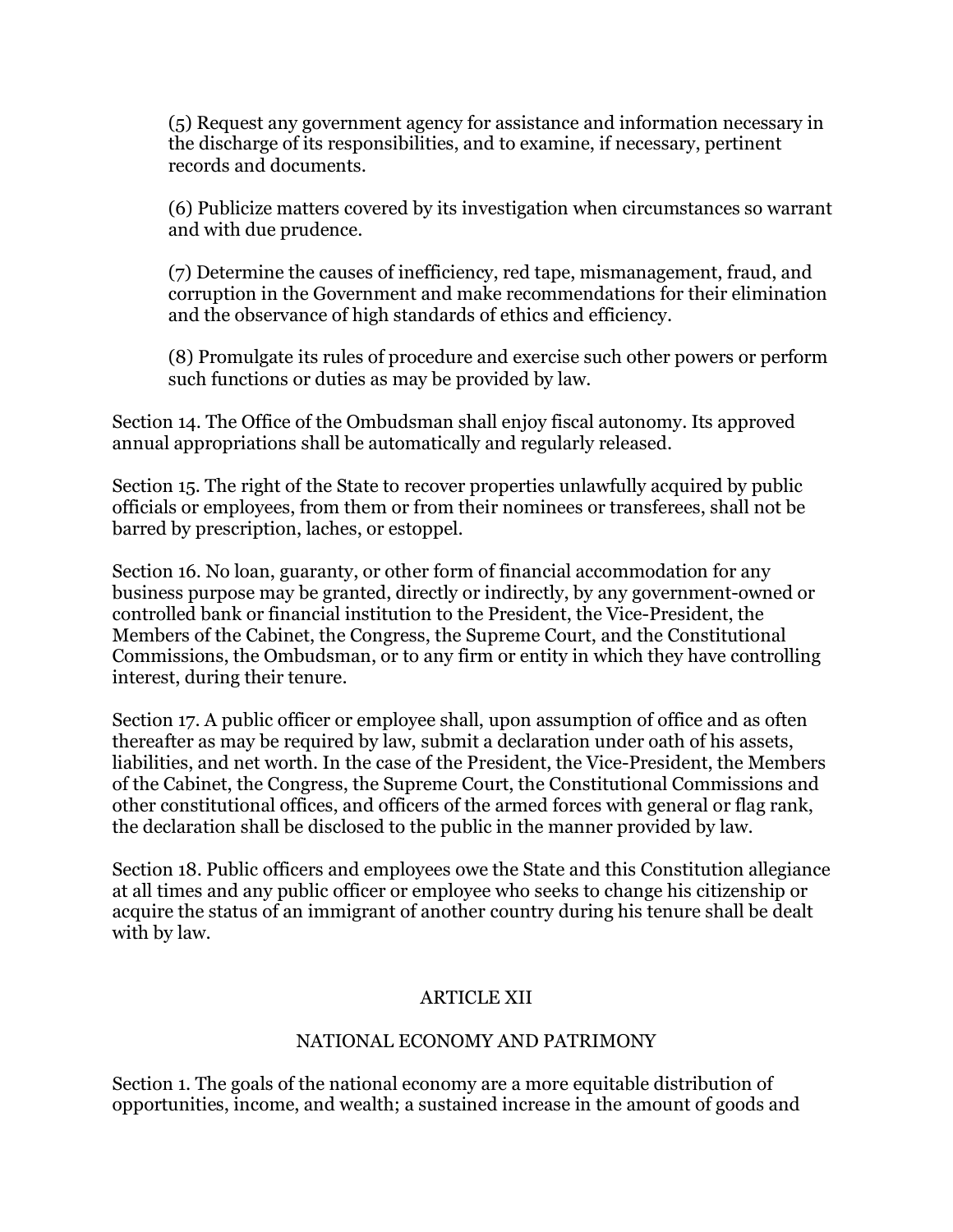services produced by the nation for the benefit of the people; and an expanding productivity as the key to raising the quality of life for all, especially the underprivileged.

The State shall promote industrialization and full employment based on sound agricultural development and agrarian reform, through industries that make full and efficient use of human and natural resources, and which are competitive in both domestic and foreign markets. However, the State shall protect Filipino enterprises against unfair foreign competition and trade practices.

In the pursuit of these goals, all sectors of the economy and all regions of the country shall be given optimum opportunity to develop. Private enterprises, including corporations, cooperatives, and similar collective organizations, shall be encouraged to broaden the base of their ownership.

Section 2. All lands of the public domain, waters, minerals, coal, petroleum, and other mineral oils, all forces of potential energy, fisheries, forests or timber, wildlife, flora and fauna, and other natural resources are owned by the State. With the exception of agricultural lands, all other natural resources shall not be alienated. The exploration, development, and utilization of natural resources shall be under the full control and supervision of the State. The State may directly undertake such activities, or it may enter into co-production, joint venture, or production-sharing agreements with Filipino citizens, or corporations or associations at least sixty *per centum* of whose capital is owned by such citizens. Such agreements may be for a period not exceeding twenty-five years, renewable for not more than twenty-five years, and under such terms and conditions as may be provided by law. In cases of water rights for irrigation, water supply fisheries, or industrial uses other than the development of water power, beneficial use may be the measure and limit of the grant.

The State shall protect the nation's marine wealth in its archipelagic waters, territorial sea, and exclusive economic zone, and reserve its use and enjoyment exclusively to Filipino citizens.

The Congress may, by law, allow small-scale utilization of natural resources by Filipino citizens, as well as cooperative fish farming, with priority to subsistence fishermen and fish- workers in rivers, lakes, bays, and lagoons.

The President may enter into agreements with foreign-owned corporations involving either technical or financial assistance for large-scale exploration, development, and utilization of minerals, petroleum, and other mineral oils according to the general terms and conditions provided by law, based on real contributions to the economic growth and general welfare of the country. In such agreements, the State shall promote the development and use of local scientific and technical resources.

The President shall notify the Congress of every contract entered into in accordance with this provision, within thirty days from its execution.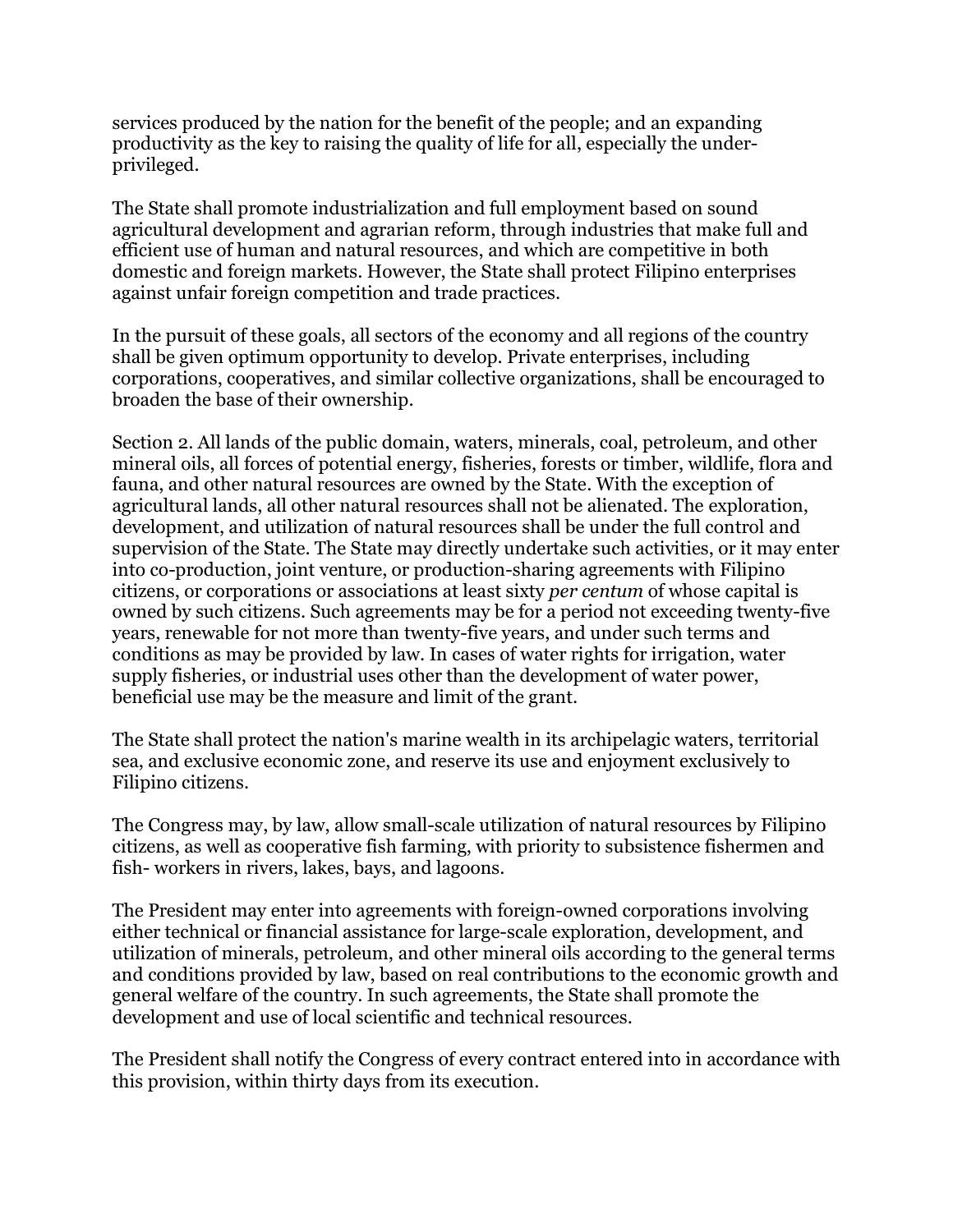Section 3. Lands of the public domain are classified into agricultural, forest or timber, mineral lands and national parks. Agricultural lands of the public domain may be further classified by law according to the uses to which they may be devoted. Alienable lands of the public domain shall be limited to agricultural lands. Private corporations or associations may not hold such alienable lands of the public domain except by lease, for a period not exceeding twenty-five years, renewable for not more than twenty-five years, and not to exceed one thousand hectares in area. Citizens of the Philippines may lease not more than five hundred hectares, or acquire not more than twelve hectares thereof, by purchase, homestead, or grant.

Taking into account the requirements of conservation, ecology, and development, and subject to the requirements of agrarian reform, the Congress shall determine, by law, the size of lands of the public domain which may be acquired, developed, held, or leased and the conditions therefor.

Section 4. The Congress shall, as soon as possible, determine, by law, the specific limits of forest lands and national parks, marking clearly their boundaries on the ground. Thereafter, such forest lands and national parks shall be conserved and may not be increased nor diminished, except by law. The Congress shall provide for such period as it may determine, measures to prohibit logging in endangered forests and watershed areas.

Section 5. The State, subject to the provisions of this Constitution and national development policies and programs, shall protect the rights of indigenous cultural communities to their ancestral lands to ensure their economic, social, and cultural wellbeing.

The Congress may provide for the applicability of customary laws governing property rights or relations in determining the ownership and extent of ancestral domain.

Section 6. The use of property bears a social function, and all economic agents shall contribute to the common good. Individuals and private groups, including corporations, cooperatives, and similar collective organizations, shall have the right to own, establish, and operate economic enterprises, subject to the duty of the State to promote distributive justice and to intervene when the common good so demands.

Section 7. Save in cases of hereditary succession, no private lands shall be transferred or conveyed except to individuals, corporations, or associations qualified to acquire or hold lands of the public domain.

Section 8. Notwithstanding the provisions of Section 7 of this Article, a natural-born citizen of the Philippines who has lost his Philippine citizenship may be a transferee of private lands, subject to limitations provided by law.

Section 9. The Congress may establish an independent economic and planning agency headed by the President, which shall, after consultations with the appropriate public agencies, various private sectors, and local government units, recommend to Congress,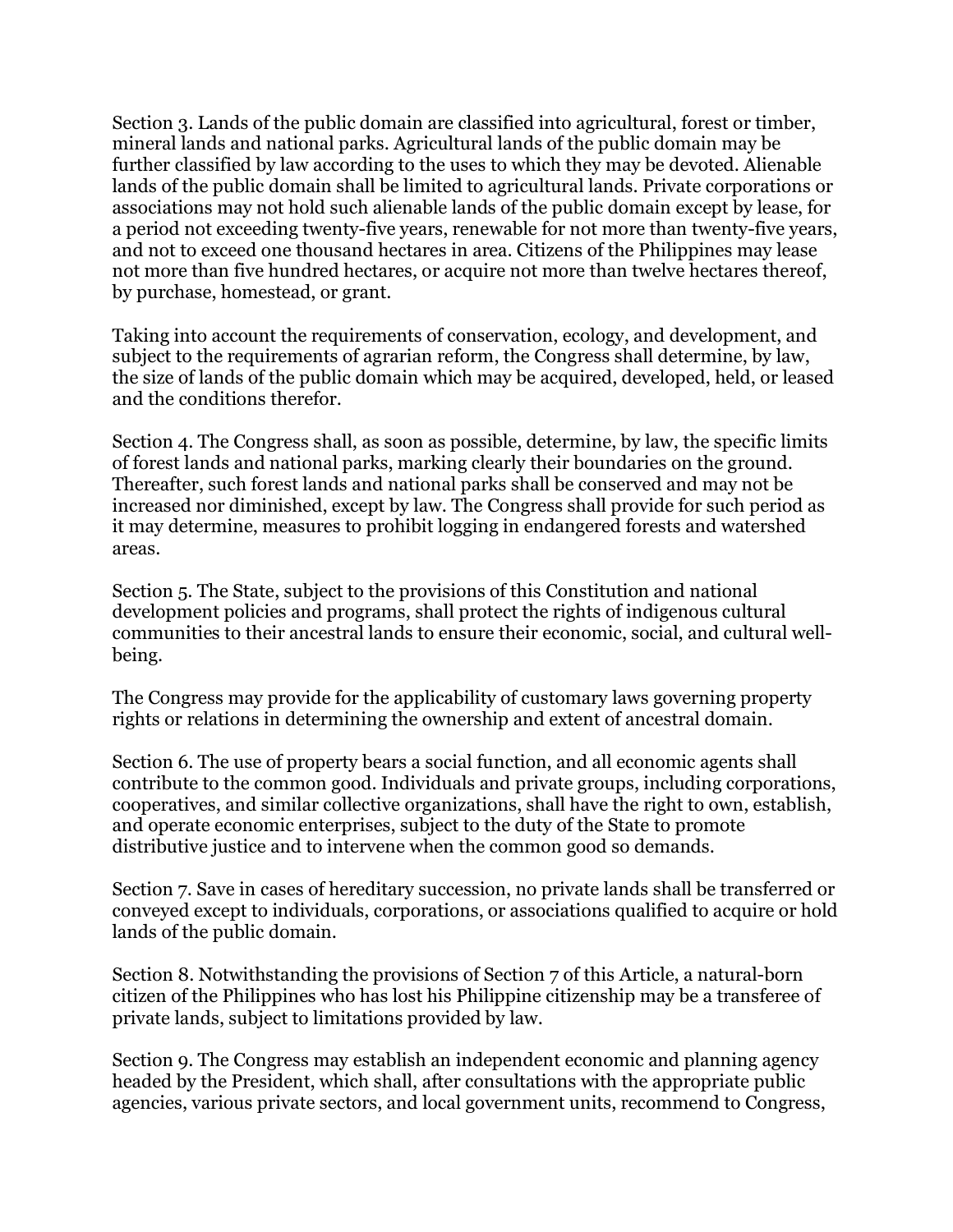and implement continuing integrated and coordinated programs and policies for national development.

Until the Congress provides otherwise, the National Economic and Development Authority shall function as the independent planning agency of the government.

Section 10. The Congress shall, upon recommendation of the economic and planning agency, when the national interest dictates, reserve to citizens of the Philippines or to corporations or associations at least sixty *per centum* of whose capital is owned by such citizens, or such higher percentage as Congress may prescribe, certain areas of investments. The Congress shall enact measures that will encourage the formation and operation of enterprises whose capital is wholly owned by Filipinos.

In the grant of rights, privileges, and concessions covering the national economy and patrimony, the State shall give preference to qualified Filipinos.

The State shall regulate and exercise authority over foreign investments within its national jurisdiction and in accordance with its national goals and priorities.

Section 11. No franchise, certificate, or any other form of authorization for the operation of a public utility shall be granted except to citizens of the Philippines or to corporations or associations organized under the laws of the Philippines, at least sixty *per centum* of whose capital is owned by such citizens; nor shall such franchise, certificate, or authorization be exclusive in character or for a longer period than fifty years. Neither shall any such franchise or right be granted except under the condition that it shall be subject to amendment, alteration, or repeal by the Congress when the common good so requires. The State shall encourage equity participation in public utilities by the general public. The participation of foreign investors in the governing body of any public utility enterprise shall be limited to their proportionate share in its capital, and all the executive and managing officers of such corporation or association must be citizens of the Philippines.

Section 12. The State shall promote the preferential use of Filipino labor, domestic materials and locally produced goods, and adopt measures that help make them competitive.

Section 13. The State shall pursue a trade policy that serves the general welfare and utilizes all forms and arrangements of exchange on the basis of equality and reciprocity.

Section 14. The sustained development of a reservoir of national talents consisting of Filipino scientists, entrepreneurs, professionals, managers, high-level technical manpower and skilled workers and craftsmen in all fields shall be promoted by the State. The State shall encourage appropriate technology and regulate its transfer for the national benefit.

The practice of all professions in the Philippines shall be limited to Filipino citizens, save in cases prescribed by law.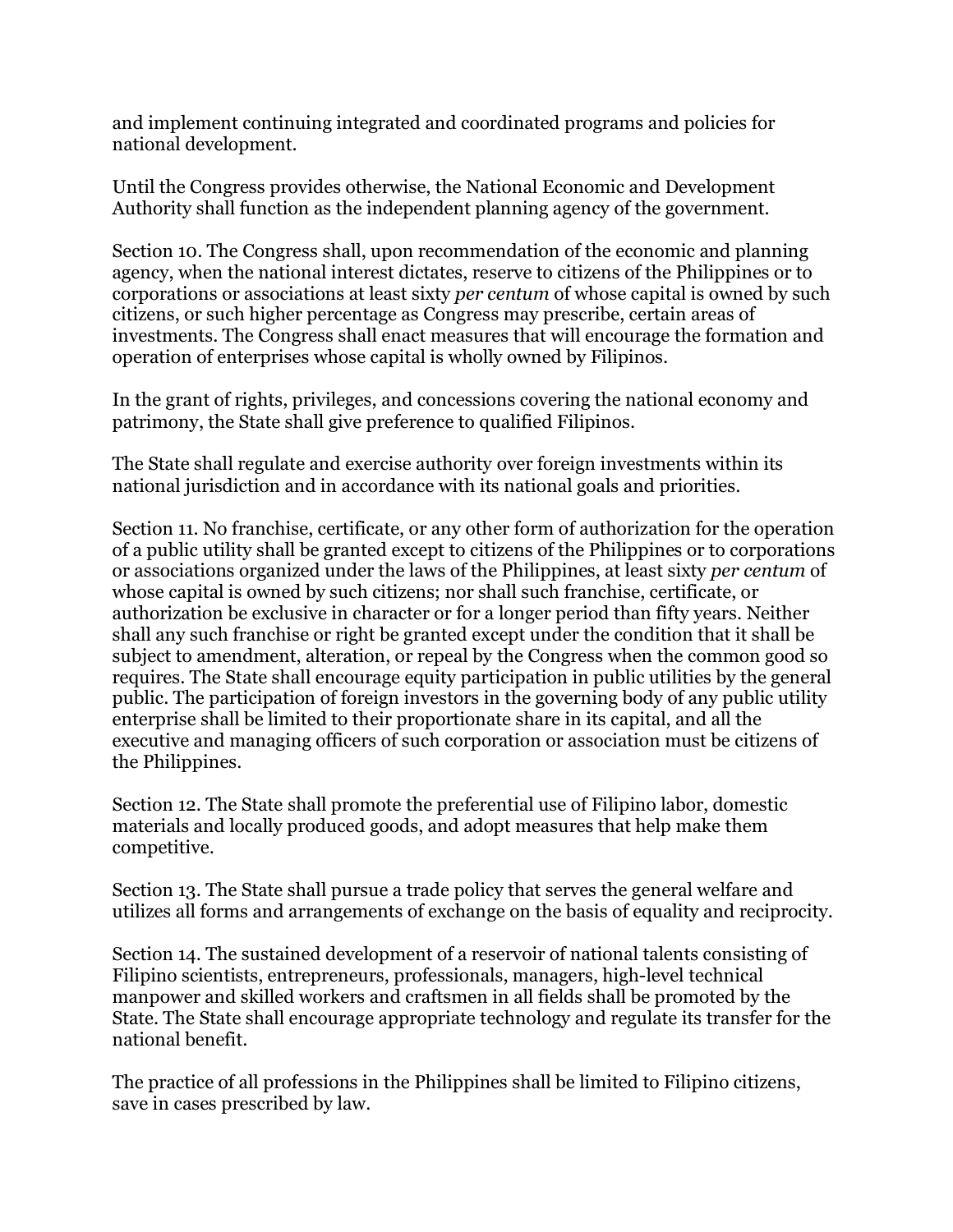Section 15. The Congress shall create an agency to promote the viability and growth of cooperatives as instruments for social justice and economic development.

Section 16. The Congress shall not, except by general law, provide for the formation, organization, or regulation of private corporations. Government-owned or controlled corporations may be created or established by special charters in the interest of the common good and subject to the test of economic viability.

Section 17. In times of national emergency, when the public interest so requires, the State may, during the emergency and under reasonable terms prescribed by it, temporarily take over or direct the operation of any privately-owned public utility or business affected with public interest.

Section 18. The State may, in the interest of national welfare or defense, establish and operate vital industries and, upon payment of just compensation, transfer to public ownership utilities and other private enterprises to be operated by the Government.

Section 19. The State shall regulate or prohibit monopolies when the public interest so requires. No combinations in restraint of trade or unfair competition shall be allowed.

Section 20. The Congress shall establish an independent central monetary authority, the members of whose governing board must be natural-born Filipino citizens, of known probity, integrity, and patriotism, the majority of whom shall come from the private sector. They shall also be subject to such other qualifications and disabilities as may be prescribed by law. The authority shall provide policy direction in the areas of money, banking, and credit. It shall have supervision over the operations of banks and exercise such regulatory powers as may be provided by law over the operations of finance companies and other institutions performing similar functions.

Until the Congress otherwise provides, the Central Bank of the Philippines operating under existing laws, shall function as the central monetary authority.

Section 21. Foreign loans may only be incurred in accordance with law and the regulation of the monetary authority. Information on foreign loans obtained or guaranteed by the Government shall be made available to the public.

Section 22. Acts which circumvent or negate any of the provisions of this Article shall be considered inimical to the national interest and subject to criminal and civil sanctions, as may be provided by law.

### ARTICLE XIII

### SOCIAL JUSTICE AND HUMAN RIGHTS

Section 1. The Congress shall give highest priority to the enactment of measures that protect and enhance the right of all the people to human dignity, reduce social,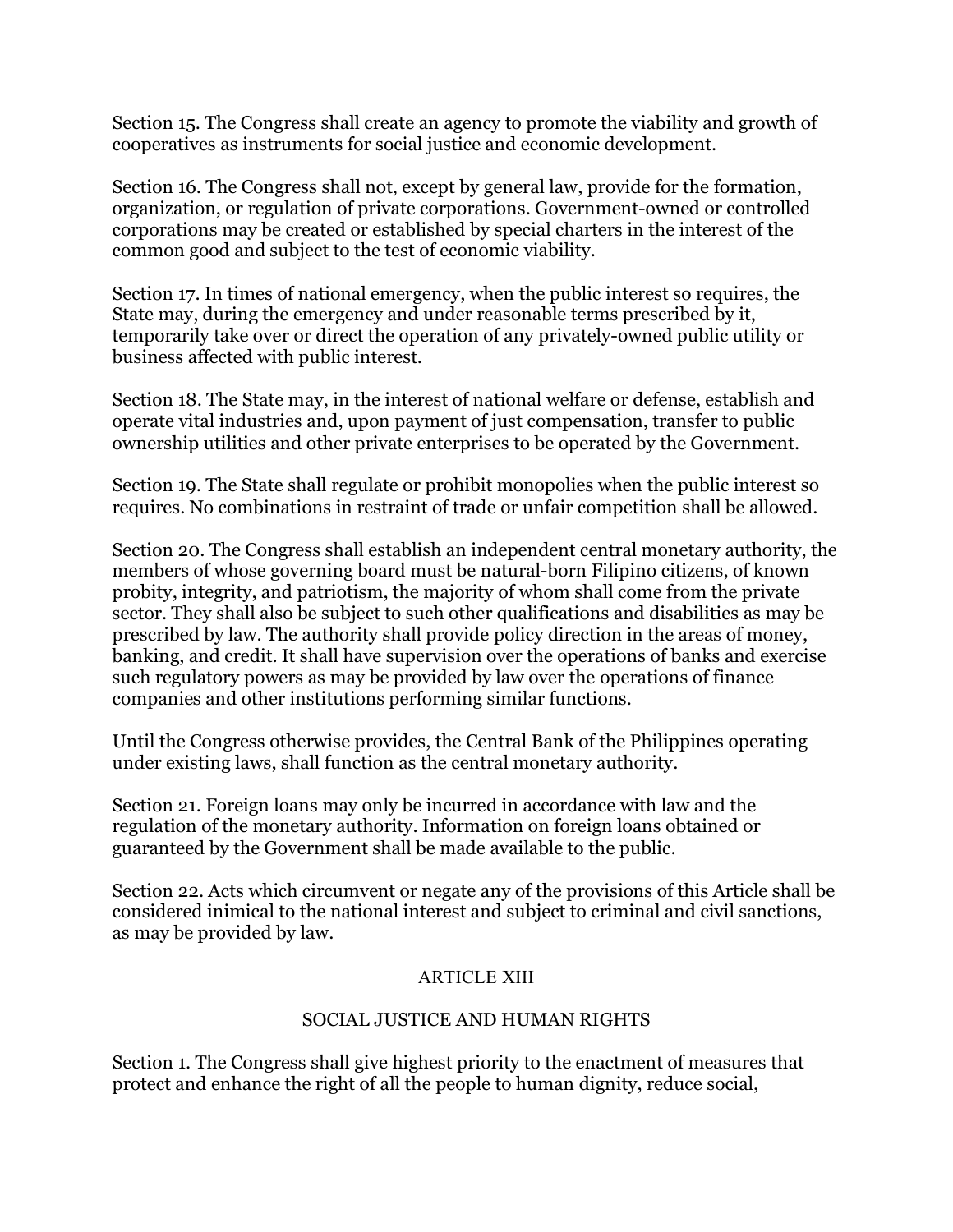economic, and political inequalities, and remove cultural inequities by equitably diffusing wealth and political power for the common good.

To this end, the State shall regulate the acquisition, ownership, use, and disposition of property and its increments.

Section 2. The promotion of social justice shall include the commitment to create economic opportunities based on freedom of initiative and self-reliance.

## LABOR

Section 3. The State shall afford full protection to labor, local and overseas, organized and unorganized, and promote full employment and equality of employment opportunities for all.

It shall guarantee the rights of all workers to self-organization, collective bargaining and negotiations, and peaceful concerted activities, including the right to strike in accordance with law. They shall be entitled to security of tenure, humane conditions of work, and a living wage. They shall also participate in policy and decision-making processes affecting their rights and benefits as may be provided by law.

The State shall promote the principle of shared responsibility between workers and employers and the preferential use of voluntary modes in settling disputes, including conciliation, and shall enforce their mutual compliance therewith to foster industrial peace.

The State shall regulate the relations between workers and employers, recognizing the right of labor to its just share in the fruits of production and the right of enterprises to reasonable returns to investments, and to expansion and growth.

# AGRARIAN AND NATURAL RESOURCES REFORM

Section 4. The State shall, by law, undertake an agrarian reform program founded on the right of farmers and regular farmworkers who are landless, to own directly or collectively the lands they till or, in the case of other farmworkers, to receive a just share of the fruits thereof. To this end, the State shall encourage and undertake the just distribution of all agricultural lands, subject to such priorities and reasonable retention limits as the Congress may prescribe, taking into account ecological, developmental, or equity considerations, and subject to the payment of just compensation. In determining retention limits, the State shall respect the right of small landowners. The State shall further provide incentives for voluntary land-sharing.

Section 5. The State shall recognize the right of farmers, farmworkers, and landowners, as well as cooperatives, and other independent farmers' organizations to participate in the planning, organization, and management of the program, and shall provide support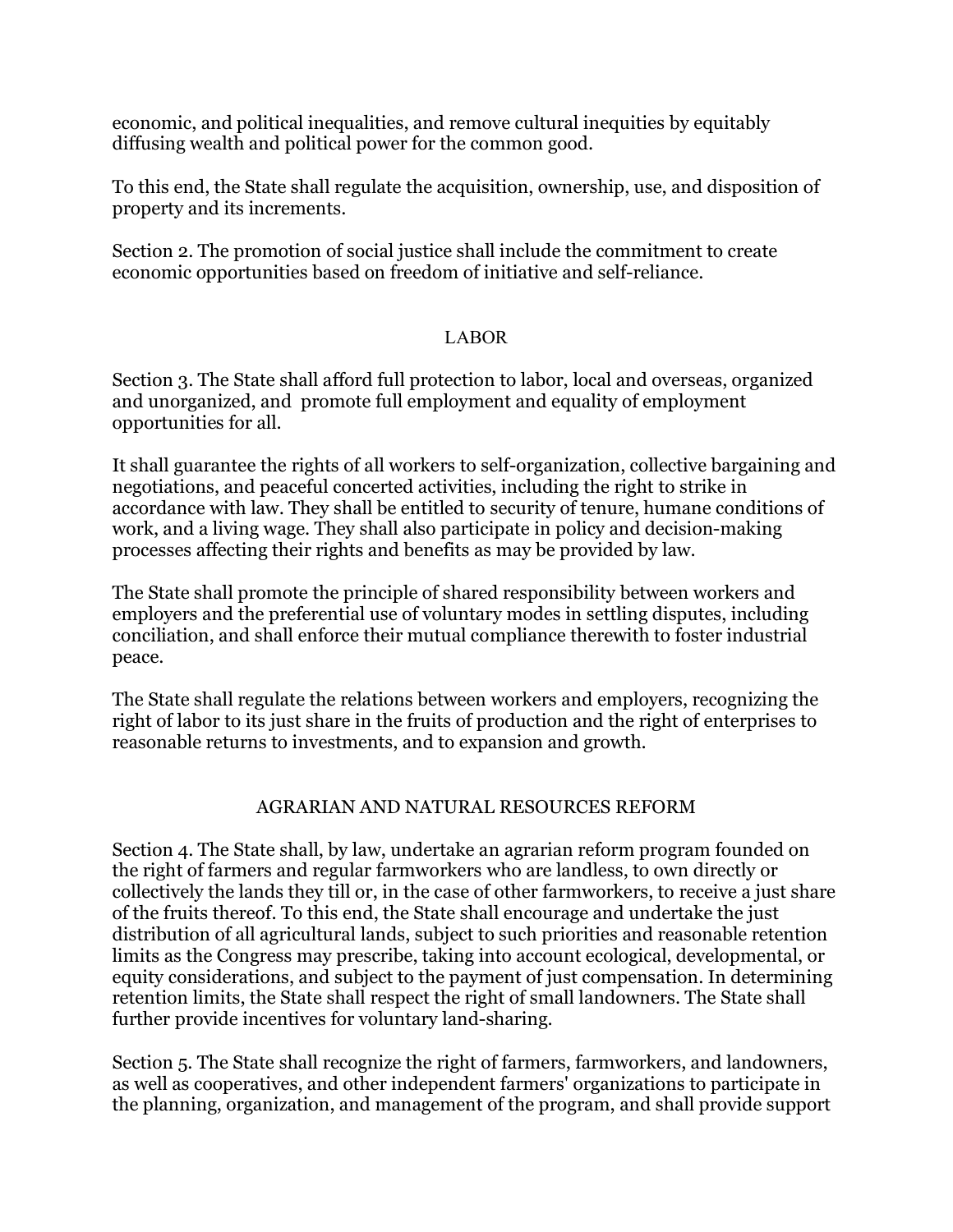to agriculture through appropriate technology and research, and adequate financial, production, marketing, and other support services.

Section 6. The State shall apply the principles of agrarian reform or stewardship, whenever applicable in accordance with law, in the disposition or utilization of other natural resources, including lands of the public domain under lease or concession suitable to agriculture, subject to prior rights, homestead rights of small settlers, and the rights of indigenous communities to their ancestral lands.

The State may resettle landless farmers and farmworkers in its own agricultural estates which shall be distributed to them in the manner provided by law.

Section 7. The State shall protect the rights of subsistence fishermen, especially of local communities, to the preferential use of the communal marine and fishing resources, both inland and offshore. It shall provide support to such fishermen through appropriate technology and research, adequate financial, production, and marketing assistance, and other services. The State shall also protect, develop, and conserve such resources. The protection shall extend to offshore fishing grounds of subsistence fishermen against foreign intrusion. Fishworkers shall receive a just share from their labor in the utilization of marine and fishing resources.

Section 8. The State shall provide incentives to landowners to invest the proceeds of the agrarian reform program to promote industrialization, employment creation, and privatization of public sector enterprises. Financial instruments used as payment for their lands shall be honored as equity in enterprises of their choice.

# URBAN LAND REFORM AND HOUSING

Section 9. The State shall, by law, and for the common good, undertake, in cooperation with the private sector, a continuing program of urban land reform and housing which will make available at affordable cost, decent housing and basic services to underprivileged and homeless citizens in urban centers and resettlement areas. It shall also promote adequate employment opportunities to such citizens. In the implementation of such program the State shall respect the rights of small property owners.

Section 10. Urban or rural poor dwellers shall not be evicted nor their dwelling demolished, except in accordance with law and in a just and humane manner.

No resettlement of urban or rural dwellers shall be undertaken without adequate consultation with them and the communities where they are to be relocated.

### HEALTH

Section 11. The State shall adopt an integrated and comprehensive approach to health development which shall endeavor to make essential goods, health and other social services available to all the people at affordable cost. There shall be priority for the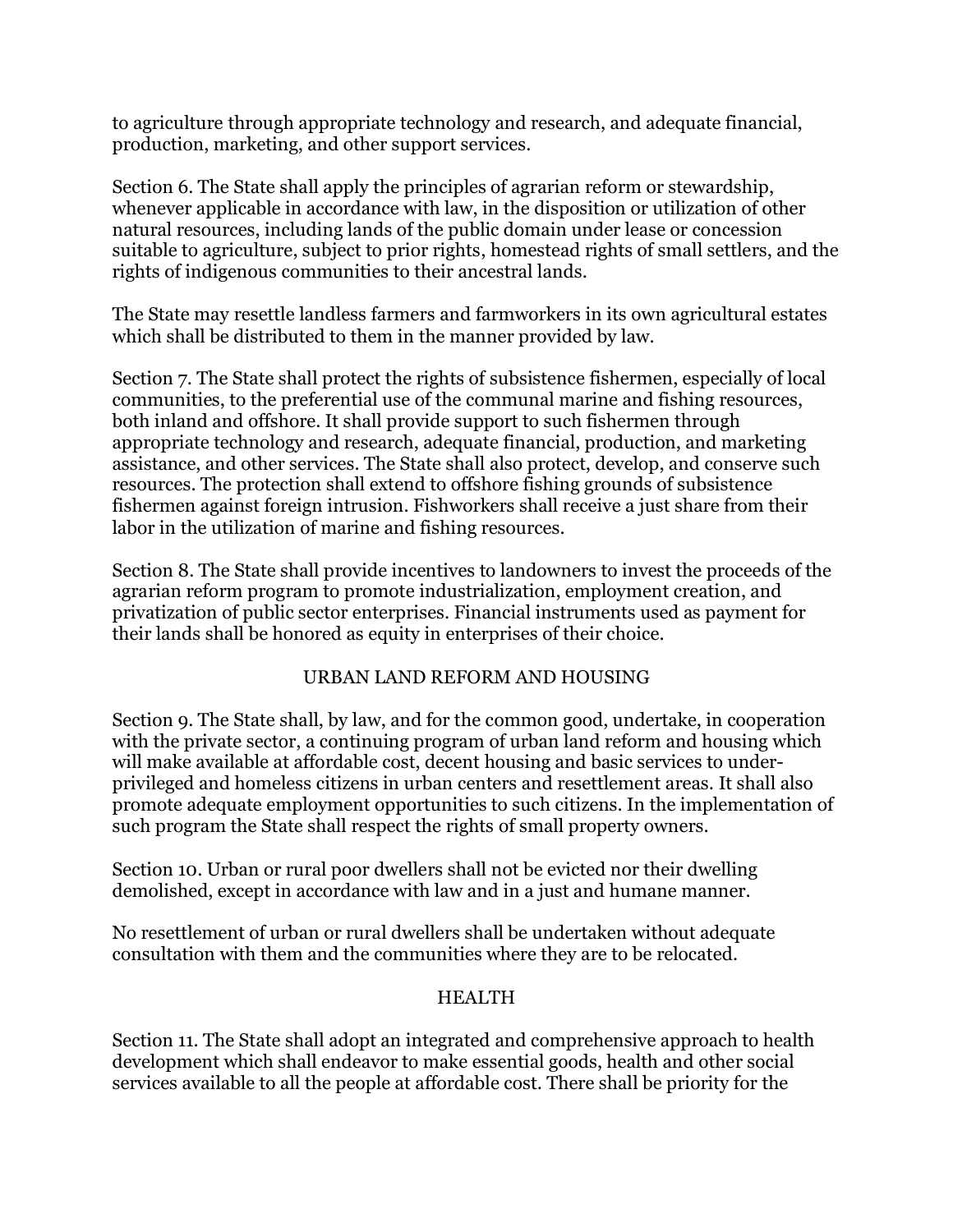needs of the under-privileged, sick, elderly, disabled, women, and children. The State shall endeavor to provide free medical care to paupers.

Section 12. The State shall establish and maintain an effective food and drug regulatory system and undertake appropriate health, manpower development, and research, responsive to the country's health needs and problems.

Section 13. The State shall establish a special agency for disabled person for their rehabilitation, self-development, and self-reliance, and their integration into the mainstream of society.

## WOMEN

Section 14. The State shall protect working women by providing safe and healthful working conditions, taking into account their maternal functions, and such facilities and opportunities that will enhance their welfare and enable them to realize their full potential in the service of the nation.

# ROLE AND RIGHTS OF PEOPLE'S ORGANIZATIONS

Section 15. The State shall respect the role of independent people's organizations to enable the people to pursue and protect, within the democratic framework, their legitimate and collective interests and aspirations through peaceful and lawful means.

People's organizations are *bona fide* associations of citizens with demonstrated capacity to promote the public interest and with identifiable leadership, membership, and structure.

Section 16. The right of the people and their organizations to effective and reasonable participation at all levels of social, political, and economic decision-making shall not be abridged. The State shall, by law, facilitate the establishment of adequate consultation mechanisms.

# HUMAN RIGHTS

Section 17. (1) There is hereby created an independent office called the Commission on Human Rights.

(2) The Commission shall be composed of a Chairman and four Members who must be natural-born citizens of the Philippines and a majority of whom shall be members of the Bar. The term of office and other qualifications and disabilities of the Members of the Commission shall be provided by law.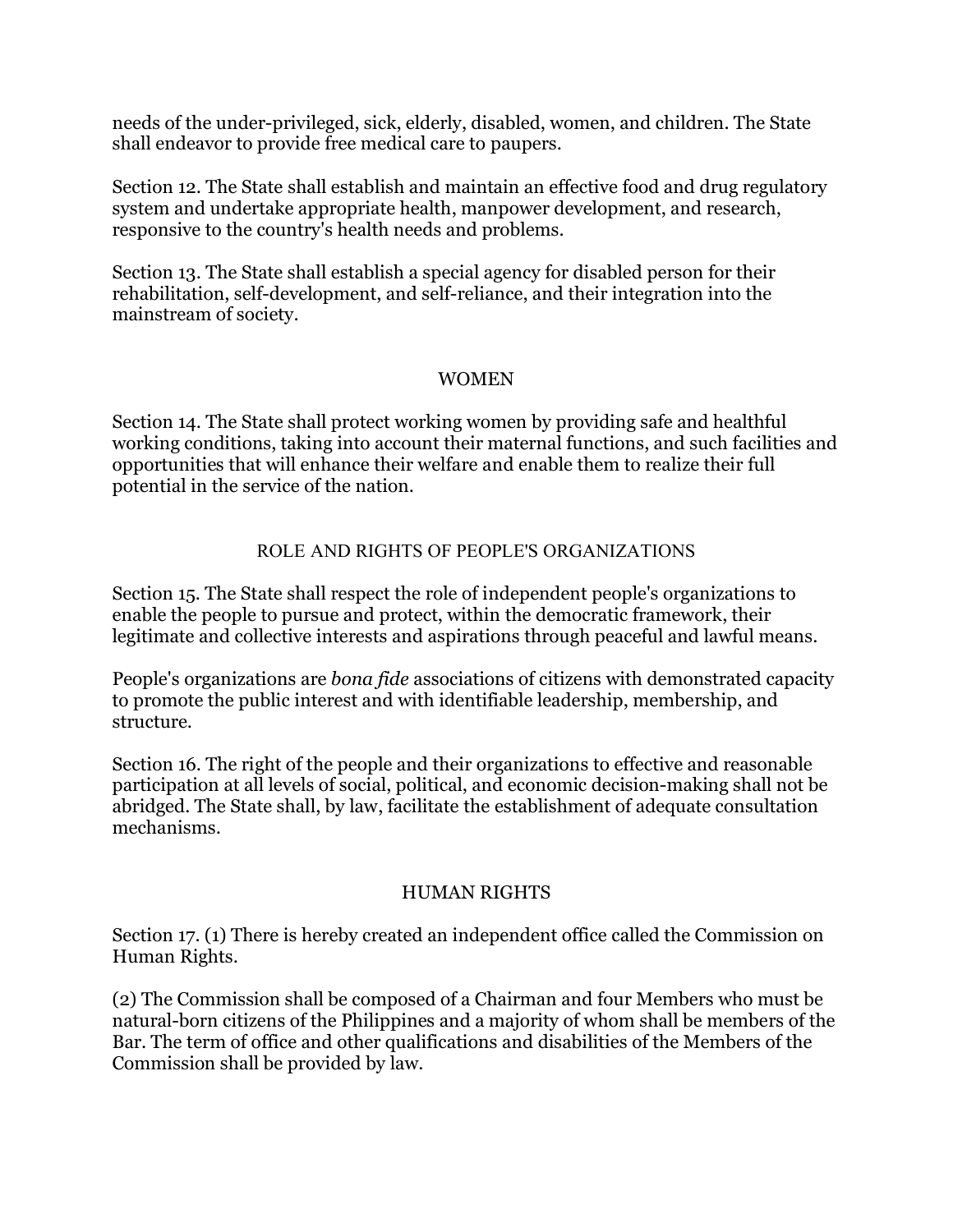(3) Until this Commission is constituted, the existing Presidential Committee on Human Rights shall continue to exercise its present functions and powers.

(4) The approved annual appropriations of the Commission shall be automatically and regularly released.

Section 18. The Commission on Human Rights shall have the following powers and functions:

(1) Investigate, on its own or on complaint by any party, all forms of human rights violations involving civil and political rights;

(2) Adopt its operational guidelines and rules of procedure, and cite for contempt for violations thereof in accordance with the Rules of Court;

(3) Provide appropriate legal measures for the protection of human rights of all persons within the Philippines, as well as Filipinos residing abroad, and provide for preventive measures and legal aid services to the under-privileged whose human rights have been violated or need protection;

(4) Exercise visitorial powers over jails, prisons, or detention facilities;

(5) Establish a continuing program of research, education, and information to enhance respect for the primacy of human rights;

(6) Recommend to Congress effective measures to promote human rights and to provide for compensation to victims of violations of human rights, or their families;

(7) Monitor the Philippine Government's compliance with international treaty obligations on human rights;

(8) Grant immunity from prosecution to any person whose testimony or whose possession of documents or other evidence is necessary or convenient to determine the truth in any investigation conducted by it or under its authority;

(9) Request the assistance of any department, bureau, office, or agency in the performance of its functions;

(10) Appoint its officers and employees in accordance with law; and

(11) Perform such other duties and functions as may be provided by law.

Section 19. The Congress may provide for other cases of violations of human rights that should fall within the authority of the Commission, taking into account its recommendations.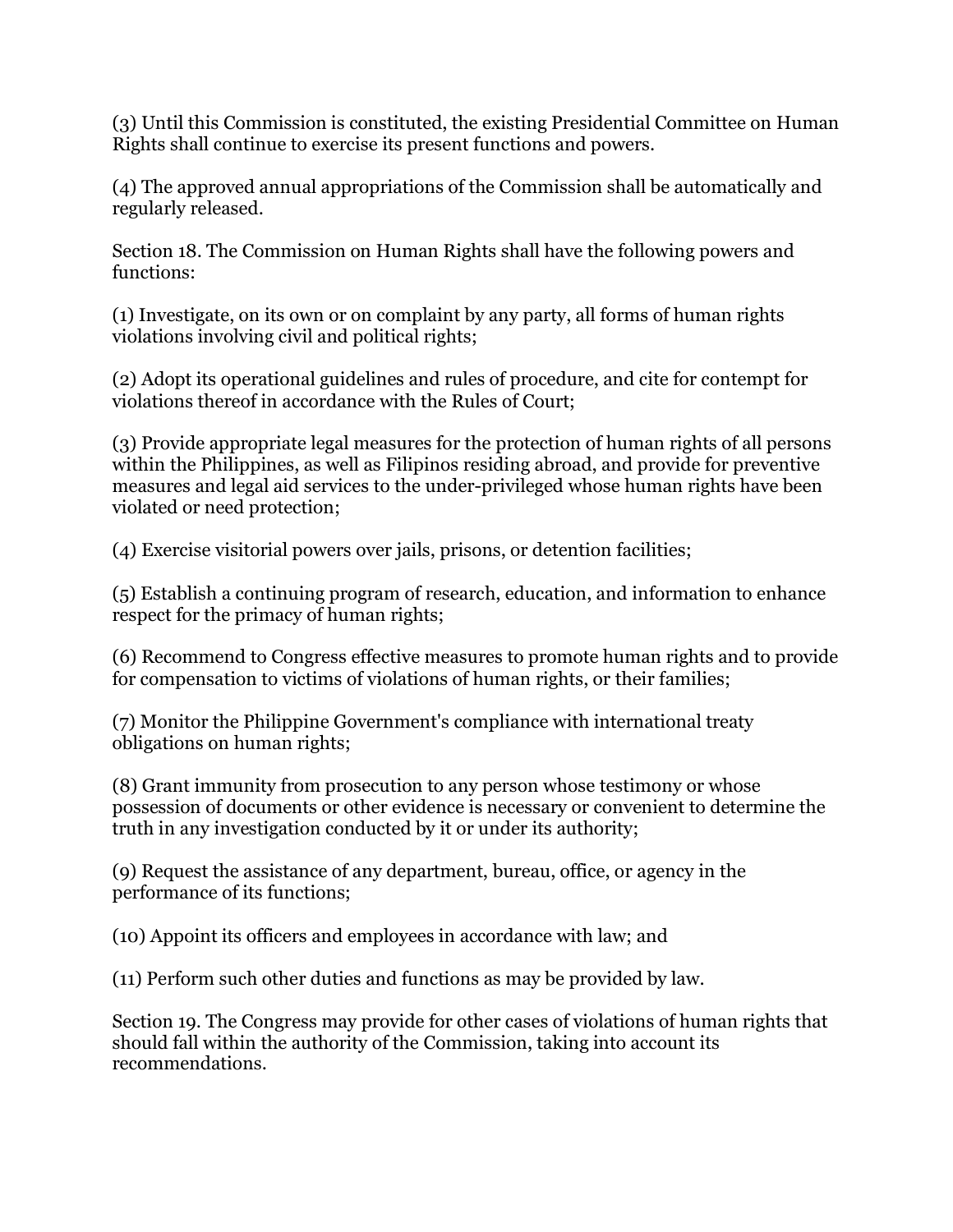#### ARTICLE XIV

#### EDUCATION, SCIENCE AND TECHNOLOGY, ARTS, CULTURE AND SPORTS

#### *EDUCATION*

Section 1. The State shall protect and promote the right of all citizens to quality education at all levels, and shall take appropriate steps to make such education accessible to all.

Section 2. The State shall:

(1) Establish, maintain, and support a complete, adequate, and integrated system of education relevant to the needs of the people and society;

(2) Establish and maintain, a system of free public education in the elementary and high school levels. Without limiting the natural rights of parents to rear their children, elementary education is compulsory for all children of school age;

(3) Establish and maintain a system of scholarship grants, student loan programs, subsidies, and other incentives which shall be available to deserving students in both public and private schools, especially to the under-privileged;

(4) Encourage non-formal, informal, and indigenous learning systems, as well as selflearning, independent, and out-of-school study programs particularly those that respond to community needs; and

(5) Provide adult citizens, the disabled, and out-of-school youth with training in civics, vocational efficiency, and other skills.

Section 3. (1) All educational institutions shall include the study of the Constitution as part of the curricula.

(2) They shall inculcate patriotism and nationalism, foster love of humanity, respect for human rights, appreciation of the role of national heroes in the historical development of the country, teach the rights and duties of citizenship, strengthen ethical and spiritual values, develop moral character and personal discipline, encourage critical and creative thinking, broaden scientific and technological knowledge, and promote vocational efficiency.

(3) At the option expressed in writing by the parents or guardians, religion shall be allowed to be taught to their children or wards in public elementary and high schools within the regular class hours by instructors designated or approved by the religious authorities of the religion to which the children or wards belong, without additional cost to the Government.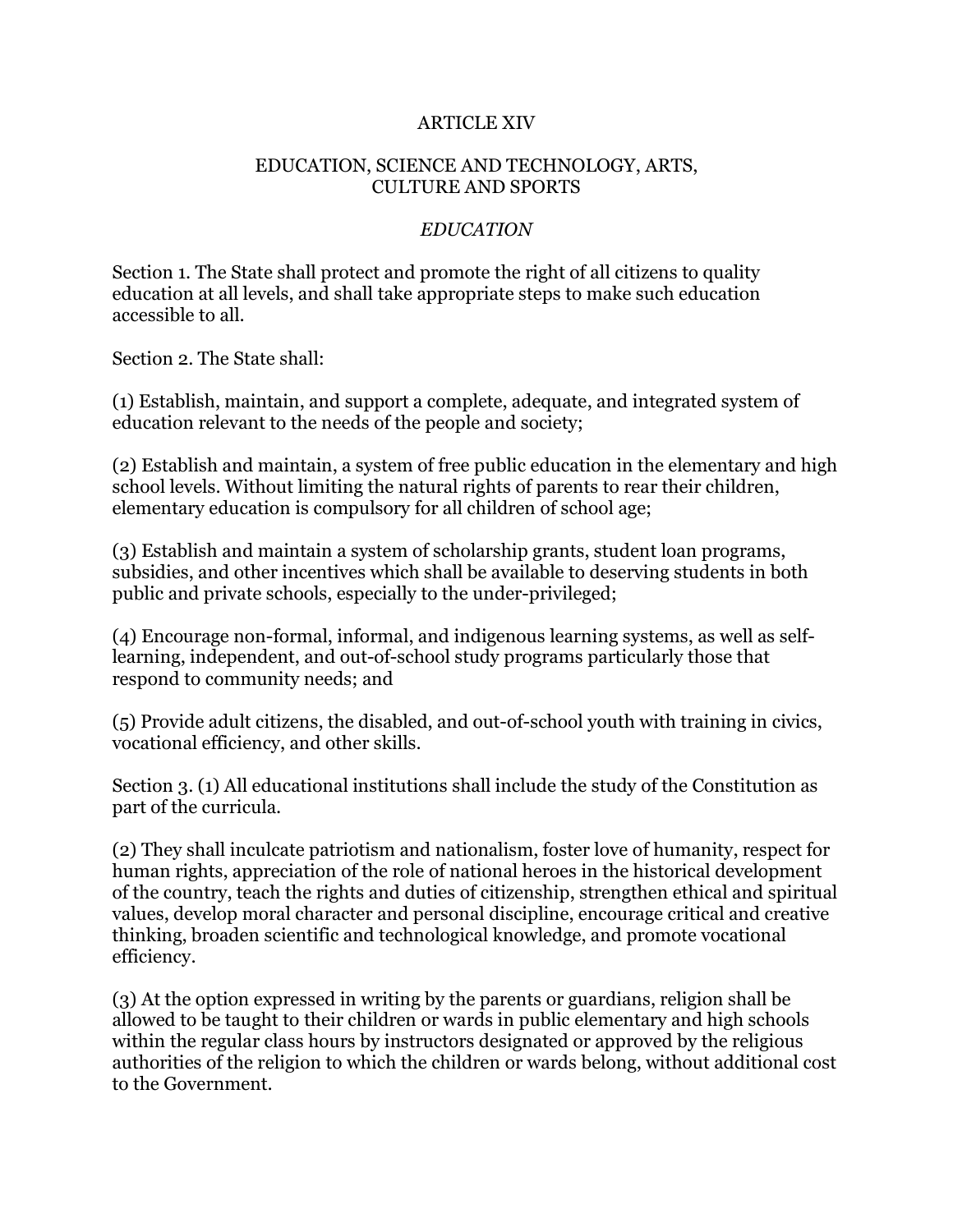Section 4.(1) The State recognizes the complementary roles of public and private institutions in the educational system and shall exercise reasonable supervision and regulation of all educational institutions.

(2) Educational institutions, other than those established by religious groups and mission boards, shall be owned solely by citizens of the Philippines or corporations or associations at least sixty *per centum* of the capital of which is owned by such citizens. The Congress may, however, require increased Filipino equity participation in all educational institutions.

The control and administration of educational institutions shall be vested in citizens of the Philippines.

No educational institution shall be established exclusively for aliens and no group of aliens shall comprise more than one-third of the enrollment in any school. The provisions of this subsection shall not apply to schools established for foreign diplomatic personnel and their dependents and, unless otherwise provided by law, for other foreign temporary residents.

(3) All revenues and assets of non-stock, non-profit educational institutions used actually, directly, and exclusively for educational purposes shall be exempt from taxes and duties. Upon the dissolution or cessation of the corporate existence of such institutions, their assets shall be disposed of in the manner provided by law.

Proprietary educational institutions, including those cooperatively owned, may likewise be entitled to such exemptions, subject to the limitations provided by law, including restrictions on dividends and provisions for reinvestment.

(4) Subject to conditions prescribed by law, all grants, endowments, donations, or contributions used actually, directly, and exclusively for educational purposes shall be exempt from tax.

Section 5. (1) the State shall take into account regional and sectoral needs and conditions and shall encourage local planning in the development of educational policies and programs.

(2) Academic freedom shall be enjoyed in all institutions of higher learning.

(3) Every citizen has a right to select a profession or course of study, subject to fair, reasonable, and equitable admission and academic requirements.

(4) The State shall enhance the right of teachers to professional advancement. Nonteaching academic and non-academic personnel shall enjoy the protection of the State.

(5) The State shall assign the highest budgetary priority to education and ensure that teaching will attract and retain its rightful share of the best available talents through adequate remuneration and other means of job satisfaction and fulfillment.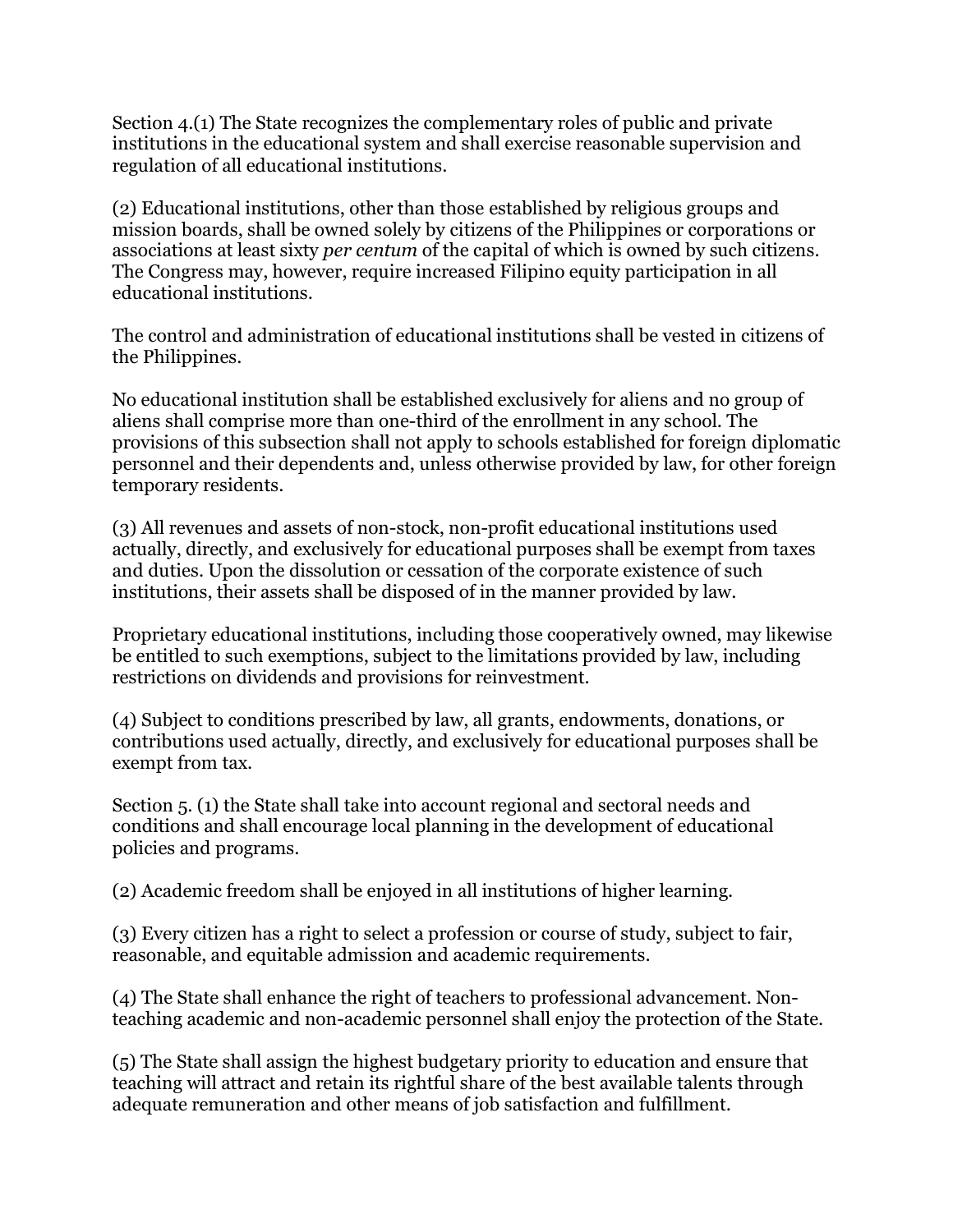## *ARTS AND CULTURE*

Section 14. The State shall foster the preservation, enrichment, and dynamic evolution of a Filipino national culture based on the principle of unity in diversity in a climate of free artistic and intellectual expression.

Section 15. Arts and letters shall enjoy the patronage of the State. The State shall conserve, promote, and popularize the nation's historical and cultural heritage and resources, as well as artistic creations.

Section 16. All the country's artistic and historic wealth constitutes the cultural treasure of the nation and shall be under the protection of the State which may regulate its disposition.

Section 17. The State shall recognize, respect, and protect the rights of indigenous cultural communities to preserve and develop their cultures, traditions, and institutions. It shall consider these rights in the formulation of national plans and policies.

Section 18. (1) The State shall ensure equal access to cultural opportunities through the educational system, public or private cultural entities, scholarships, grants and other incentives, and community cultural centers, and other public venues.

(2) The State shall encourage and support researches and studies on the arts and culture.

# *LANGUAGE*

Section 6. The national language of the Philippines is Filipino. As it evolves, it shall be further developed and enriched on the basis of existing Philippine and other languages.

Subject to provisions of law and as the Congress may deem appropriate, the Government shall take steps to initiate and sustain the use of Filipino as a medium of official communication and as language of instruction in the educational system.

Section 7. For purposes of communication and instruction, the official languages of the Philippines are Filipino and, until otherwise provided by law, English.

The regional languages are the auxiliary official languages in the regions and shall serve as auxiliary media of instruction therein.

Spanish and Arabic shall be promoted on a voluntary and optional basis.

Section 8. This Constitution shall be promulgated in Filipino and English and shall be translated into major regional languages, Arabic, and Spanish.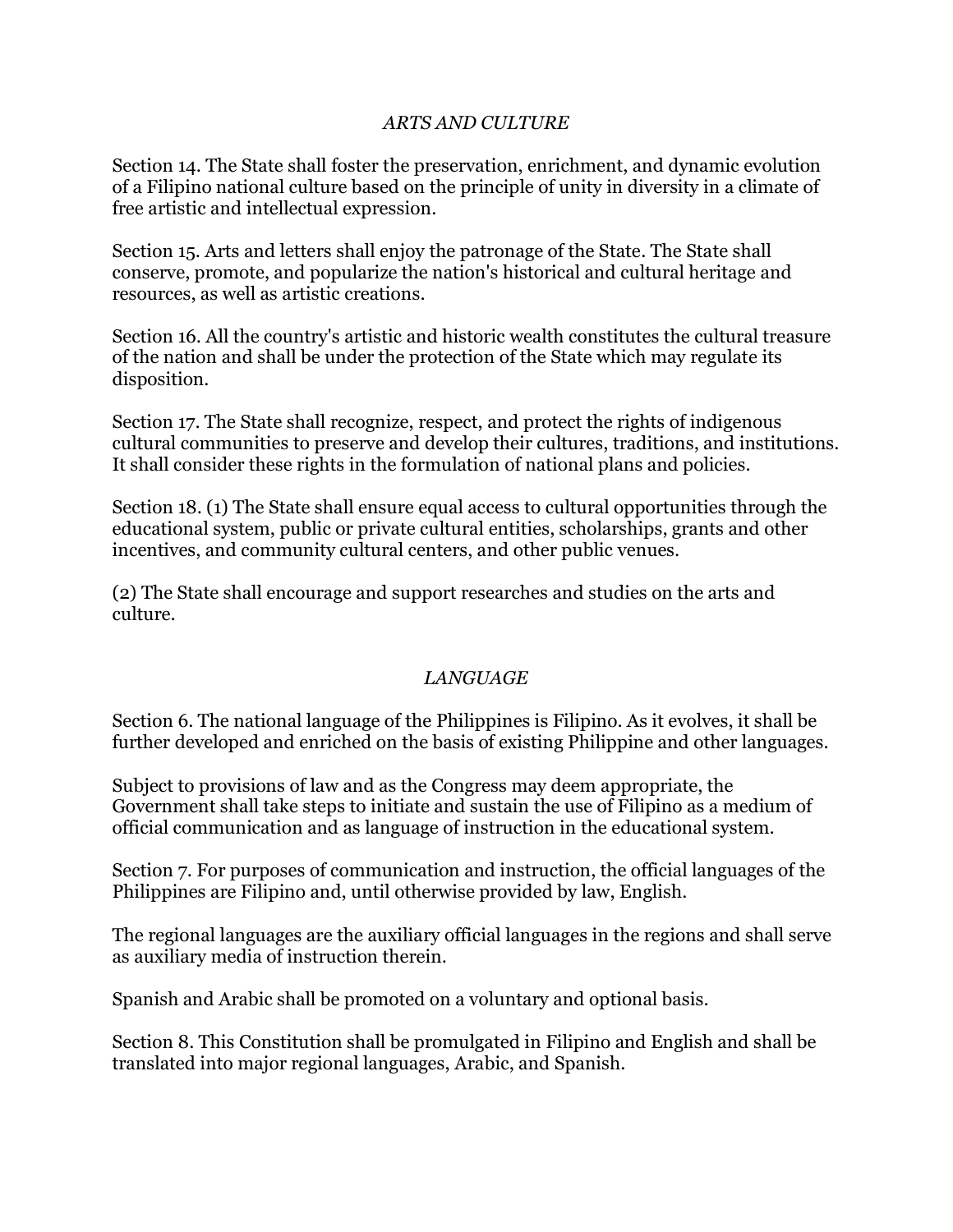Section 9. The Congress shall establish a national language commission composed of representatives of various regions and disciplines which shall undertake, coordinate, and promote researches for the development, propagation, and preservation of Filipino and other languages.

### *SCIENCE AND TECHNOLOGY*

Section 10. Science and technology are essential for national development and progress. The State shall give priority to research and development, invention, innovation, and their utilization; and to science and technology education, training, and services. It shall support indigenous, appropriate, and self-reliant scientific and technological capabilities, and their application to the country's productive systems and national life.

Section 11. The Congress may provide for incentives, including tax deductions, to encourage private participation in programs of basic and applied scientific research. Scholarships, grants-in-aid, or other forms of incentives shall be provided to deserving science students, researchers, scientists, inventors, technologists, and specially gifted citizens.

Section 12. The State shall regulate the transfer and promote the adaptation of technology from all sources for the national benefit. It shall encourage the widest participation of private groups, local governments, and community-based organizations in the generation and utilization of science and technology.

Section 13. The State shall protect and secure the exclusive rights of scientists, inventors, artists, and other gifted citizens to their intellectual property and creations, particularly when beneficial to the people, for such period as may be provided by law.

### *SPORTS*

Section 19. (1) The State shall promote physical education and encourage sports programs, league competitions, and amateur sports, including training for international competitions, to foster self-discipline, teamwork, and excellence for the development of a healthy and alert citizenry.

(2) All educational institutions shall undertake regular sports activities throughout the country in cooperation with athletic clubs and other sectors.

# ARTICLE XV

### THE FAMILY

Section 1. The State recognizes the Filipino family as the foundation of the nation. Accordingly, it shall strengthen its solidarity and actively promote its total development.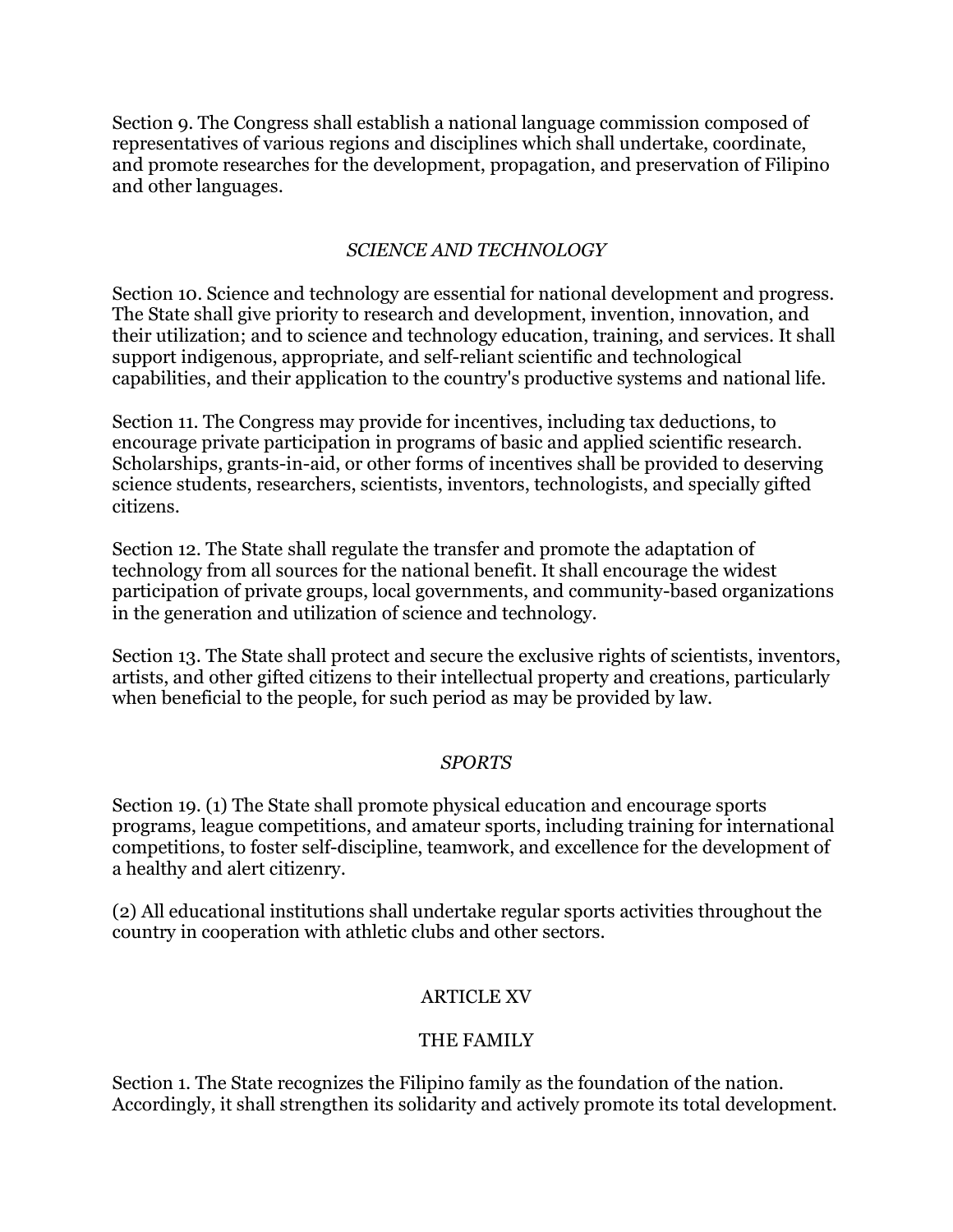Section 2. Marriage, as an inviolable social institution, is the foundation of the family and shall be protected by the State.

Section 3. The State shall defend:

(1) The right of spouses to found a family in accordance with their religious convictions and the demands of responsible parenthood;

(2) The right of children to assistance, including proper care and nutrition, and special protection from all forms of neglect, abuse, cruelty, exploitation and other conditions prejudicial to their development;

(3) The right of the family to a family living wage and income; and

(4) The right of families or family associations to participate in the planning and implementation of policies and programs that affect them.

Section 4. The family has the duty to care for its elderly members but the State may also do so through just programs of social security.

## ARTICLE XVI

## GENERAL PROVISIONS

Section 1. The flag of the Philippines shall be red, white, and blue, with a sun and three stars, as consecrated and honored by the people and recognized by law.

Section 2. The Congress may, by law, adopt a new name for the country, a national anthem, or a national seal, which shall all be truly reflective and symbolic of the ideals, history, and traditions of the people. Such law shall take effect only upon its ratification by the people in a national referendum.

Section 3. The State may not be sued without its consent.

Section 4. The Armed Forces of the Philippines shall be composed of a citizen armed force which shall undergo military training and serve as may be provided by law. It shall keep a regular force necessary for the security of the State.

Section 5. (1) All members of the armed forces shall take an oath or affirmation to uphold and defend this Constitution.

(2) The State shall strengthen the patriotic spirit and nationalist consciousness of the military, and respect for people's rights in the performance of their duty.

(3) Professionalism in the armed forces and adequate remuneration and benefits of its members shall be a prime concern of the State. The armed forces shall be insulated from partisan politics.

No member of the military shall engage, directly or indirectly, in any partisan political activity, except to vote.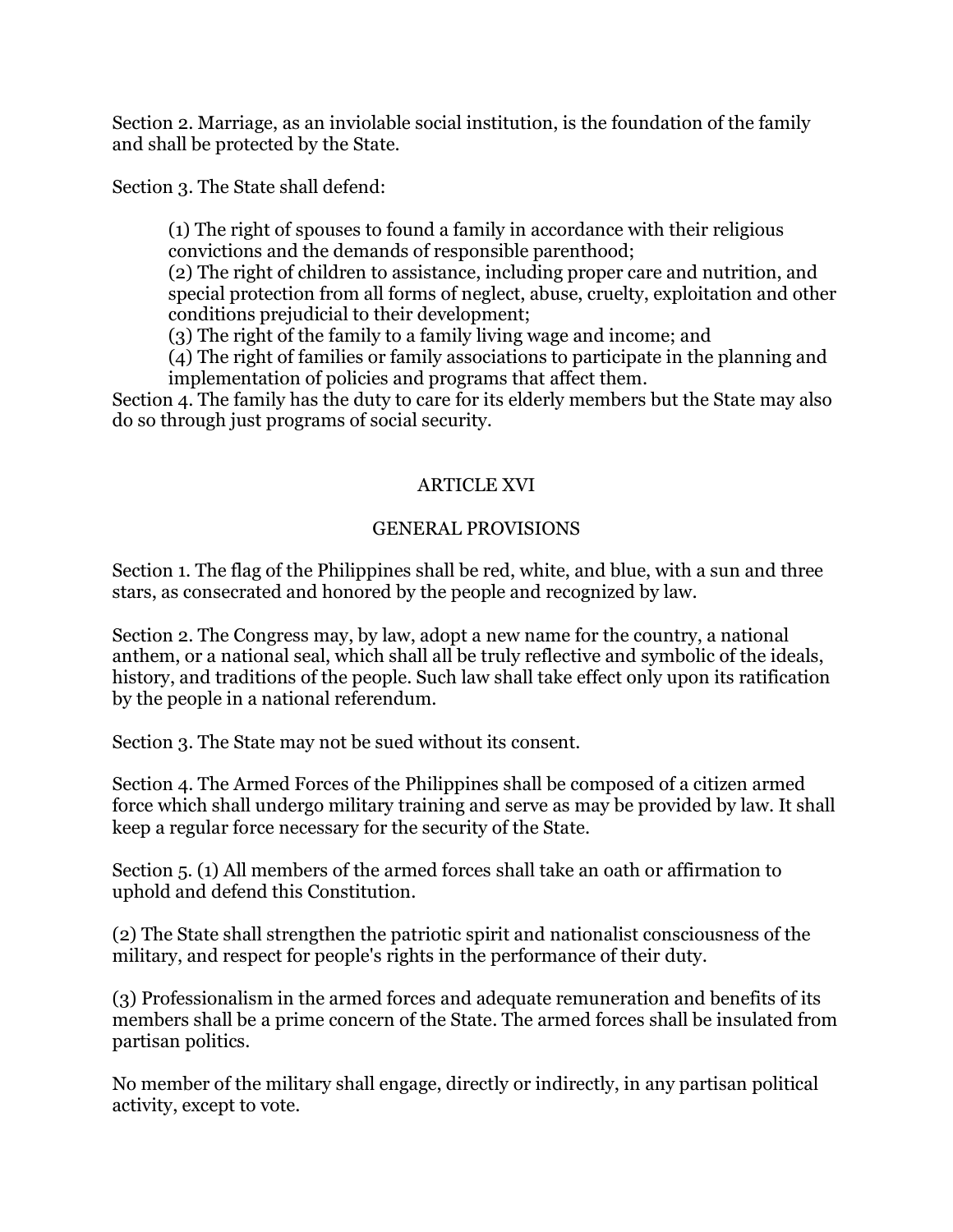(4) No member of the armed forces in the active service shall, at any time, be appointed or designated in any capacity to a civilian position in the Government, including government-owned or controlled corporations or any of their subsidiaries.

(5) Laws on retirement of military officers shall not allow extension of their service.

(6) The officers and men of the regular force of the armed forces shall be recruited proportionately from all provinces and cities as far as practicable.

(7) The tour of duty of the Chief of Staff of the armed forces shall not exceed three years. However, in times of war or other national emergency declared by the Congress, the President may extend such tour of duty.

Section 6. The State shall establish and maintain one police force, which shall be national in scope and civilian in character, to be administered and controlled by a national police commission. The authority of local executives over the police units in their jurisdiction shall be provided by law.

Section 7. The State shall provide immediate and adequate care, benefits, and other forms of assistance to war veterans and veterans of military campaigns, their surviving spouses and orphans. Funds shall be provided therefor and due consideration shall be given them in the disposition of agricultural lands of the public domain and, in appropriate cases, in the utilization of natural resources.

Section 8. The State shall, from time to time, review to increase the pensions and other benefits due to retirees of both the government and the private sectors.

Section 9. The State shall protect consumers from trade malpractices and from substandard or hazardous products.

Section 10. The State shall provide the policy environment for the full development of Filipino capability and the emergence of communication structures suitable to the needs and aspirations of the nation and the balanced flow of information into, out of, and across the country, in accordance with a policy that respects the freedom of speech and of the press.

Section 11. (1) The ownership and management of mass media shall be limited to citizens of the Philippines, or to corporations, cooperatives or associations, whollyowned and managed by such citizens.

The Congress shall regulate or prohibit monopolies in commercial mass media when the public interest so requires. No combinations in restraint of trade or unfair competition therein shall be allowed.

(2) The advertising industry is impressed with public interest, and shall be regulated by law for the protection of consumers and the promotion of the general welfare.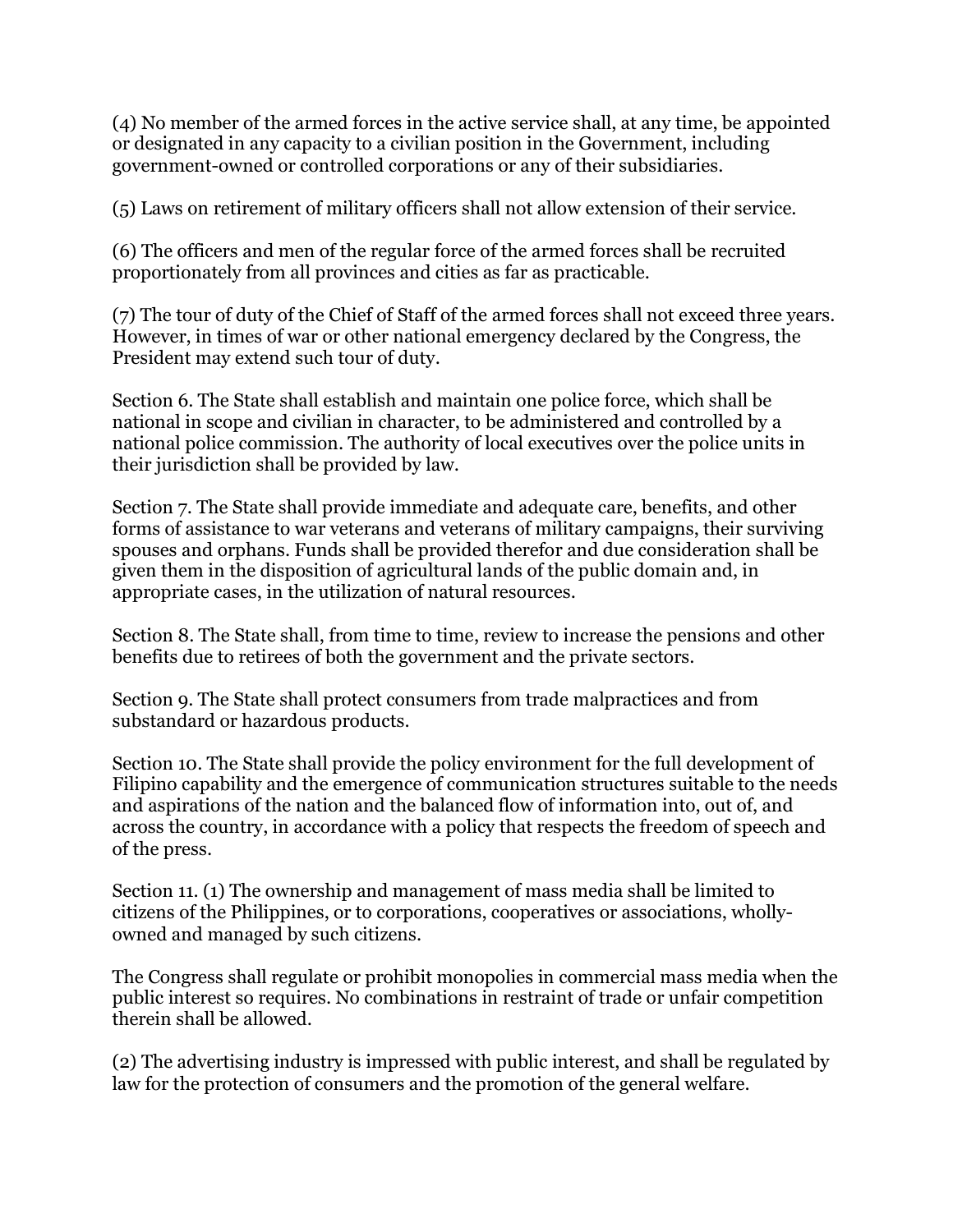Only Filipino citizens or corporations or associations at least seventy *per centum* of the capital of which is owned by such citizens shall be allowed to engage in the advertising industry.

The participation of foreign investors in the governing body of entities in such industry shall be limited to their proportionate share in the capital thereof, and all the executive and managing officers of such entities must be citizens of the Philippines.

Section 12. The Congress may create a consultative body to advise the President on policies affecting indigenous cultural communities, the majority of the members of which shall come from such communities.

### ARTICLE XVII

## AMENDMENTS OR REVISIONS

Section 1. Any amendment to, or revision of, this Constitution may be proposed by:

- (1) The Congress, upon a vote of three-fourths of all its Members; or
	- (2) A constitutional convention.

Section 2. Amendments to this Constitution may likewise be directly proposed by the people through initiative upon a petition of at least twelve *per centum* of the total number of registered voters, of which every legislative district must be represented by at least three *per centum* of the registered voters therein. No amendment under this section shall be authorized within five years following the ratification of this Constitution nor oftener than once every five years thereafter.

The Congress shall provide for the implementation of the exercise of this right.

Section 3. The Congress may, by a vote of two-thirds of all its Members, call a constitutional convention, or by a majority vote of all its Members, submit to the electorate the question of calling such a convention.

Section 4. Any amendment to, or revision of, this Constitution under Section 1 hereof shall be valid when ratified by a majority of the votes cast in a plebiscite which shall be held not earlier than sixty days nor later than ninety days after the approval of such amendment or revision.

Any amendment under Section 2 hereof shall be valid when ratified by a majority of the votes cast in a plebiscite which shall be held not earlier than sixty days nor later than ninety days after the certification by the Commission on Elections of the sufficiency of the petition.

# ARTICLE XVIII

### TRANSITORY PROVISIONS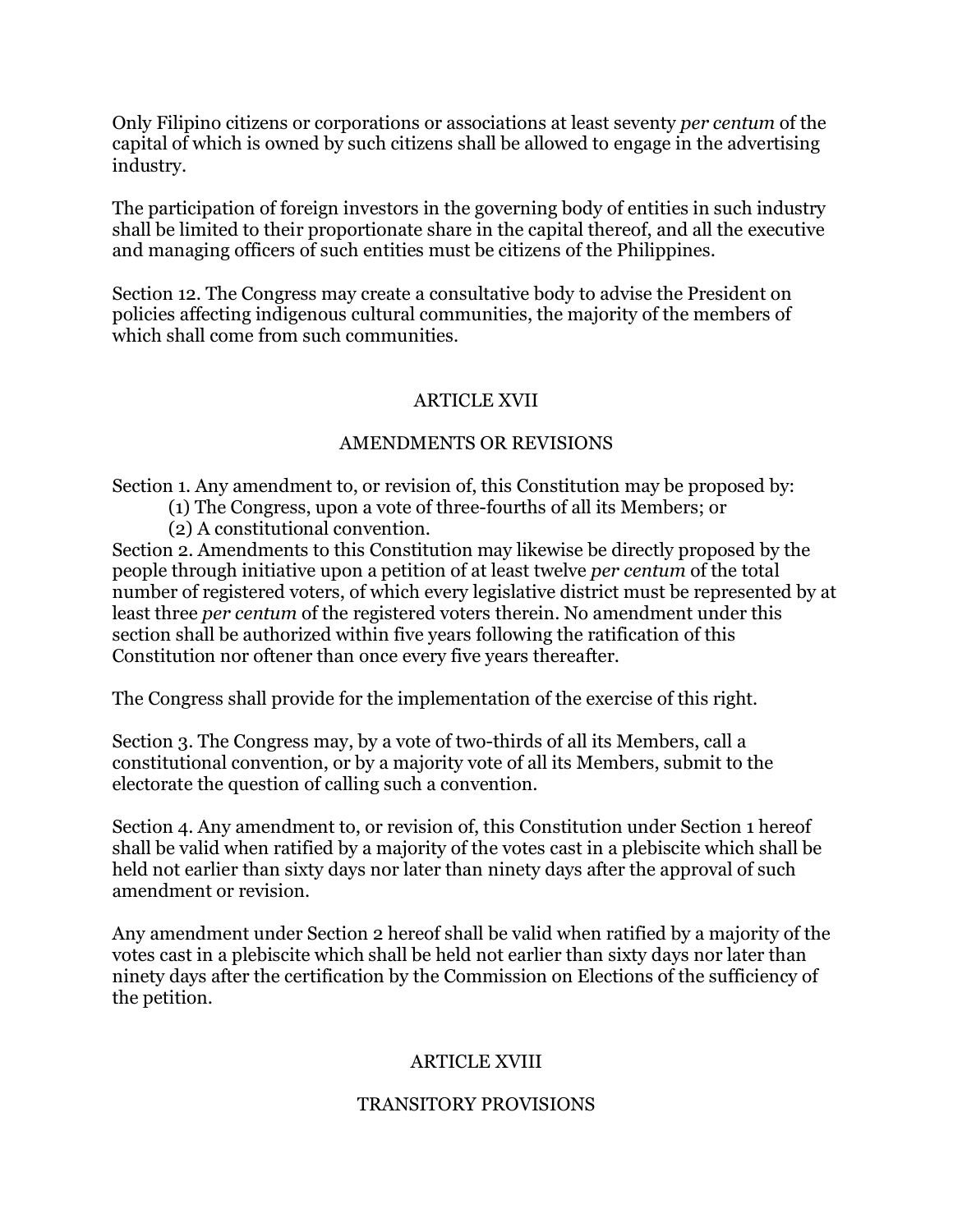Section 1. The first elections of Members of the Congress under this Constitution shall be held on the second Monday of May, 1987.

The first local elections shall be held on a date to be determined by the President, which may be simultaneous with the election of the Members of the Congress. It shall include the election of all Members of the city or municipal councils in the Metropolitan Manila area.

Section 2. The Senators, Members of the House of Representatives, and the local officials first elected under this Constitution shall serve until noon of June 30, 1992.

Of the Senators elected in the elections in 1992, the first twelve obtaining the highest number of votes shall serve for six years and the remaining twelve for three years.

Section 3. All existing laws, decrees, executive orders, proclamations, letters of instructions, and other executive issuances not inconsistent with this Constitution shall remain operative until amended, repealed, or revoked.

Section 4. All existing treaties or international agreements which have not been ratified shall not be renewed or extended without the concurrence of at least two-thirds of all the Members of the Senate.

Section 5. The six-year term of the incumbent President and Vice-President elected in the February 7, 1986 election is, for purposes of synchronization of elections, hereby extended to noon of June 30, 1992.

The first regular elections for the President and Vice-President under this Constitution shall be held on the second Monday of May, 1992.

Section 6. The incumbent President shall continue to exercise legislative powers until the first Congress is convened.

Section 7. Until a law is passed, the President may fill by appointment from a list of nominees by the respective sectors, the seats reserved for sectoral representation in paragraph (2), Section 5 of Article V1 of this Constitution.

Section 8. Until otherwise provided by the Congress, the President may constitute the Metropolitan Manila Authority to be composed of the heads of all local government units comprising the Metropolitan Manila area.

Section 9. A sub-province shall continue to exist and operate until it is converted into a regular province or until its component municipalities are reverted to the mother province.

Section 10. All courts existing at the time of the ratification of this Constitution shall continue to exercise their jurisdiction, until otherwise provided by law. The provisions of the existing Rules of Court, judiciary acts, and procedural laws not inconsistent with this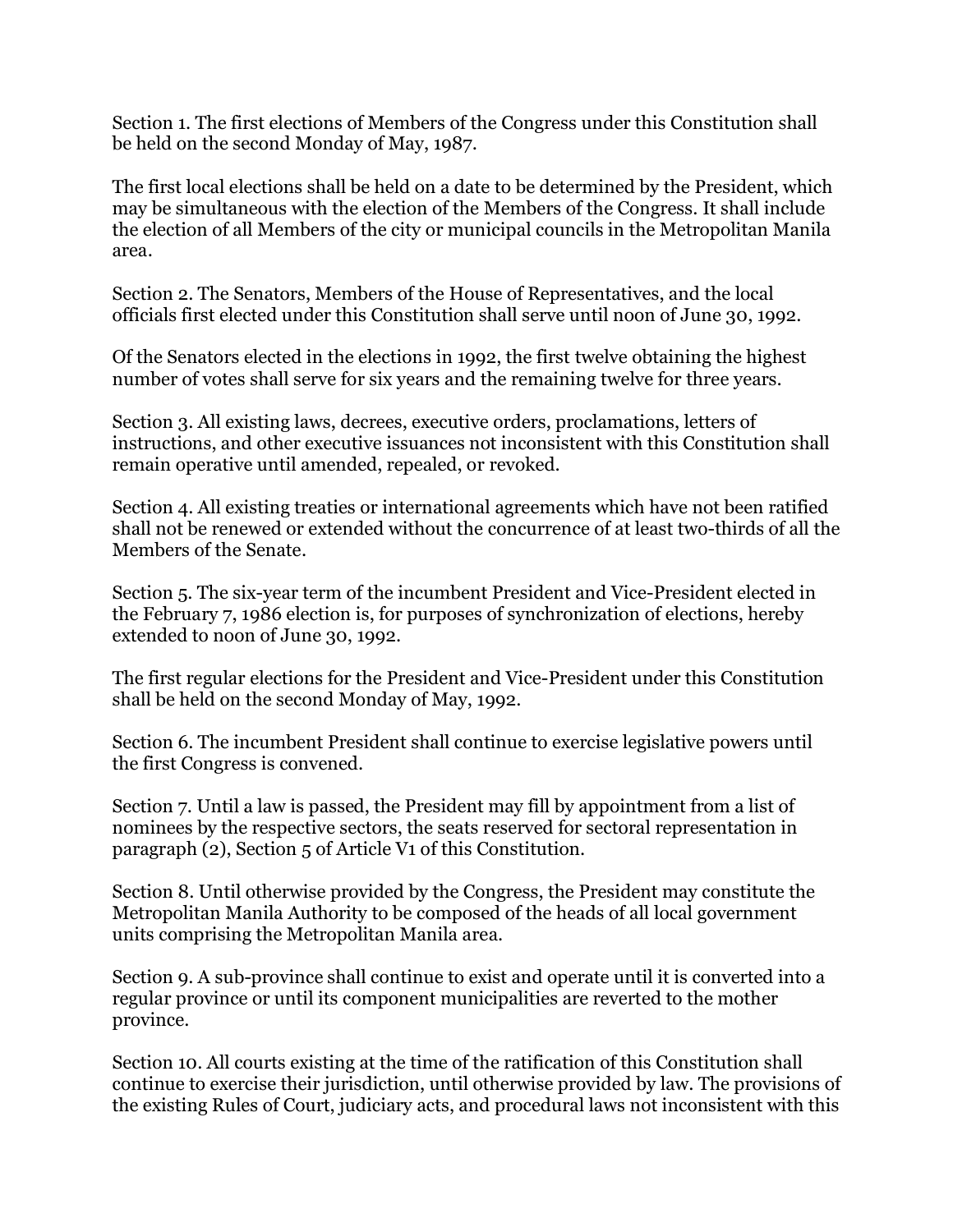Constitution shall remain operative unless amended or repealed by the Supreme Court or the Congress.

Section 11. The incumbent Members of the Judiciary shall continue in office until they reach the age of seventy years or become incapacitated to discharge the duties of their office or are removed for cause.

Section 12. The Supreme Court shall, within one year after the ratification of this Constitution, adopt a systematic plan to expedite the decision or resolution of cases or matters pending in the Supreme Court or the lower courts prior to the effectivity of this Constitution. A similar plan shall be adopted for all special courts and quasi-judicial bodies.

Section 13. The legal effect of the lapse, before the ratification of this Constitution, of the applicable period for the decision or resolution of the cases or matters submitted for adjudication by the courts, shall be determined by the Supreme Court as soon as practicable.

Section 14. The provisions of paragraphs (3) and (4), Section 15 of Article VIII of this Constitution shall apply to cases or matters filed before the ratification of this Constitution, when the applicable period lapses after such ratification.

Section 15. The incumbent Members of the Civil Service Commission, the Commission on Elections, and the Commission on Audit shall continue in office for one year after the ratification of this Constitution, unless they are sooner removed for cause or become incapacitated to discharge the duties of their office or appointed to a new term thereunder. In no case shall any Member serve longer than seven years including service before the ratification of this Constitution.

Section 16. Career civil service employees separated from the service not for cause but as a result of the reorganization pursuant to Proclamation No. 3 dated March 25, 1986 and the reorganization following the ratification of this Constitution shall be entitled to appropriate separation pay and to retirement and other benefits accruing to them under the laws of general application in force at the time of their separation. In lieu thereof, at the option of the employees, they may be considered for employment in the Government or in any of its subdivisions, instrumentalities, or agencies, including governmentowned or controlled corporations and their subsidiaries. This provision also applies to career officers whose resignation, tendered in line with the existing policy, had been accepted.

Section 17. Until the Congress provides otherwise, the President shall receive an annual salary of three hundred thousand pesos; the Vice-President, the President of the Senate, the Speaker of the House of Representatives, and the Chief Justice of the Supreme Court, two hundred forty thousand pesos each; the Senators, the Members of the House of Representatives, the Associate Justices of the Supreme Court, and the Chairmen of the Constitutional Commissions, two hundred four thousand pesos each; and the Members of the Constitutional Commissions, one hundred eighty thousand pesos each.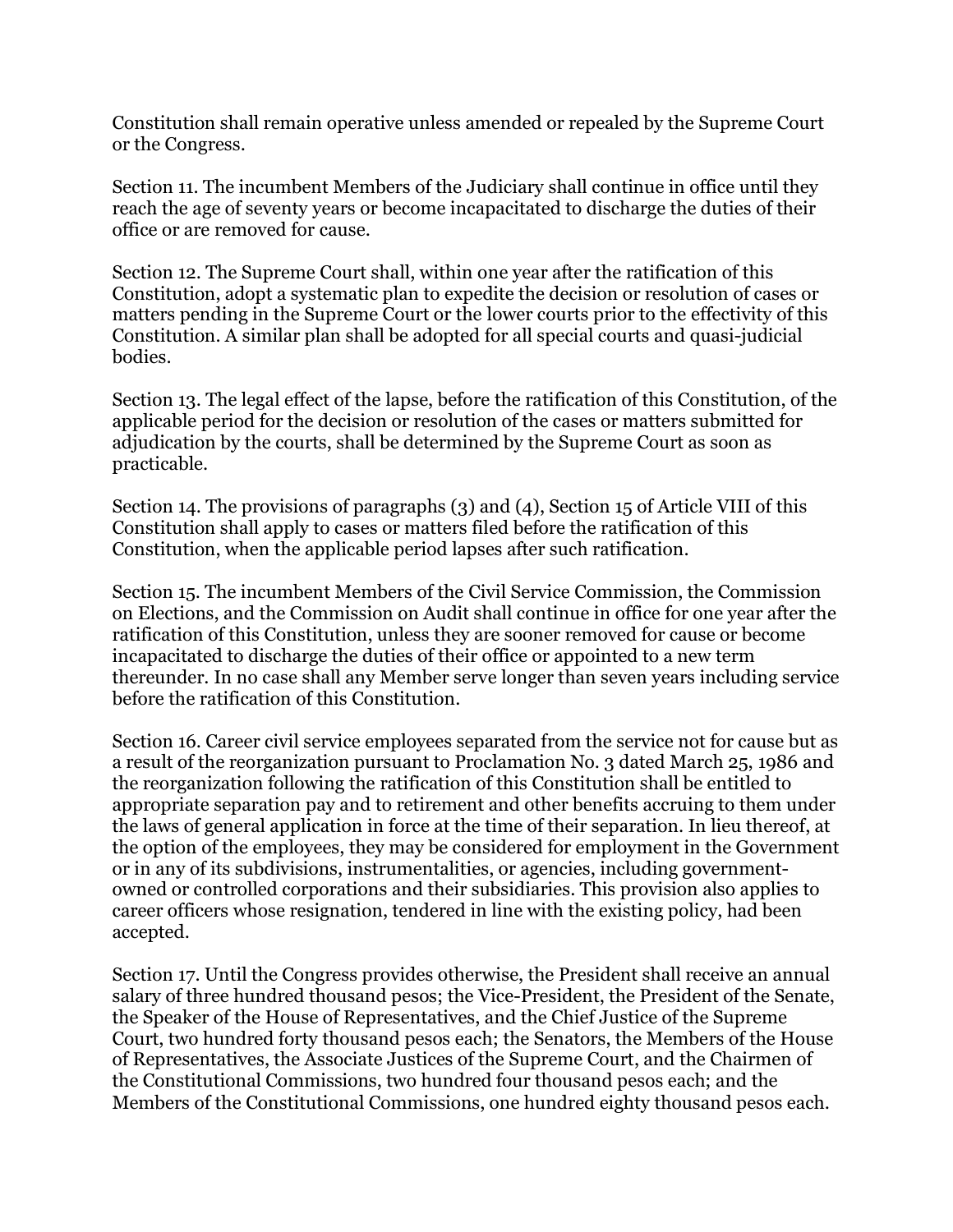Section 18. At the earliest possible time, the Government shall increase the salary scales of the other officials and employees of the National Government.

Section 19. All properties, records, equipment, buildings, facilities, and other assets of any office or body abolished or reorganized under Proclamation No. 3 dated March 25, 1986 or this Constitution shall be transferred to the office or body to which its powers, functions, and responsibilities substantially pertain.

Section 20. The first Congress shall give priority to the determination of the period for the full implementation of free public secondary education.

Section 21. The Congress shall provide efficacious procedures and adequate remedies for the reversion to the State of all lands of the public domain and real rights connected therewith which were acquired in violation of the Constitution or the public land laws, or through corrupt practices. No transfer or disposition of such lands or real rights shall be allowed until after the lapse of one year from the ratification of this Constitution.

Section 22. At the earliest possible time, the Government shall expropriate idle or abandoned agricultural lands as may be defined by law, for distribution to the beneficiaries of the agrarian reform program.

Section 23. Advertising entities affected by paragraph (2), Section 11 of Article XV1 of this Constitution shall have five years from its ratification to comply on a graduated and proportionate basis with the minimum Filipino ownership requirement therein.

Section 24. Private armies and other armed groups not recognized by duly constituted authority shall be dismantled. All paramilitary forces including Civilian Home Defense Forces not consistent with the citizen armed force established in this Constitution, shall be dissolved or, where appropriate, converted into the regular force.

Section 25. After the expiration in 1991 of the Agreement between the Republic of the Philippines and the United States of America concerning military bases, foreign military bases, troops, or facilities shall not be allowed in the Philippines except under a treaty duly concurred in by the Senate and, when the Congress so requires, ratified by a majority of the votes cast by the people in a national referendum held for that purpose, and recognized as a treaty by the other contracting State.

Section 26. The authority to issue sequestration or freeze orders under Proclamation No. 3 dated March 25, 1986 in relation to the recovery of ill-gotten wealth shall remain operative for not more than eighteen months after the ratification of this Constitution. However, in the national interest, as certified by the President, the Congress may extend such period.

A sequestration or freeze order shall be issued only upon showing of a *prima facie* case. The order and the list of the sequestered or frozen properties shall forthwith be registered with the proper court. For orders issued before the ratification of this Constitution, the corresponding judicial action or proceeding shall be filed within six